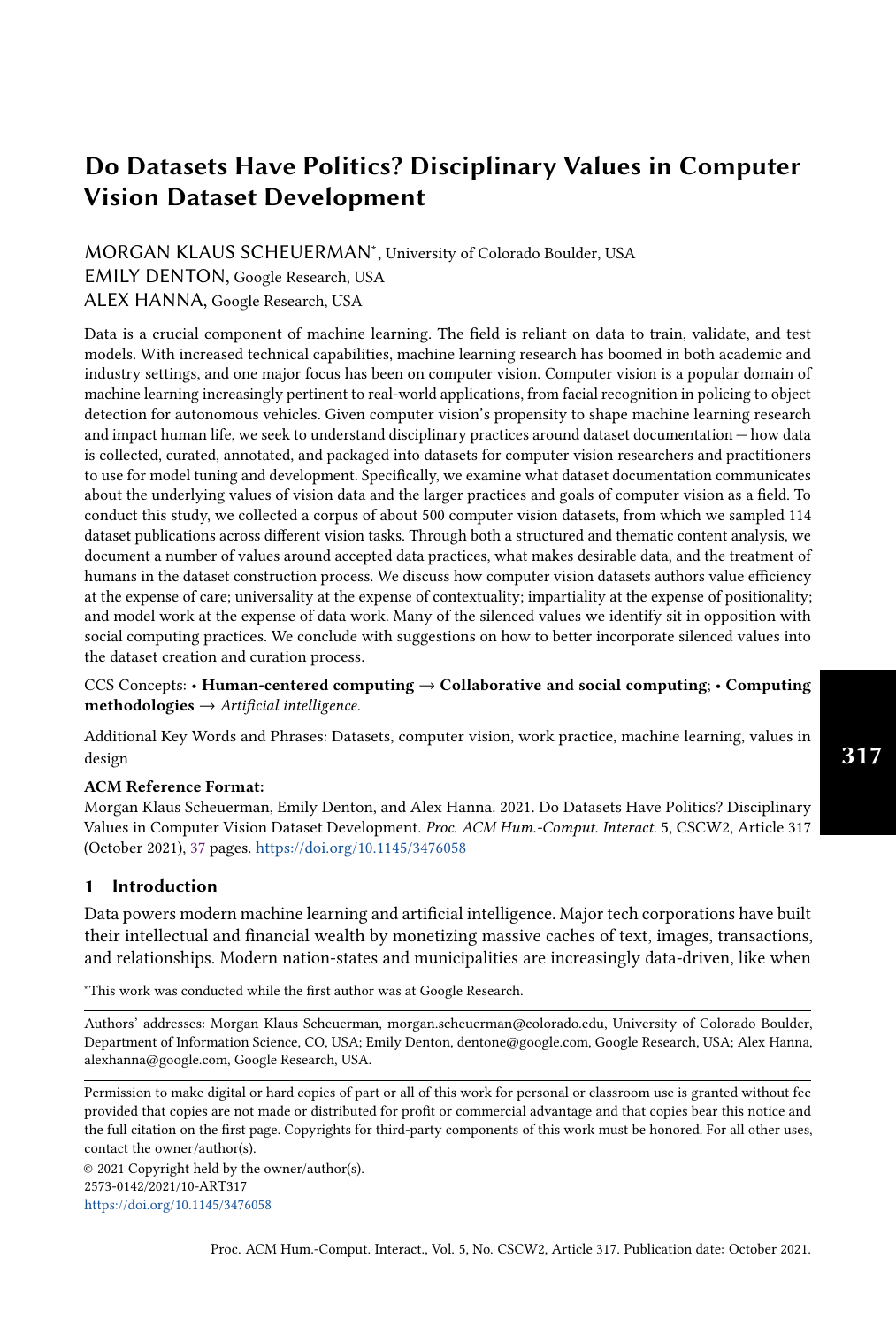using administrative and court data to make decisions about provision of welfare benefits, who goes to jail, and whether to allow children to remain with their parents. In short, major institutions of life are awash in data and predictive technologies powered by machine learning.

Computer vision is a subfield of machine learning focused on analyzing and extracting information from images and videos to make predictions. The types of visual processing tasks that computer vision practitioners are concerned with are varied, ranging from the identification of animals and plants to the localization and tracking of people in surveillance footage. The stakes of computer vision research are incredibly high. Facial recognition, the task under the computer vision umbrella which has received the most attention, has been compared to plutonium, its harms far outweighing its benefits [\[109\]](#page-36-1); activists and researchers have already successfully lobbied for its banning in multiple jurisdictions [\[102\]](#page-35-0). But computer vision extends into other consequential domains, including autonomous vehicles, robotics, military target identification, refugee resettlement, and humanitarian aid. Given how modern computer vision works, to analyze the details of modern algorithms means that we must interrogate the datasets used to train, evaluate, and standardize these algorithms.

Modern computer vision research relies heavily on datasets of images and/or videos that are used to develop and evaluate computer vision algorithms. Broadly speaking, these datasets are composed of a collection of visual data with an associated set of annotations per data instance. A subset of the image annotations are conceptualized as target variables, variables a computer vision algorithm is designed to predict given an input. In this sense, computer vision datasets also instantiate computer vision tasks. For example, the facial analysis task of age prediction necessitates a dataset consisting of faces with associated age annotations. Computer vision uses a subset of data instances, known as training data, to fit the parameters of a model. Another subset of the data is known as testing data, leveraged to evaluate the model and estimate the ability of the model to generalize to images not seen during training. In addition to providing the technical backbone of computer vision algorithms, datasets are also leveraged by research communities with an explicit goal of advancing research and algorithmic developments on a particular problem; these are known as benchmark datasets. Benchmark datasets are often accompanied by standardized metrics to report model performance and to facilitate quantitative comparisons. In some instances, benchmark datasets are formalized in yearly challenges where researchers compete to develop the best performing model.

Given the centrality of datasets to computer vision practices, many researchers have proposed new data reporting practices to increase data transparency. For instance, [Gebru et al.,](#page-33-0) [Bender and](#page-31-0) [Friedman,](#page-31-0) and [Holland et al.](#page-33-1) have all put forth data reporting frameworks for improving dataset documentation [\[10,](#page-31-0) [43,](#page-33-0) [57\]](#page-33-1). This work is forward-looking, intended to improve future dataset practices. However, these guidelines do not generally offer guidance in incorporating specific values into the dataset curation process, or even in articulating the values shaping dataset development. Existing retrospective critiques of the values of computer vision datasets have been constrained to specific identity categories, such as race [\[17\]](#page-32-0) and gender [\[96\]](#page-35-1) and their potential downstream impacts on model bias. Prior work has not examined the broader politics historically and presently incorporated into vision dataset development. Thus, we currently do not understand exactly what values are present, or absent, in computer vision data practices. Unlike in social computing and technology ethics work, computer vision — and machine learning more broadly — does not have a documented culture of reflexivity about values in their work [\[62,](#page-34-0) [90\]](#page-35-2).

In failing to articulate the values that shape dataset development, dataset authors aid in rendering the value-laden components of the dataset invisible, whether intentionally or not. Moreover, when values inherent in dataset development — through task formulation, collection of data instances, structuring of data via annotation processes, and more — are left unaccounted for, dataset creators signal that the myriad of decisions were not important, or even consciously made. Consequently,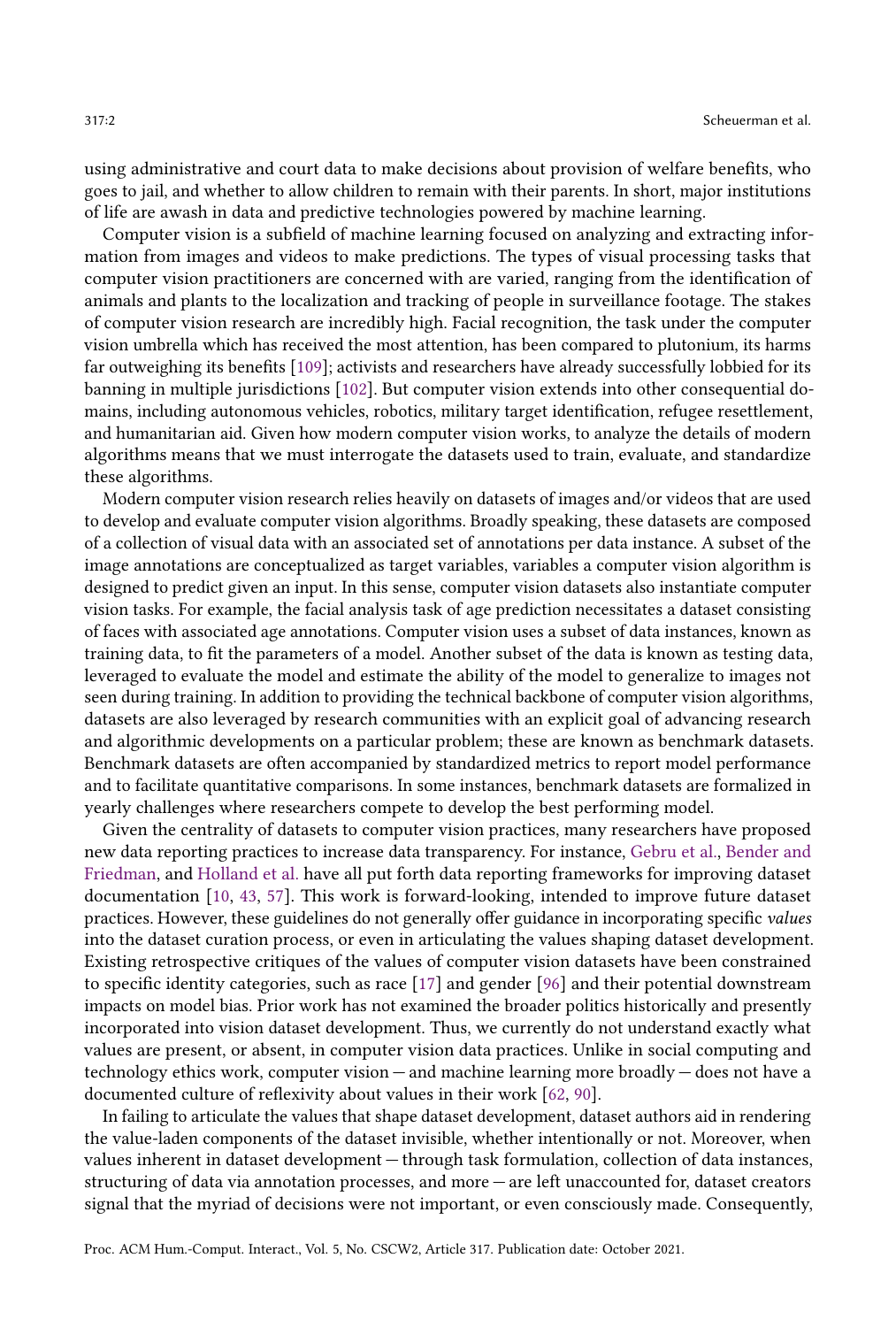the resulting dataset is more likely to be viewed as a natural reflection of the world, rather than a constructed and situated reflection of a particular worldview. The manner in which dataset developers choose to present and describe their work has tangible consequences for how their dataset is adopted and, more generally, impacts cultures of dataset development and use within the field. The lack of the aforementioned documentation practices are not solely on the shoulders of individual authors; it reflects larger institutional values within the field of computer vision, leading to an unchanging culture within conferences, journals, and education that encourages better documentation. A naturalized and objective practice contributes to a culture of uncritical and unquestioning dataset use by many computer vision practitioners.

In this work we leverage the texts associated with computer vision datasets to examine the values operative in dataset development. How dataset creators choose to describe their datasets and the processes that went into their development signals what the creators value. These texts provide a unique grounds for analyzing the values underlying dataset development in the field. In this work, we focus on answering the following research questions:

- (1) What do authors document about the dataset curation process?
- (2) How do authors document the dataset curation process? What language do they employ in describing the process, the dataset itself, and its value to their audience?
- (3) What do answers to questions 1 and 2 communicate about the values of computer vision datasets? What values are not communicated?

Specifically, we analyzed documentation from 113 different computer vision datasets (114 publications) across a variety of vision-related tasks — face-based, body-based, and non-corporeal tasks like object recognition. We built an extensive codebook to capture different segments of the dataset curation pipeline, from data collection to annotation to dissemination. We employed both structured content analysis and qualitative thematic analysis. Our structured analysis was focused on what authors explicitly document in their dataset curation, in terms of what they feel is valuable to communicate to readers; our qualitative analysis was focused on excavating how the process was communicated, in terms of what language and statements are used to communicate the dataset process and its contribution. Synthesizing both structured and thematic analysis allowed us to identify specific, overarching values in the computer vision dataset curation process.

We present our findings in three themes, focused on the different levels of the dataset process. First, we present findings on the disciplinary-specific practices of dataset authors. Second, we present findings on data instances, and what makes certain data sought after for computer vision datasets. Third, we present findings on human actors involved in the data process — the annotators and data subjects — and how dataset authors discuss their roles. Through our discussion, we synthesize these three themes into larger values around the computer vision dataset curation process.

We identify and discuss four values of computer vision datasets: efficiency, universality, impartiality, and model work. For each present value, we identify a contrasting silenced value — values that are overlooked or implicitly devalued in favor of the embraced values. Efficiency is valued over care, a slow and more thoughtful approach to dataset curation. Universality is valued over contextuality, a focus on more specific tasks, locations, or audiences. Impartiality is valued over positionality, an embracing of the social and political influences on understanding the world. And model work is valued over data work, with most authors focusing little on explicating data practices in favor of detailing the proposed machine learning method or model. For each silence, we recommend steps towards actively valuing them in dataset curation. In highlighting what values are currently embraced in computer vision data practices, and what values are systematically overlooked or devalued, we see opportunities for intervention throughout the dataset curation pipeline. We argue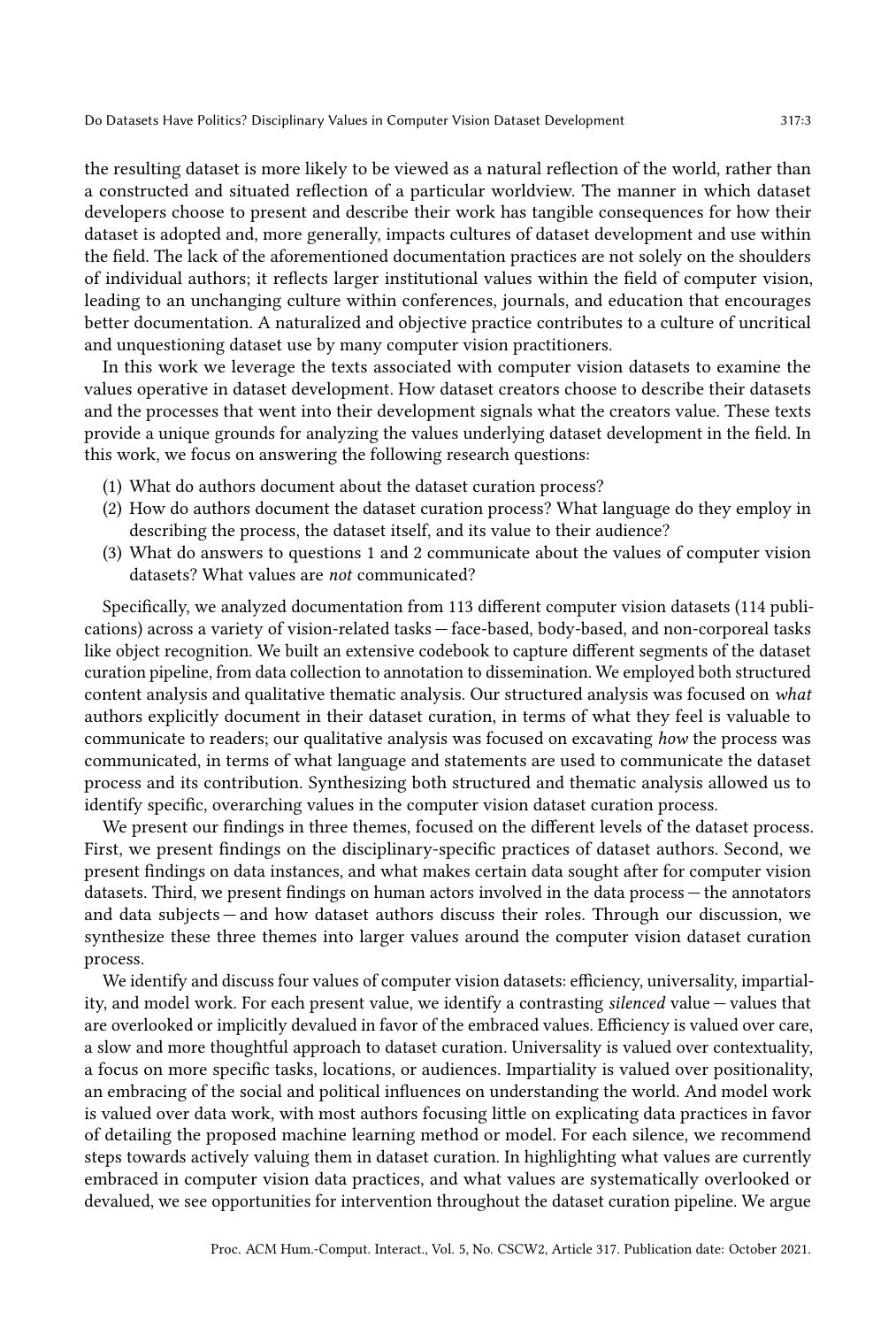that embracing the silenced values have the potential to change the process of curating computer vision data to be more trustworthy, ethical, and human-centered.

#### 2 Related Work

#### 2.1 Designing for Values

Scientific disciplines are encultured with their own specific practices and values. Philosophers of science have examined the relationship between practices and values of certain scientific disciplines for some time [\[9,](#page-31-1) [15,](#page-32-1) [23\]](#page-32-2), as well as how those values are shaped by and shape social life [\[47,](#page-33-2) [94,](#page-35-3) [108,](#page-36-2) [121\]](#page-36-3). Foucault defined knowledge as a practice imbued with discursive power, in which a scientific "truth" is constructed through classificatory practices [\[88\]](#page-35-4). The intricate webs connecting science with social and political institutions shape how we see and interact with the world. Some sciences, which are particularly focused on exploring aspects of social life, have profound implications for the practices of individual and collective human life. Foucault's analysis of sexuality [\[38\]](#page-33-3), Repo's analysis of gender [\[91\]](#page-35-5), and Stoler's analysis of race [\[112\]](#page-36-4) reveal historical genealogies in which science has intervened to shape how certain groups of people are viewed, treated, and interacted with — in everything from academic theory to family life to medicine.

Scientific and technological production is necessarily an exercise of judgement, requiring a series of value judgements on what should be made visible and invisible, documented and undocumented. There is a broad literature within science and technology studies scholarship which focuses on the gap between what is documented and what gets executed in the laboratory. Classic lab studies highlight the operation of the gradual black boxing of technologies and techniques as they become more commonplace [\[69,](#page-34-1) [70\]](#page-34-2). Others have highlighted the role of the formal organization and technoscientific practice [\[116\]](#page-36-5), the social nature of accepting the experimental results of certain configurations of scientific instrumentation [\[21\]](#page-32-3), and scientific practice as being an extension of culture, historical contingency, and other material considerations [\[86\]](#page-35-6). We acknowledge and build on this work, focusing specifically on data practices.

Central to the practice of science—and as such, to machine learning—is data, the vague notion of "raw" facts, text, numbers, or other inputs that can be organized via analysis into meaningful information [\[39,](#page-33-4) [46,](#page-33-5) [99,](#page-35-7) [119\]](#page-36-6). Like the practice of science broadly, data is imbued with specific values. The kinds of data collected, how it is collected, and how it is analyzed all reflect disciplinary and researcher values. [Bowker](#page-32-4) examined how the data considered most interesting and classifiable shapes how data is then stored, and how data deemed uninteresting or difficult to classify can become underspecified or entirely lost in larger data catalogues [\[13\]](#page-32-4). Similarly, [Vertesi and Dourish](#page-36-7) argue that the values in data arise in the nature of data production [\[117\]](#page-36-7). Viewing data as non-neutral is not a new concept.

Though defining data is difficult and contextual to the discipline in which it is situated, classification is a core tenant of analyzing, disseminating, and organizing data. How data, and information gleaned from data, is catalogued and applied is political. [Bowker and Star](#page-32-5) discussed the politics imbued in technical classification systems, like those of the International Classification of Diseases (ICD) [\[14\]](#page-32-5). Winner famously discussed the implications of the built environment and its political ramifications [\[121\]](#page-36-3), while Suchman scrutinized how categorical decisions in system design could hold up specific social orders [\[113\]](#page-36-8), and Agre criticized approaches to artificial intelligence for undervaluing critical social theories [\[3\]](#page-31-2). Value misalignments can often lead to artifact abandonment, or active resistance from the intended stakeholders (e.g. [\[26,](#page-32-6) [29\]](#page-32-7)). The acknowledgment of values in computing led Friedman to develop a value-sensitive approach to designing systems [\[40\]](#page-33-6), which has gone on to influence many design frameworks and approaches [\[1,](#page-31-3) [11,](#page-32-8) [30,](#page-32-9) [31,](#page-32-10) [77,](#page-34-3) [104\]](#page-35-8). [Bardzell,](#page-31-4) [Costanza-Chock,](#page-32-11) [Ogbonnaya-Ogburu et al.,](#page-34-4) and [Keyes et al.](#page-34-5) have introduced other examples of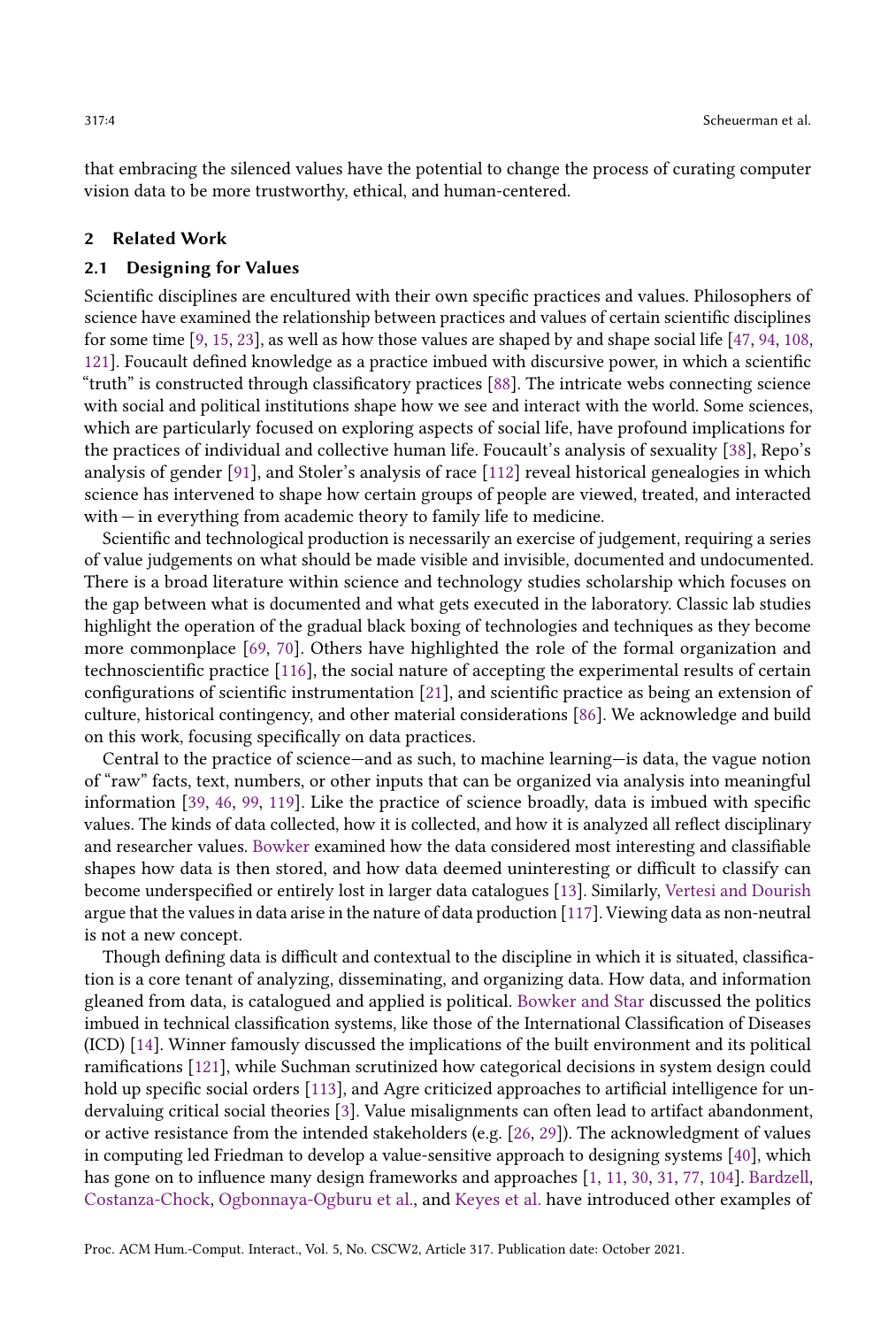social computing design frameworks which have explicitly embraced specific politics and values [\[8,](#page-31-4) [24,](#page-32-11) [65,](#page-34-5) [81\]](#page-34-4)

Particularly with its focus on real-world applications, the artifacts produced by machine learning researchers and practitioners — for example, in the form of datasets — are value-laden [\[51,](#page-33-7) [98,](#page-35-9) [107\]](#page-35-10). Given the necessity of data to modern computer vision research and applications, this work focuses specifically on examining the underlying values of computer vision datasets — the practices of collecting, classifying (often, through annotating), and disseminating data to be used by researchers and practitioners for building and evaluating computer vision models. While we do not employ a specific value-centered design framework to analyze computer vision datasets, we provide insight into the values already embedded into datasets and how they sit in opposition to other potential values.

# 2.2 Critiques of CV Datasets and Dataset Development Practices

The datasets underpinning modern computer vision algorithms have come under increased scrutiny in recent years, raising concerns regarding the image contents and categorical structures, as well as methods of construction, documentation, and maintenance. Recent audits of computer vision datasets have uncovered serious concerns regarding the degree and manner of representation of different socio-demographic groups. For example, [Buolamwini and Gebru](#page-32-0) found darker-skinned women to be heavily underrepresented within a range of widely used facial analysis datasets [\[17\]](#page-32-0). Object recognition datasets have a documented bias towards Western countries [\[27,](#page-32-12) [105\]](#page-35-11). Stereotype aligned correlations between gender and the activities being depicted in images have also been identified in several computer vision datasets (e.g., overrepresenting women in images depicting cooking and shopping [\[55,](#page-33-8) [123\]](#page-36-9)). A recent audit of ImageNet found the dataset contained significant gender biases, and even the inclusion of non-consensual pornographic imagery, depicting predominantly women [\[89\]](#page-35-12).

The categories structuring computer vision datasets have also been critiqued recently. In an examination of the 'person' categories within ImageNet — derived from the WordNet hierarchy [\[35\]](#page-32-13) — [Crawford and Paglen](#page-32-14) found the inclusion of misogynistic terms, racial slurs, and otherwise offensive labels  $[25]$ .<sup>[1](#page-4-0)</sup> [Prabhu and Birhane](#page-35-12) extended this analysis to other image datasets that have derived their categorical structure from WordNet, and found the TinyImages dataset also contained slurs and other offensive labels [\[89\]](#page-35-12).<sup>[2](#page-4-1)</sup> [Scheuerman et al.](#page-35-9) raised concerns regarding the use of gender and racial categories in facial analysis datasets, finding that dataset creators tend to present these classifications as natural or immutable characteristics [\[98\]](#page-35-9). At the level of data classifications more broadly, [Sen et al.](#page-35-13) problematize the broad use of so-called "universal gold standards" in benchmark datasets at all [\[103\]](#page-35-13).

Examinations of the practices of dataset development have exposed the widespread devaluation of data work. [Sambasivan et al.](#page-35-14) found high-quality dataset development to be one of the most undervalued components of machine learning practice [\[95\]](#page-35-14). Dataset development is rarely glamorized like algorithmic developments, which is reflected in peer review processes that make it difficult to publish work focusing exclusively on datasets [\[54\]](#page-33-9). Furthermore, dataset development is often omitted entirely from machine learning curriculums and textbooks (e.g., [\[48\]](#page-33-10)). [Jo and Gebru](#page-34-0) characterize the resulting culture of dataset development as one that embodies a laissez-faire attitude, which they contrast with the careful and critical curatorial practices of archivists [\[62\]](#page-34-0). [Paullada](#page-35-15) [et al.](#page-35-15) discuss how dataset culture within machine learning prioritizes speed for the achievement

<span id="page-4-0"></span> $^1\rm{Following}$  the release of Crawford and Paglen's article, the ImageNet creators removed a subset of the person categories from the dataset.

<span id="page-4-1"></span><sup>&</sup>lt;sup>2</sup>TinyImages has since been removed from the web.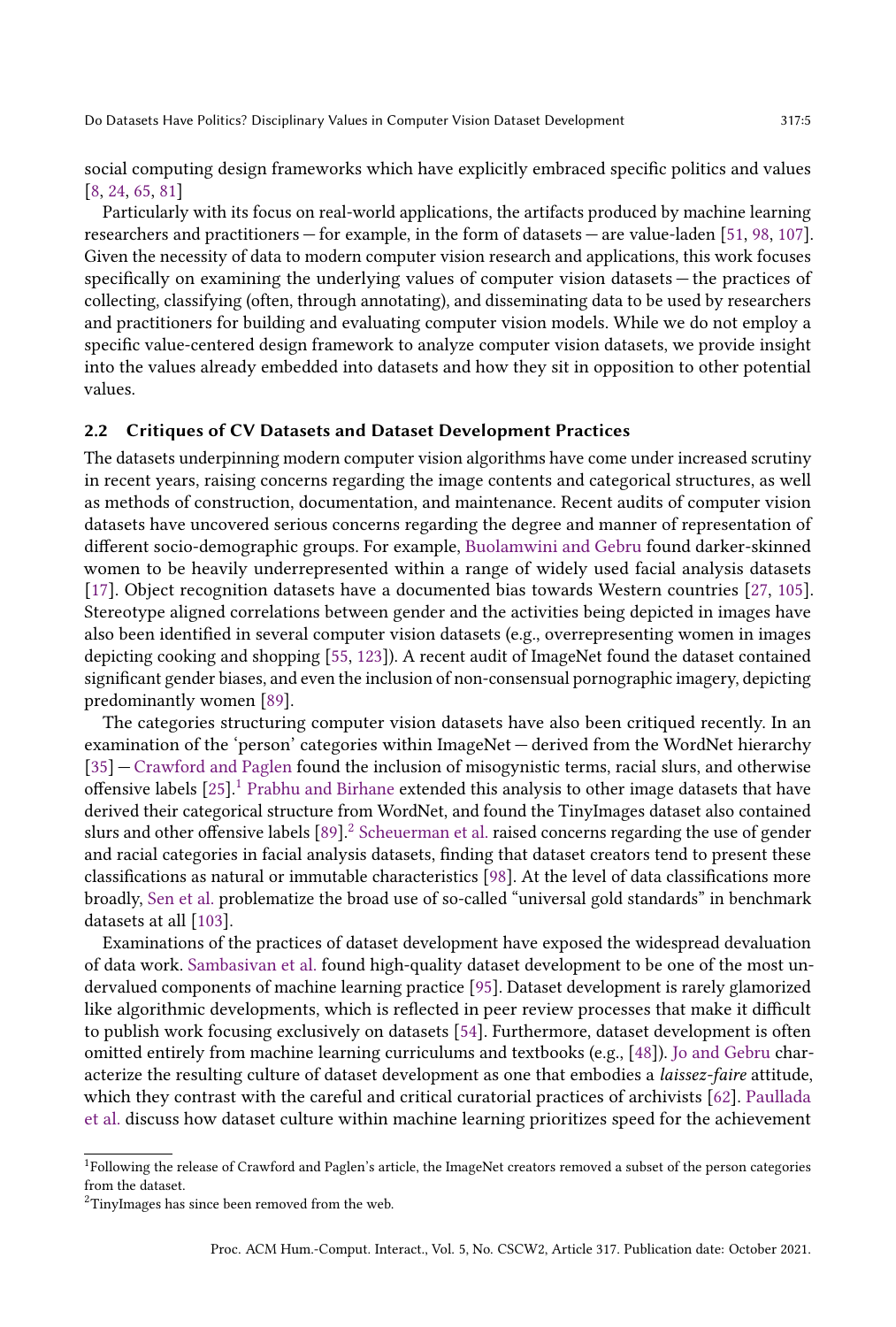of algorithmic performance on a fixed set of benchmarks with little regard to the implications of data reuse, data management, and legal issues [\[85\]](#page-35-15). Further, privacy, consent, and licensing concerns permeate various stages of computer vision dataset development [\[32,](#page-32-15) [66\]](#page-34-6). Many of the most commonly used large-scale image datasets have been developed by scraping images from the web, through search engines and photo-sharing websites such as Flickr, which has raised the alarm from privacy advocates [\[79\]](#page-34-7).

Our work builds on this growing body of research examining computer vision datasets and their associated practices, but can be distinguished from previous work in several ways. First, we present the first large-scale systematic study of the documentation associated with computer vision datasets. Previous critical studies of computer vision datasets have been localized in scope to collections of datasets associated with certain tasks or categories (e.g., [\[25,](#page-32-14) [89\]](#page-35-12)) or in-depth audits of a handful of commercial models or datasets (e.g., [\[17,](#page-32-0) [89\]](#page-35-12)). Second, our work is the first to explicitly examine the shared disciplinary values underlying dataset development in computer vision. Understanding current values in vision datasets will aid the development of new dataset approaches that better account for values.

# 2.3 Dataset Documentation in Machine Learning

Stemming in part from the lack of transparency of both the provenance and the contents of many machine learning datasets, several dataset documentation frameworks have been proposed in recent years. These different proposals have varied goals and stem from different academic communities, with many different monikers: datasheets, data statements, dataset nutrition labels, and dataset requirement documents. However, they are united in understanding the different ways that dataset development can affect the outcomes of machine learning systems.

Gebru et al. take the inspiration for their framework, datasheets for datasets, from datasheets in the electronics industry. The authors provide a long list of questions to ask of each dataset, including motivations, composition of the dataset, the data collection process, the preprocessing and labeling processes, and the use and distribution of the data [\[43\]](#page-33-0). [Holland et al.](#page-33-1)riff off the nutritional label used to report facts about the nutritional value of foods, and provide a web tool to facilitate the creation of data nutritional labels [\[57\]](#page-33-1). [Bender and Friedman](#page-31-0) propose a similar documentation method: data statements, which is documentation specifically geared towards natural language processing (NLP) datasets [\[10\]](#page-31-0). Drawing on value-sensitive design [\[40\]](#page-33-6), they compel NLP data authors to include language variety, speaker and annotator characteristics (such as "presence of disordered speech," "native language," and "training in linguistics,") speech situation, text characteristics, and recording quality. [Geiger et al.,](#page-33-11) meanwhile, do not provide a formal diagnostic or checklist for the construction of dataset documentation but form one implicitly by analyzing a set of papers focused on social computing [\[44\]](#page-33-11). Coming from the tradition of structured content analysis from the social sciences (e.g. [\[68\]](#page-34-8)), the authors code papers for several items, including whether the data used human annotation, if they had come from in-house or crowdsourced annotators, if the annotators were compensated, if they had training and if the instructions are available, if they used an interrater reliability metric, and if the dataset is available. They found that most of this information is not available for the datasets reported. [Hutchinson et al.](#page-33-12) have proposed a data reporting framework which follows engineering principles of iteratively creating design, requirement, and maintenance documentation with the participation of many stakeholders across the data lifecycle [\[58\]](#page-33-12). [Miceli](#page-34-9) [et al.](#page-34-9) and [Afzal et al.](#page-31-5) provide summarizations of each framework's defining characteristics [\[2,](#page-31-5) [76\]](#page-34-9).

Our work is similar in spirit to the aforementioned dataset documentation proposals. However, with the exception of [Geiger et al.,](#page-33-11) nearly all of these publications propose frameworks which are aimed at adoption by stakeholders intending to build new datasets. In contrast, our work focuses retrospectively on examining current dataset documentation practices and the values structuring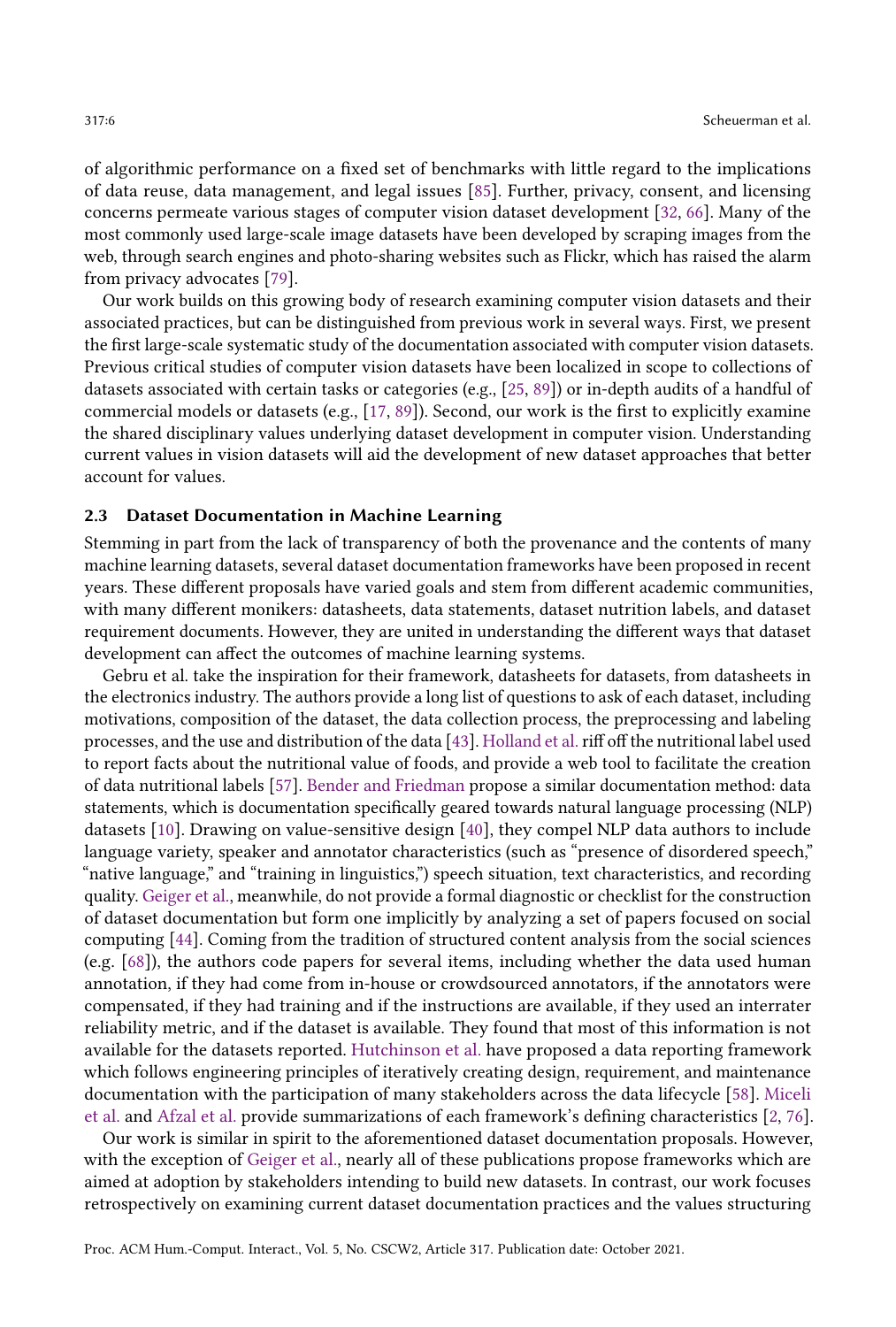dataset development within computer vision. While prospective analytics aimed at influencing future data practice are urgently needed, many of the existing frameworks don't fully account for current data practices. As noted by [Hutchinson et al.](#page-33-12) and [Sambasivan et al.](#page-35-14) above, as well as [Sculley et al.](#page-35-16) [\[101\]](#page-35-16), data work is largely erased, despite its importance to machine learning practices. Although myriad tools and techniques exist for exploring data after being received from a single source (e.g., [\[78\]](#page-34-10)), the practices that orient how and which data are collected are less understood. Thus, studying data practices from existing dataset artifacts becomes critically informative. Further, with the exception of [\[10\]](#page-31-0), which is oriented specifically around NLP dataset development, existing dataset documentation frameworks do not provide clear guidance for explicitly articulating values. Transparency without a normative orientation, or explicitly outlining one's values, implies the dataset reflects a "view from nowhere," which runs counter to thought in human-computer interaction and feminist studies of technoscience [\[52\]](#page-33-13). Our systematic analysis of the documentation associated with computer vision datasets provides much needed insight into what computer vision practitioners value in dataset practice, and what dataset curators are attentive to during dataset development.

### 3 Methods

### 3.1 Researcher Positionality

Positionality statements situate the context from which the research was conducted and the authors have conducted and interpreted it [\[7\]](#page-31-6). All three authors work within the computing space, particularly on issues of fairness and equity in machine learning. The first author has a background in human-computer interaction, as well as media studies and gender studies; the second author has a background in computer science, specifically machine learning and computer vision; and the third author has a background in sociology. All three authors conducted their work while at Google.

We realize that our own perspectives color how we are interpreting these values, and that computer vision researchers may not characterize their values in the same ways. This may be seen as a weakness of the study — that because researchers from the computer sciences do not interpret their values as such, our results may lack external validity. However, we don't believe that this is a weakness of our study, but a strength. Because we explicitly acknowledge our own positionality in this analysis, we hope to remain reflexive in acknowledging our own subject position as researchers concerned with social computing and the workings of AI as sociotechnical systems. Moreover, we highlight a perspective that is oriented more towards science as both a technical and social practice.

### 3.2 Manuscript Corpus and Keyword List

We identified relevant computer vision datasets by examining the datasets used for a wide variety of computer vision tasks in academic papers. To obtain a corpus of manuscripts, we used IEEE proceedings, which is the publisher of most of the premier computer vision conferences (e.g., Computer Vision and Pattern Recognition (CVPR)). We identified computer vision proceedings by (1) selecting proceedings related to computer vision using the IEEE proceedings list; and (2) broadly searching "computer vision" in IEEE Xplore, the organization's digital library. By employing both these search methods, we were able to triangulate on potentially missed manuscripts. This method yielded a corpus of 50,694 computer vision manuscripts with metadata.

Before examining the manuscripts for datasets, we first needed to define a set of computer vision tasks that we could narrow our search to. By task, we mean the broad classification of a problem that a computer vision is meant to solve (e.g., facial recognition, object detection, pedestrian detection, etc.), which may be associated with a specific type of data (e.g., face images). Given the vast diversity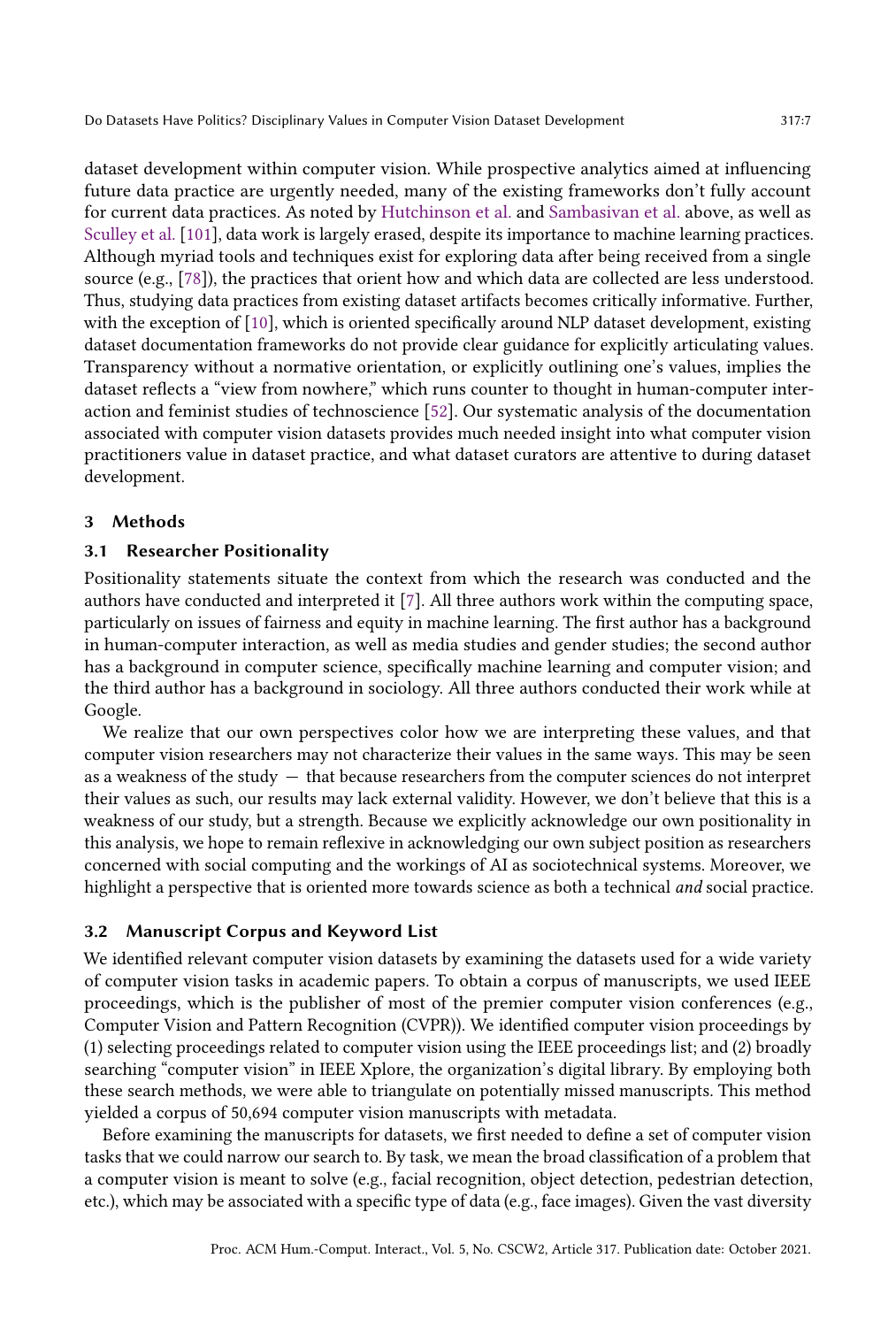of computer vision literature, selecting datasets by task ensured a diverse variety of datasets meant for different purposes. To define a list of tasks, we parsed the keyword metadata in our corpus. We used both standardized keywords (IEEE keywords) and personalized keywords (author keywords) to reduce the risk of gaps in our task list. This gave us 247,126 keywords with which to work. To make the keyword list more manageable for analysis, we narrowed to keywords used 50 or more times in the corpus. This gave us a list of 1,622 keywords, representing about 57% of all keywords in the list. We then manually removed keywords that were too high-level and not task-specific (e.g., computer vision) or were too vague to be tied to any tasks (e.g., video, engines). This left us with a manageable list of 345 keywords. During our analysis, we also organically derived 10 keywords from abstracts while checking for understanding of some vague keywords (e.g., gunshot detection). Our finalized keyword list was 355 keywords.

These finalized keywords represented both tasks and data types. We thematically clustered the keywords from our list into 21 conceptually related topics (e.g., medical tasks, low-level image processing tasks, image generation tasks, etc.). We then reviewed these 21 concepts as a team to determine which clusters were broadly scoped to "any type of data" (e.g., image processing, image indexing, image enhancement, etc.). We removed 12 clusters of keywords during this phase. This resulted in nine conceptual clusters of 130 keywords that we then grouped into three broad categories: Face-Based, Body-Based, and Non-Corporeal (as in, not related to human bodies). We grouped keywords into related categories of tasks under each of the three clusters (e.g., the category "gender classification" contained the keywords "gender classification," "gender estimation," "gender prediction," and "gender recognition").

### 3.3 Identifying Computer Vision Datasets

We went back to the original manuscript corpus and randomly sampled five papers for each task category (e.g., for gender classification). We used the keywords in each category to sample by keyword in the corpus. For example, we randomly sampled five papers that matched the keyword "body detection," and so on. If we could not identify five papers using a single keyword, or the papers did not contain dataset references, we cycled through keywords in each task category and resampled. For each random sample, we read the paper to determine which dataset(s) were being used or cited. We listed all datasets found within each paper under that task keyword. We gathered 331 unique datasets from this process.

After sampling each keyword in our task categories, we then found each original paper associated with the dataset. While doing this, we also snowballed new datasets we found in two ways: (1) we found a new dataset reference in the original dataset publication; or (2) we found a new dataset from the associated authors or organization. We snowballed 355 additional datasets. We did not snowball new datasets from online lists, forums, or other sources where we could not verify the methodology. We did, however, supplement face datasets from the open source list published by [Scheuerman et al.,](#page-35-9) which provided an additional 66 datasets $^3.$  $^3.$  $^3.$  This provided us with a total of 487  $\,$ datsets.[4](#page-7-1)

#### 3.4 Sampling Datasets for Analysis

For conducting our analysis, we decided to sample a more manageable number of datasets from our full corpus of 487. We sampled in two ways. First, given we felt it was important to understand the most popular datasets, we sampled datasets with over 4,000 citations on Google Scholar. This

<span id="page-7-0"></span><sup>3</sup><https://zenodo.org/record/3735400#.YAHWk5NKjUJ>

<span id="page-7-1"></span><sup>&</sup>lt;sup>4</sup>In the process of conducting our coding, we also identified an additional 271 datasets, which we added to our dataset list, but were not part of the original population from which our sample was drawn, giving us a total of 753 datasets. All datasets in the corpus are provided at [https://zenodo.org/record/4613146#.YJwdwKhKiF5.](https://zenodo.org/record/4613146#.YJwdwKhKiF5)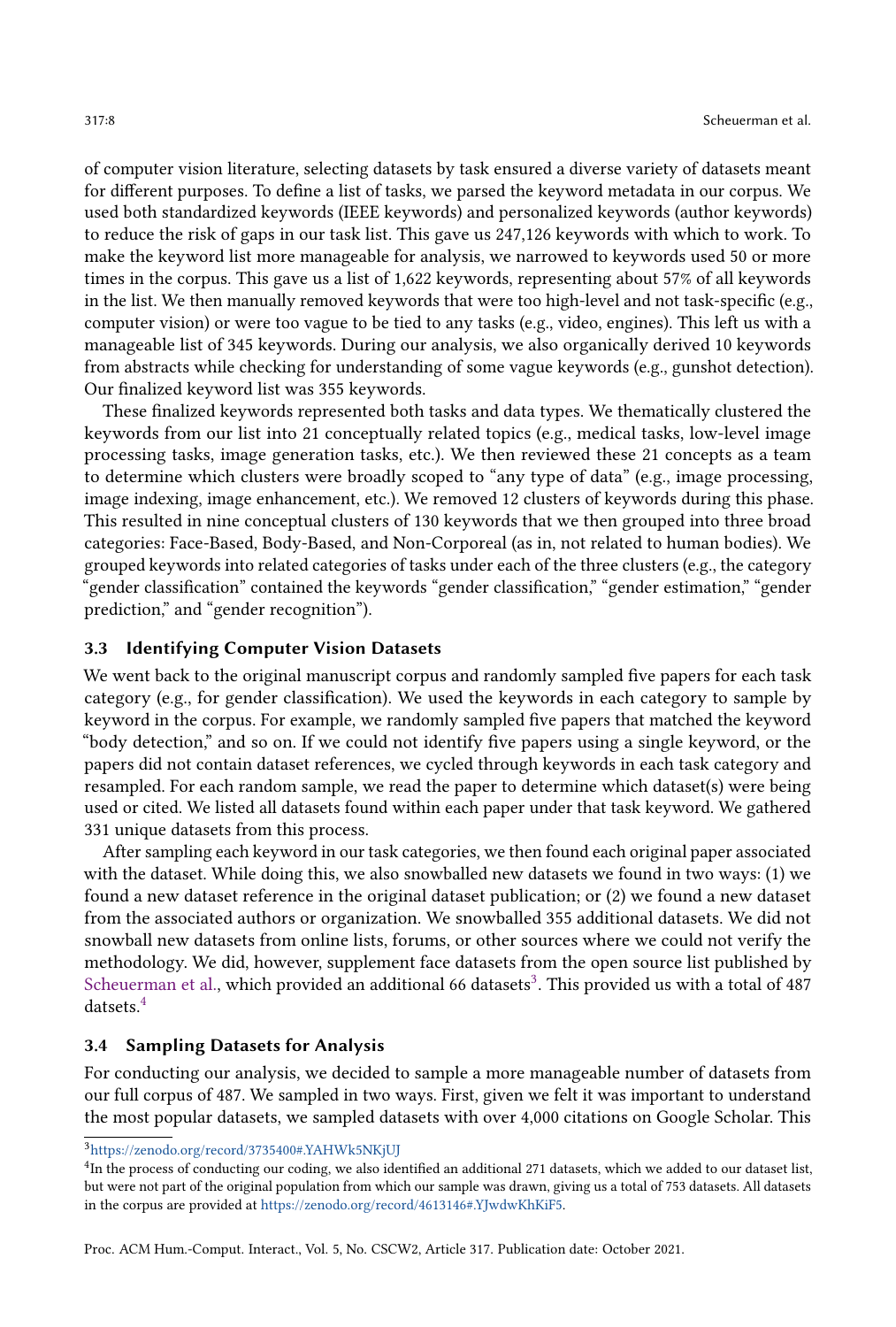yielded 13 datasets that were a mix of Face-Based, Body-Based, and Non-Corporeal. Given the size and vast documentation of ImageNet, as well as its influence on the field and large number of citations per paper, we decided to code each major ImageNet paper separately. Second, we sampled 100 additional datasets stratified by each category (face, body, and non-corporeal). We decided to sample each category proportionally to the number in the overall corpus, rather than equally across all categories. We chose this approach to reflect the implicit popularity of certain types of datasets in the computer vision community. Our final sample included 113 datasets: 47 face-based, 25 body-based, and 41 non-corporeal.

<span id="page-8-0"></span>

| <b>Corpus Breakdown</b>           |              |              |  |  |
|-----------------------------------|--------------|--------------|--|--|
| <b>Property</b>                   | Population   | Sample       |  |  |
| Face-Based                        | 205          | 47           |  |  |
| Non-Corporeal                     | 174          | 41           |  |  |
| Body-Based                        | 105          | 25           |  |  |
| Citation mean / median $a,b$      | 421.17 / 165 | 390.75 / 166 |  |  |
| Year mean / median b<br>(rounded) | 2011 / 2012  | 2011 / 2011  |  |  |

 $a<sup>a</sup>$ Minus top 14 papers.  $b$  Only databases which have Google Scholar citation information.

Table 1. A table showing the breakdown of our corpus into categories and sampling statistics.

Table [1](#page-8-0) displays descriptive statistics for the sample and the population corpus. Each broad category is proportionally represented in the sample. The mean year (rounded) of the population and sample are both 2011, and the median as 2012 and 2011, respectively. The range of years in our sample ranged from 1994 to 2020. The sample appears to be a good representation of the types of papers which are common in the population corpus.

# 3.5 Codebook Development

Our focus was on the disciplinary practices of documenting the creation and maintenance of computer vision datasets. Therefore, we developed a codebook for comprehensively capturing different stages of the dataset curation process, from motivations to annotations to the availability of the data. The documentation we coded included research publications, the datasets themselves, websites, and auxiliary materials like slide decks. We developed the codebook iteratively during the structured analysis phase of our coding, often discovering through reading documentation or discussion among the research team new variables to capture. We met weekly to discuss disagreements and edge cases, which resulted in new category creation (e.g. new questions arose on whether the dataset used synthetic humans rather than real ones, as evidenced from our encounter with data created from generative machine learning algorithms). In the end, we coded for 95 different variables. The codebook is part of a larger research project aimed at understanding the genealogy of datasets [\[28\]](#page-32-16). For the purposes of this work, we focus on presenting findings which explicitly or implicitly spoke to the values imbued in datasets. Details on access to our full codebook and coded dataset can be found in Section [3.7.](#page-9-0)

### 3.6 Analysis

# 3.6.1 Structured Coding

We took both structured and thematic coding approaches for the analysis of our sample. Our structured content analysis focused on identifying common themes from the literature around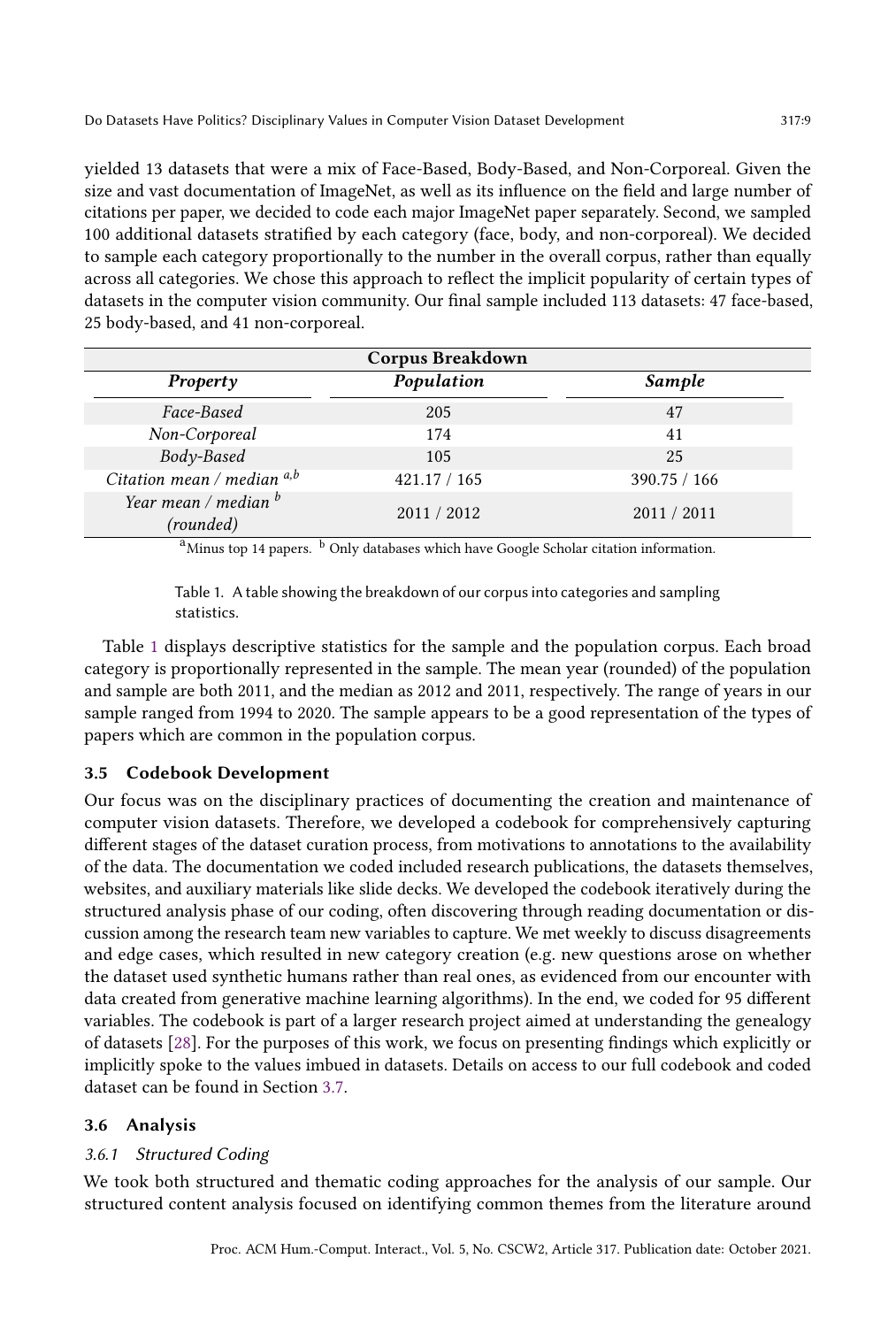machine learning datasets, including descriptions of data annotators [\[49,](#page-33-14) [61\]](#page-34-11), data availability for research purposes [\[12,](#page-32-17) [83\]](#page-34-12), properties of data subjects and categories [\[98\]](#page-35-9), and descriptions of decisions more generally which typically are obviated or obscured in the data collection process [\[10,](#page-31-0) [43,](#page-33-0) [44\]](#page-33-11). We found that using both structured and thematic coding of the datasets allowed us to abductively reason about the different dimensions, motivations, and silences around dataset creation that either method alone would not robustly allow.

Instead of approaching our structured content analysis through a process of independently coding data [\[68\]](#page-34-8), the authors split up the responsibility of coding each of the datasets, with the majority of the coding being performed by the first author. We decided against using a formal interrater reliability metric because coding articles for variables involved understanding the process of developing computer vision documents, and thereby could be disputed when looking at individual instances, which is one of the cases highlighted as a reason not to seek out an inter-rater reliability metric [\[74\]](#page-34-13). Instead, after coding data independently, we performed cross-check coding on each authors' codings. Every author coded a random five datasets from one another and then met to discuss and resolve disagreements. We also went through the dataset entirely at the end of the project and validated the structured content by calculating cross tabulations in Python for variables which depended on each other for consistency. For instance, structured variables which relied on containing human subjects should have only been coded as Yes or No if the "Contains Human Subjects" variable had been set to Yes for the variable.

#### 3.6.2 Thematic Coding

In addition to the structured content analysis, we also thematically coded language that communicated underlying values. Dataset documentation signals what the authors found necessary to communicate to the readers and, more broadly and in aggregate, what the computer vision community finds valuable to communicate about data. Similarly, what was not communicated about the dataset in documentation, even if present in the data itself, signaled what is valued and not valued. The structured coding phase of our analysis informed how we defined values, as every author became deeply familiar with the data and patterns in how datasets authors document their processes. Specifically, we define value language as statements the dataset authors imbued, often implicitly, with perspectives on importance and moral judgements. For instance, in the example of one the papers developed around ImageNet, the authors use the word accurate to denote desirable properties of the dataset:

ILSVRC makes extensive use of Amazon Mechanical Turk to obtain accurate annotations  $\ldots$  To collect a highly accurate dataset, we rely on humans to verify each candidate image collected in the previous step for a given synset. — ImageNet (Paper 2)

We split out all value statements in each dataset and then performed an initial line-by-line open coding phase. After completing the open coding phase, we then performed a second more focused coding on each of the statements, grouping them into higher-level themes (e.g., the variety of open codes that could be grouped under the theme of "unbiased data"). We also developed categorical relationships between these higher-level themes (e.g., unbiased data and realistic data were what we defined as "desirable data properties"). We concluded our thematic coding phase by writing memos on each of the higher-level themes and their categorical relationships, and discussing and refining those memos as a team [\[19\]](#page-32-18).

#### <span id="page-9-0"></span>3.7 Access to Research Materials

Given that computer vision datasets and their associated publications are largely available to the public, we felt it ethically responsible and appropriate to release our corpus of datasets. We have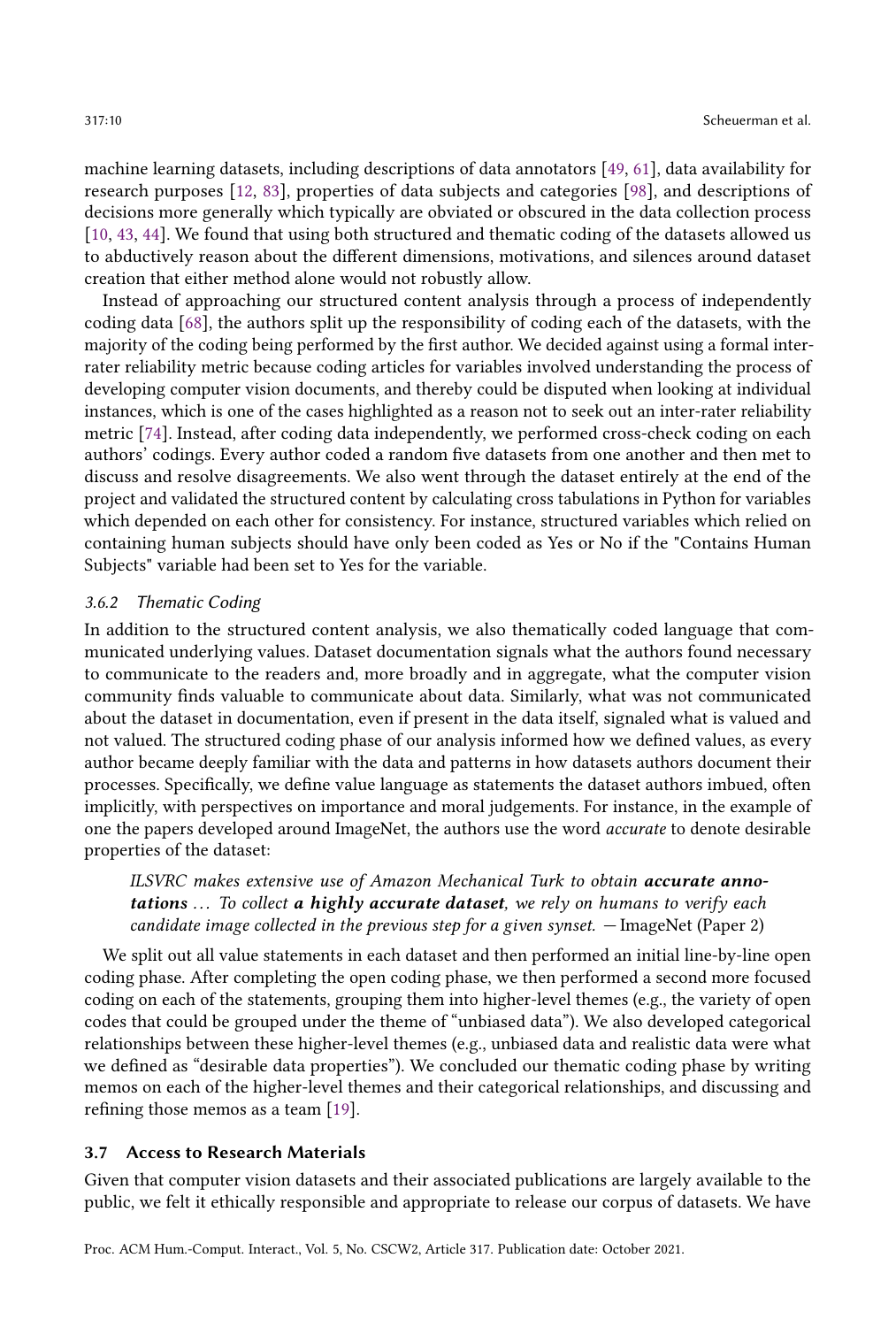created an open access repository for: (1) our codebook of 114 coded datasets; (2) our population corpus of computer vision datasets; (3) our documentation on our coding procedures; and (4) our Python analysis code. For each of the datasets, we listed the original publication, venue it was published at, year published, and Google Scholar citation count at the time of collection. We encourage future researchers to use these resources for additional research or to build on our work. The data can be found at [https://zenodo.org/record/4613146#.YJwdwKhKiF5.](https://zenodo.org/record/4613146#.YJwdwKhKiF5)

# 4 Findings

We summarize the fourteen focused codes constructed from our qualitative content analysis and the broad themes under which they fall: dataset authors and their disciplinary practices, data and its data properties, and human actors as annotators and data subjects. Our codes are not mutually exclusive; some of them are highly related.

# 4.1 Dataset Authors and their Disciplinary Practices

<span id="page-10-0"></span>4.1.1 Data as Essential for Scientific Progress

Several of the datasets we sampled (18 of 114; 15.8%) describe data as being crucial to particular subfields progressing beyond their current state-of-the-art. Although most of the papers we evaluated discussed some kind of new method or algorithm in concert with the release of the dataset (15 papers were dedicated entirely to the documentation of the dataset), the data typically worked in service of making progress to the field. This is because data can present new challenges, define a new task, or build a common research agenda for improving performance on a task. For instance, the authors of the Lippmann2000 dataset write that creating benchmark datasets allows standardization and mitigates the need for practitioners to create their own datasets:

"These images have accelerated advancement in the field by, first, allowing scientists and engineers practicing at or near the state-of-the-art to carry out their work without the additional burden of needing to become experts in generating quality images; and, second, creating a small level of ad hoc standardization such that processed images are more quickly evaluated due to general familiarity with the original input." — Lippmann2000

Similarly, many present the lack of relevant data to be one of the limiting factors in driving research in their subfield, and thus present their dataset as contributing to improving research in that subfield. The act of creating a dataset was both a barrier to entry for new work on a given task, but also an attempt to introduce a standard around the underresearched task. Data is difficult to attain, and it's attainment is a necessity of the machine learning process, including standards-making. The authors of Leeds Sports Pose introduce data to improve pose estimation:

"As noted, current methods have been limited by the lack of available training data – to overcome this we introduce a new annotated dataset of 2,000 diverse and challenging consumer images which will be made publicly available." — Leeds Sports Pose

However, some of these overt claims around the necessity of data to progress are not reflected in the actual practices of data management and curation used by researchers. The dataset itself was the main explicit contribution for a slim majority of papers (59 of 114 papers; 51.8%), while a method or algorithm was the main contribution of the dataset in 53 of 114 papers (46.5%) or an empirical study in 2 of 114 papers (1.8%). Still, the dataset is rarely unaccompanied by a methodological innovation: papers typically contain some kind of new algorithm for the computer vision task under question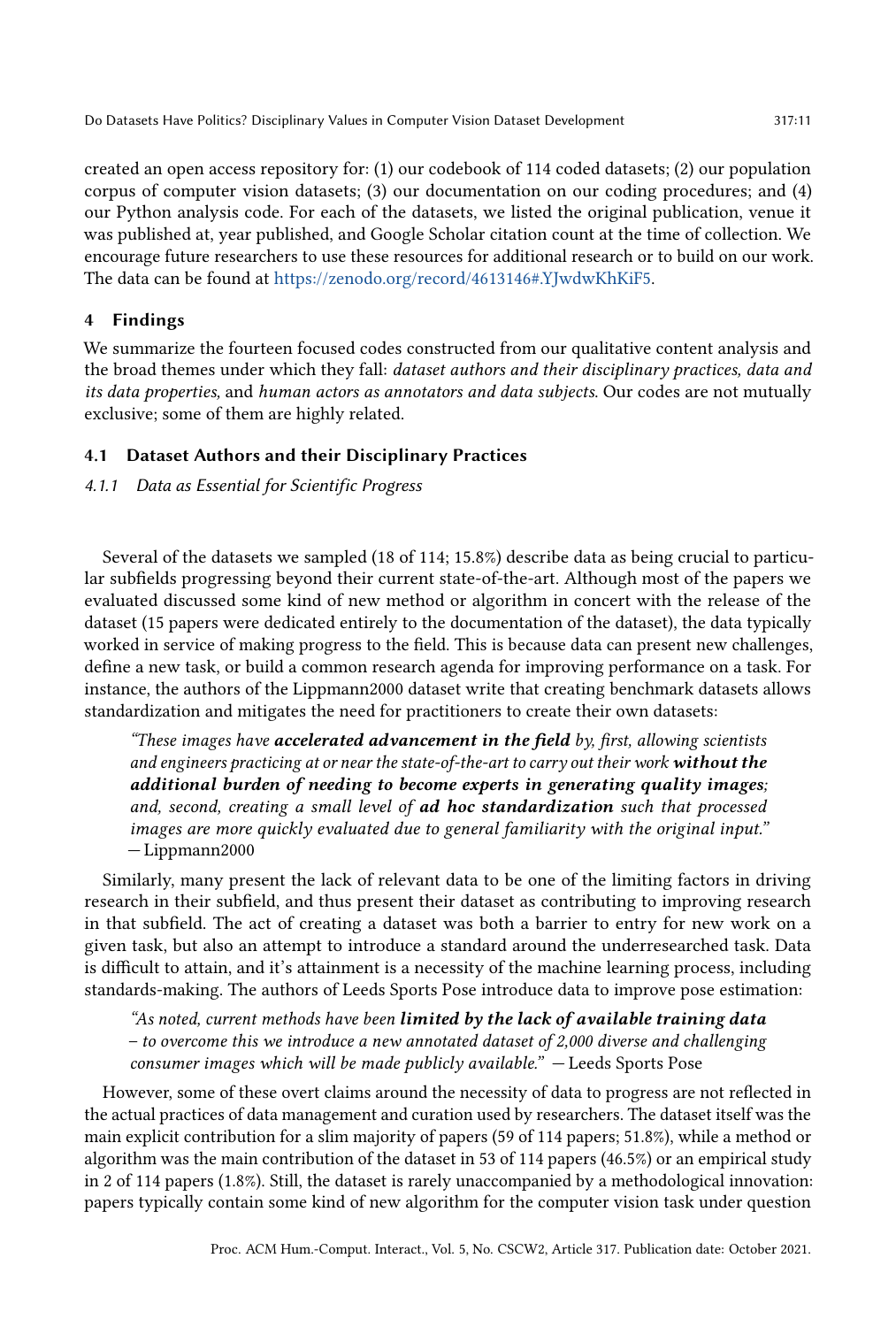(97 of 114 papers; 85.1%). Lastly, we looked at how much of the paper was dedicated to describing the dataset. We calculated this value by counting the number of paragraphs dedicated to describing the dataset over the total number of paragraphs in the paper. Figure [1](#page-11-0) shows a bimodal distribution of how much of the paper is dedicated to describing the corpus, with a mean at 0.41 and a standard deviation of 0.33. This seems to indicate that papers are either wholly dedicated to the description of the dataset, or they provide scant information on the dataset, opting to discuss methodological innovations instead. Given the majority of papers were archival publications (105 of 114; 92%), the lack of documentation in a paper about a dataset occurred even in archival publications publications in professional venues like conferences and journals.

<span id="page-11-0"></span>

# Distribution of Proportions of Papers Dedicated to Dataset Documentation

Fig. 1. A histogram showing the distribution of the proportion that papers in the corpus dedicated to documenting only the dataset. Proportion was calculated by hand-counting paragraphs in each paper. The histogram is bimodal, with the majority of papers having either (a) near-0% of the paper about the dataset or (b) near-100% of the paper about the dataset.

### 4.1.2 Standardization for Evaluation and Reproducibility

Some dataset authors (BigHand2.2M; KAIST; UMass FDDB; 300-W; IUPR) noted that they needed a common set of evaluation benchmarks, because the evaluation criteria which had been used in their subfield had too many different types of quantitative evaluations and needed a standardized benchmark. For example, the authors of 300-W were motivated to create their dataset to establish a standardized benchmark:

"The main goal of this challenge is to compare the performance of different methods on a new-collected dataset using the same evaluation protocol and the same mark-up and

Proc. ACM Hum.-Comput. Interact., Vol. 5, No. CSCW2, Article 317. Publication date: October 2021.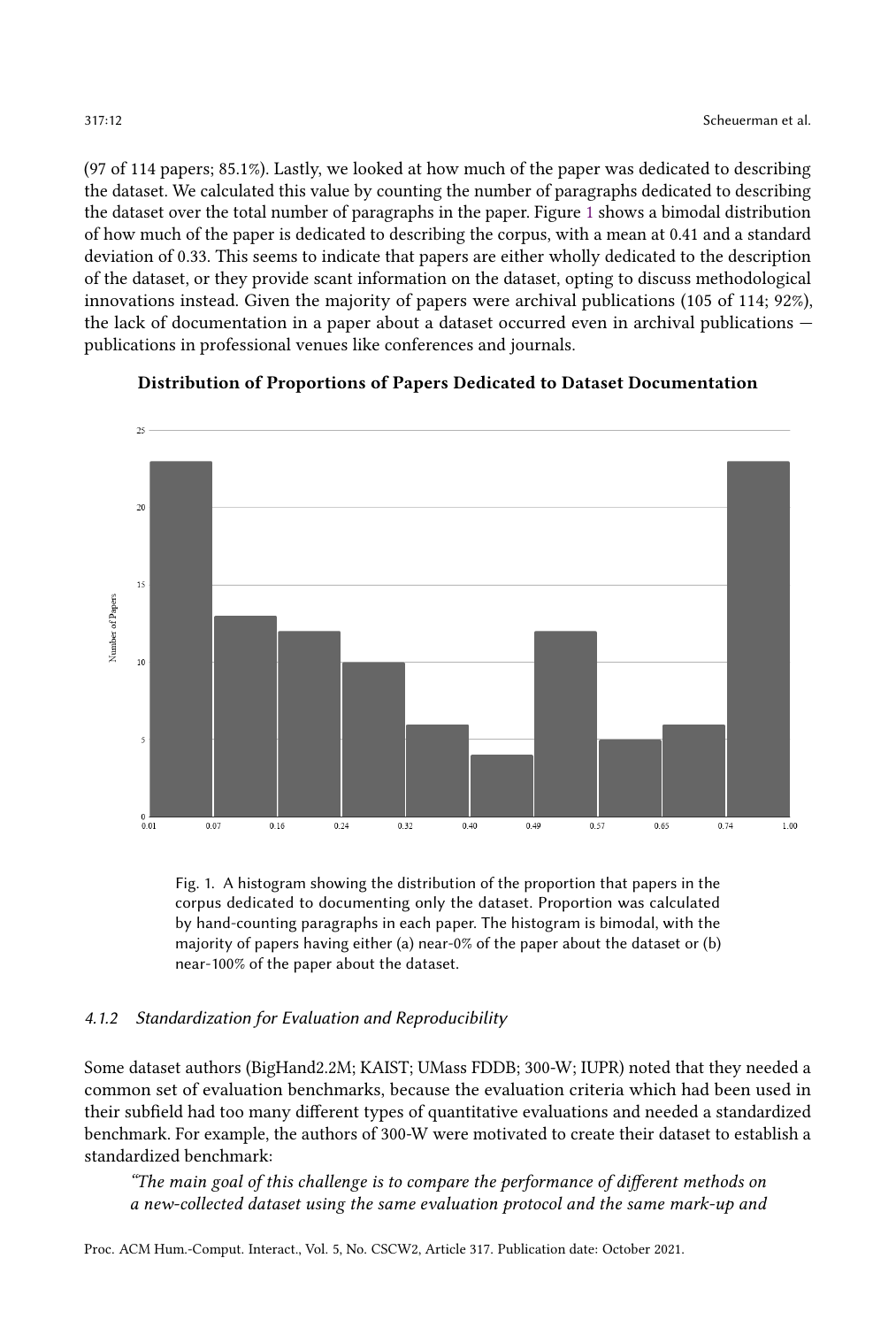hence to develop the first standardized benchmark for facial landmark localization." — 300 Faces in the Wild

"Standardized" takes on a specific meaning for dataset authors. Generally, that meaning is one of quantitative measures which are viewed as reliable or objective. The authors of the IUPR dataset describe the impetus of benchmark datasets as being more "objective" as a ground for machine learning datasets:

"Ground-truth datasets are crucial for objectively measuring the performance of algorithms in many fields of computer science. The availability of such datasets for use in research and development lays the basis for comparative evaluation of algorithms." — IUPR

Given the importance of data to standardizing algorithmic performance, dataset creators often claim to release datasets for the purposes of reproducibility and replicability, noting that this has been a failing of methods reporting results in the past. The authors of UGˆ2 highlight that research would benefit from reproducible standards in datasets:

" new video benchmark dataset representing both ideal conditions and common aerial image artifacts, which we make available to facilitate new research and to simplify the reproducibility of experimentation." — UGˆ2 Challenge Dataset

Dataset authors also devalued qualitative or heuristic assessments of data quality and classifier results. Qualitative assessments were seen as less standardized and therefore less reliable. For example, the authors of HumanEva write that qualitative assessments decrease certainty and make it difficult to rigorously compare methods:

"Despite clear advances in the field, evaluation of these methods remains mostly **heuristic** and qualitative. As a result, it is difficult to evaluate the current state of the art with any certainty or even to compare different methods with any rigor."  $-$  HumanEva

Overall, dataset authors valued standardization, in terms of quantitative measurements, because they viewed those standardizations as objective, reliable, and reproducible.

# 4.1.3 Open Source Data

The majority the datasets which we sampled provided a URL or some web identifier for obtaining the dataset. 69 of 114 (60.5%) of the datasets provide a URL in the paper; in addition, we were able to discover 28 additional websites via a web search of the publication or the dataset name, bringing the total number of sites were able find to 97 of 114 (85%). Several authors stated this explicitly in their documentation (Abstract Paintings / Artistic Photographs; KinFaceW; IterNet RGB-D; NWPU-RESISC45; SFEW; Urban Stereo Scene; UvA-NEMO Smile; UGˆ2). For instance, the authors of the UvA-NEMO Smile Database state that:

"The database, its evaluation protocols and annotations are made available to the research community." — UvA-NEMO Smile Database

Other authors (ASLLRP SignStream; CUAVE; SFEW) directly mention the research medium through which their data will be distributed, highlighting its benefit to the research community:

"Finally, one of the main purposes of all speech corpora is to allow the comparison of methods and results in order to stimulate research and fuel advances in speech processing. This is a main consideration of the CUAVE database, easily distributable on one DVD." — CUAVE

While most of the datasets report an URL (or have a findable URL through web search), many of the datasets did not have any institutional mechanism for the stability of the datasets. Despite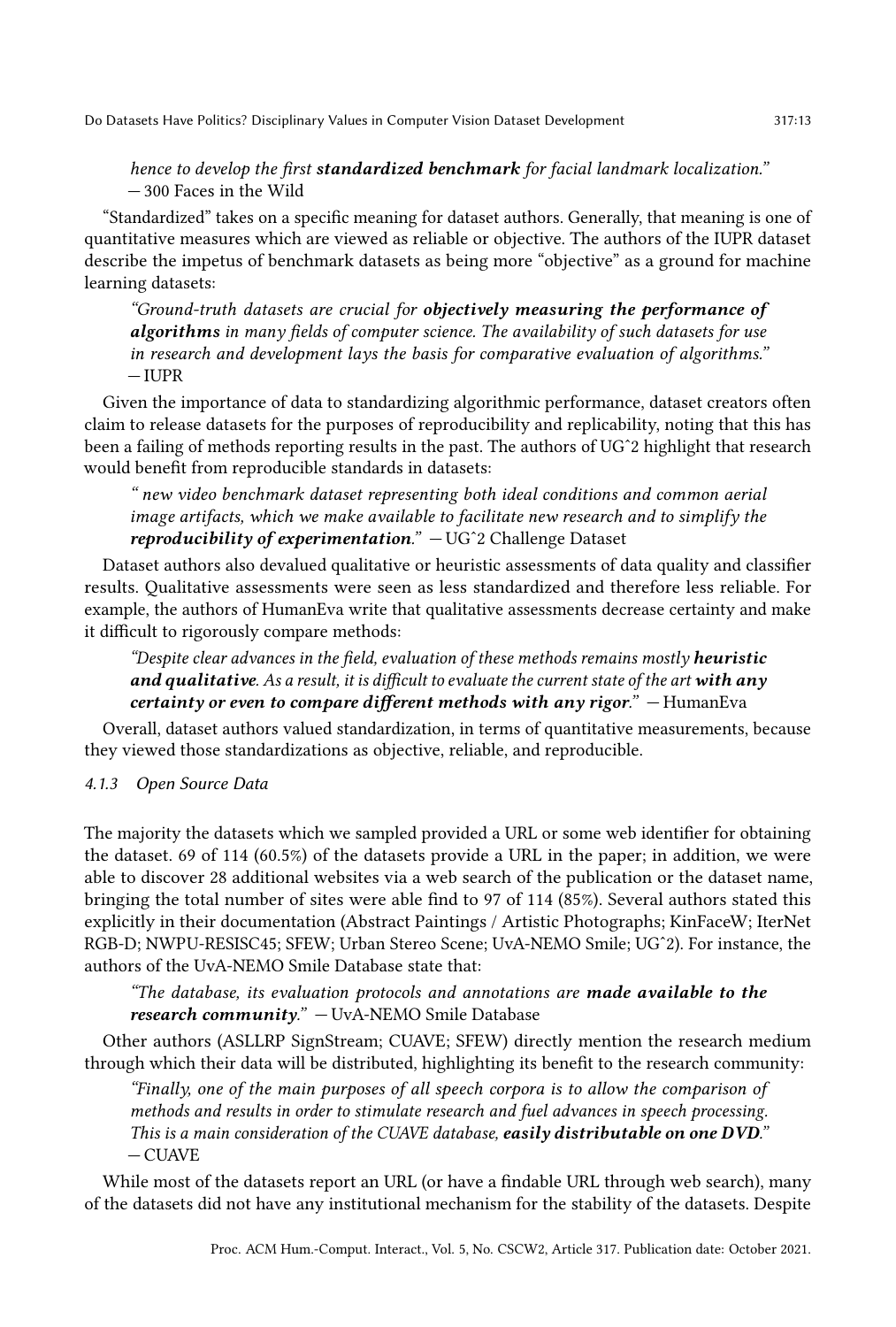the expressed value of open source datasets to the research community, most of the datasets are not maintained in a stable repository. Only 3 of the 114 (2.6%) of the datasets attached a Digital Object Identifier (DOI) to them, while only one (0.9%) was posted on an institutional repository such as Dataverse or Zenodo — The Child Affective Facial Expression (CAFE), hosted on NYU's Databrary (https://databrary.org/). Stability of these identifiers and hosting of datasets matter: of the 69 datasets which had a URL in the paper, only 46 (66.7%) are still available. Of the 80 datasets in which data was openly accessible (without signing a user agreement, agreeing to a Terms of Service, or downloading a software package), 59 (73.8%) were still downloadable. Table [2](#page-13-0) summarizes full details about data hosting and availability.

<span id="page-13-0"></span>

| Dataset Availability via Publication Documentation |                  |                 |      |  |
|----------------------------------------------------|------------------|-----------------|------|--|
| <b>Dataset Property</b>                            | $\boldsymbol{k}$ | N               | %    |  |
| URL in Paper                                       | 69               | 114             | 60.5 |  |
| Any Website (In Paper                              |                  |                 |      |  |
| + Discovered through                               | 97               | 114             | 85   |  |
| Search)                                            |                  |                 |      |  |
| Website in Paper Still                             | 46               | 69              | 66.7 |  |
| Available                                          |                  |                 |      |  |
| Data Still                                         | 59               | 80 <sup>a</sup> | 73.8 |  |
| Downloadable                                       |                  |                 |      |  |
| DOI                                                | 3                | 114             | 2.6  |  |
| Hosted on                                          | 102              | 114             | 89.5 |  |
| Personal/Lab Website                               |                  |                 |      |  |
| Hosted on Institutional                            | 1                | 114             | 0.9  |  |
| Repository                                         |                  |                 |      |  |

<sup>a</sup>The number of datasets which did not require registration to download.

Table 2. A table showing the breakdown of our corpus into categories and sampling statistics.

# 4.1.4 Technical Documentation

In many cases, the amount of documentation for the technical setup of data collection and algorithm design far outstripped the amount of documentation available for the actual data collection work and annotation and labeling procedures (see Figure [1\)](#page-11-0). The authors of the KAIST Multi-Spectral Day/Night Data Set, created for autonomous vehicle research, provide a good example of this kind of technical detail in the configuration of lens capture devices placed on top of data collection cars:

"In our case, we select a long focal lens to observe remote objects. If wanting to a wider field of view, a short focal lens may suffice. Recently, Tesla and Mobileye devised trifocal camera system (HoV-20°, -50°, -150°) as a new hardware configuration..." - KAIST Multi-Spectral Day/Night Data Set for Autonomous and Assisted Driving

The authors of the CMU-MultiPIE dataset, used for facial recognition research, report on data collection hardware, illumination configuration, and requisite computing hardware:

"To systematically capture images with varying poses and illuminations during data acquisition we used a system of 15 cameras and 18 flashes connected to a set of Linux PCs. An additional computer was used as master to communicate with the independent recording clients running in parallel on the data capture PCs." — CMU-MultiPIE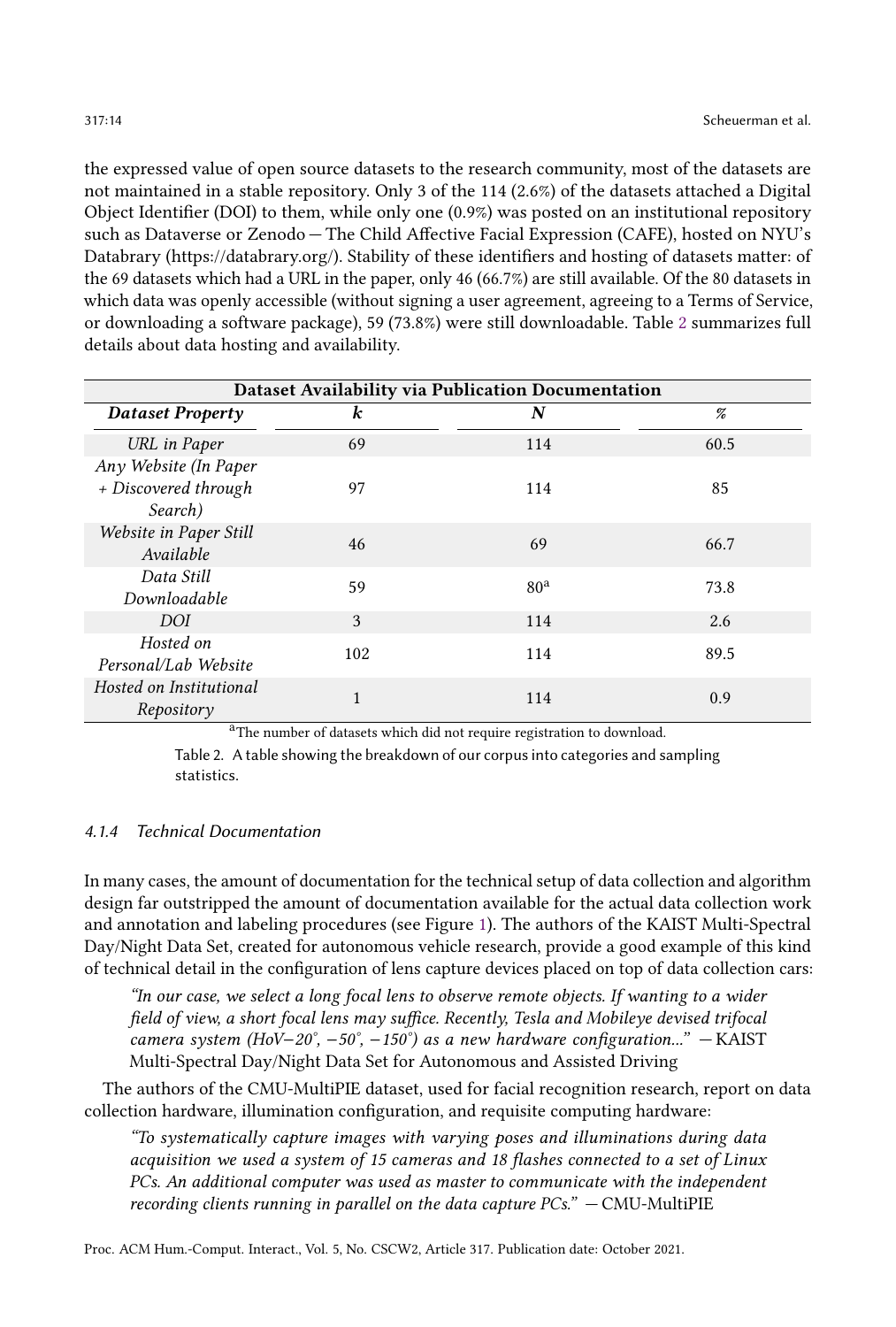Reporting the technical details of hardware is ostensibly done to report improvements on data collection procedures, to resolve disagreements about instrumentation for other researchers working in this space, or to report on more precise conditions needed for future reproducibility of the experiment and data generation.

# 4.2 Data and its Desirable Properties

# <span id="page-14-0"></span>4.2.1 Diverse and Varied Data

Common dimensions of diversity referenced by dataset creators include the diversity of scenes and object categories (ImageNet (Paper 1); KAIST; UGˆ2; Scene Geometry Layout,;GHIM-10k); diversity of conditions of image capture, such as sensor quality, camera angle, or lighting conditions (TUM GAID; IUPR; Leeds Sports Pose; Exact Street2Shop); diversity of object poses or background clutter (IUPR; NWPU-RESISC45; ImageNet (Paper 1); Animals on the Web; INRIA Pedestrian; BSDS300); and diversity of the expressions or poses of individuals in the images (Exact Street2Shop). Diversity of camera quality was especially important for datasets that were motivated by realworld applications, where low-quality sensors would likely be common — most commonly, in intended surveillance applications (SCFACE; ND-QO-Flip; 300-W). Dataset creators emphasized the importance of diverse training data for ensuring model robustness to variation that is present in real world settings (Nis Web-Collected; SYNTHIA; SCFACE; COCO-Text) and diverse testing data for providing better estimates of real-world performance (300-W; PPB; MORPH; IIITD). For example, the authors of Nis Web-Collected Database emphasized that diversity of age data could lend to universal age estimation:

"[T]he derived human age estimator is **universal owing to the diversity and richness** of Internet images and thus has good generalization capability." — Nis Web-Collected Database

"In practice, even the best visual descriptors, class models, feature encoding methods and discriminative machine learning techniques are not sufficient to produce reliable classifiers if properly annotated datasets with sufficient diversity are not available." — SYNTHIA

Diversity was also motivated as crucial for the effectiveness of deep learning methods, a class of machine learning which methods have a very large number of parameters relative to traditional computer vision methods (NWPU-RESISC45; SYNTHIA). For example:

"[W]e can generate a **broad variety** of urban scenarios and situations, which we believe is very useful to help modern classifiers based on deep learning."  $-$  SYNTHIA

"In addition, almost all existing datasets have a number of limitations, including the small scale of scene classes and the image numbers, the lack of image variations and diversity, and the saturation of accuracy. These limitations severely limit the development of new approaches especially deep learning-based methods." — NWPU-RESISC45

We found notions of diversity or variety to be closely coupled with the concept of "natural" data. For example, creators of 300-W created a dataset of "naturalistic, unconstrained face images" that included variations such as "unseen subjects, pose, expression, illumination, background, occlusion, and image quality." This connection was also visible in the way dataset creators described diversity as a property that emerges naturally from "unconstrained" data collection methods:

"The images in this collection display **large variation in pose, lighting, background** and appearance. Some of these variations in face appearance are due to factors such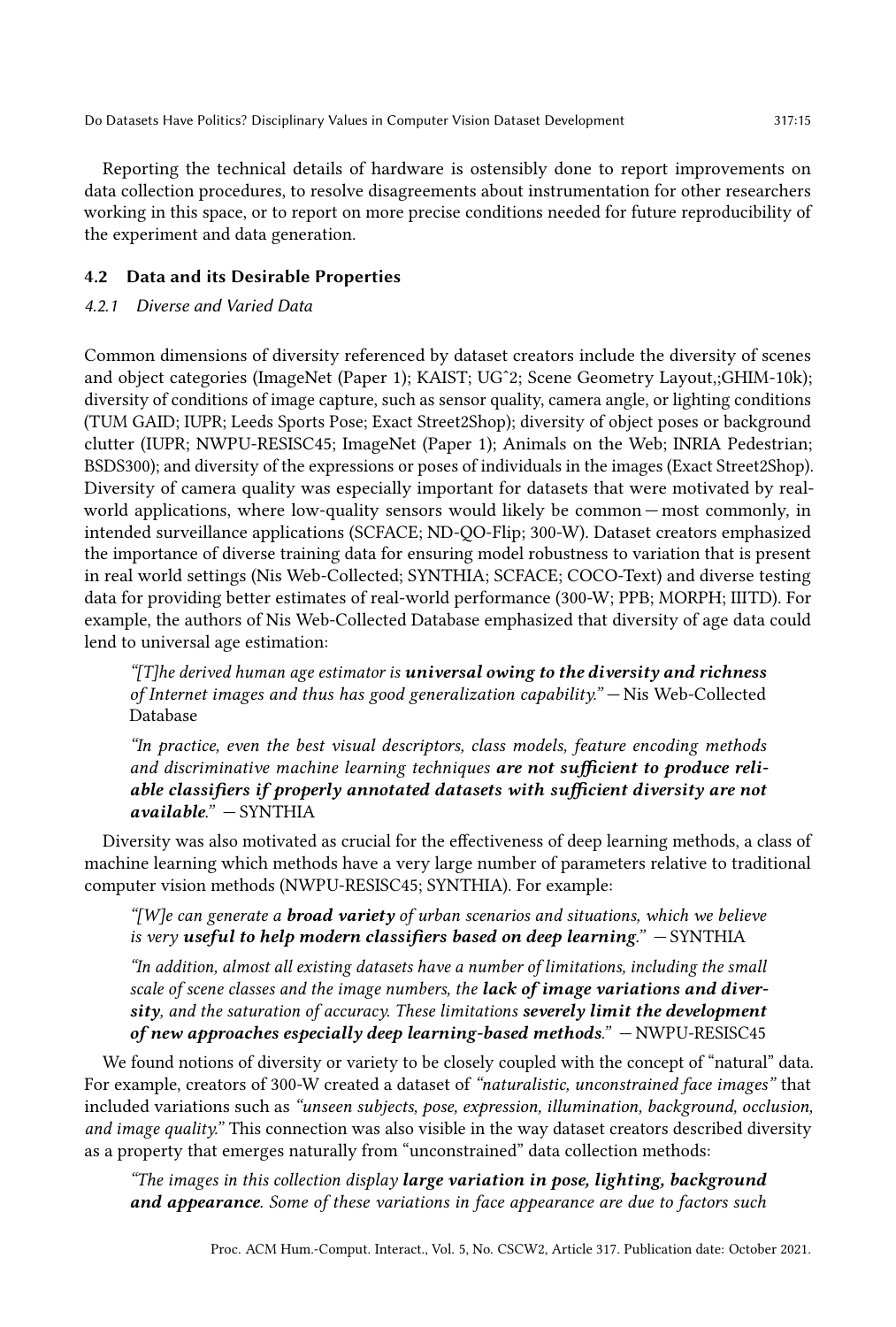# as motion, occlusions, and facial expressions, which are characteristic of the unconstrained setting for image acquisition." - UMass FDDB

Generally speaking, we found dataset diversity to be closely coupled with notions of realistic data and challenging data. Diverse datasets were ones that more closely mimicked the real world, and in doing so presented new challenges.

# 4.2.2 Unbiased Data

Dataset creators frequently motivated unbiased data as desirable $^5$  $^5$ , often connecting dataset bias to issues of generalization. For example, some attribute a model's failure to generalize — from one dataset to another, or from a dataset to the real world — to the existence of dataset bias (KinFaceW; KITTI). In a similar vein to discussions of diversity, unbiased benchmark datasets were motivated through their role in comparing and standardizing algorithms (Imagenet (Paper 2)). Discussions of dataset biases were generally divorced from a broader examination of social or cultural bias or the impacts of dataset bias on individuals from different sociodemographic groups. The only dataset in our corpus to explicitly connect socio-demographically biased data with discriminatory outcomes was PPB:

# "It has recently been shown that algorithms trained with biased data have resulted in algorithmic discrimination..." — PPB

Otherwise, biased data was implicitly understood to be a negative property, and one that might impact classification performance at a more general level. Bias was generally discussed in relation to the process of data collection or properties of images themselves. For example, selection bias, photographer bias, recency bias, and biases in object/person pose or illumination were all topics of discussion (VAIS; PASCAL; COCO-Text). Despite frequent references to unbiased data, we observed that many claims of unbiased or less-biased data remained largely unqualified. For example, some dataset creators describe data that has been created without the particular machine learning task in mind as less biased with no further justification or explanation (PASCAL; COCO-Text):

"The use of personal photos which were not taken by, or selected by, vision/machine learning researchers results in a very 'unbiased' dataset, in the sense that the photos are not taken with a particular purpose in mind i.e. object recognition research." — PASCAL

Mentions of bias frequently overlap with discussions of diversity or variety, with the assumption being that sufficient variation across a particular aspect of the dataset minimizes the potential for bias. For example, the creators of INRIA Pedestrian state:

# "Many are bystanders taken from the image backgrounds, so there is no particular bias on their pose."  $-$  INRIA Pedestrian

The desire for unbiased data was intricately tied to controlling for human bias in data collection and annotation. We discuss how dataset authors work to manage human bias in Section [4.3.4.](#page-22-0)

# <span id="page-15-1"></span>4.2.3 High-Quality Data

Dataset creators frequently described their datasets as high quality. The dataset creators that specified what they viewed to be "high quality" data tended to focus on two aspects of datasets: the images themselves and/or the annotations associated with the images. High quality images were generally described as those captured by high quality sensors and as having high resolution

<span id="page-15-0"></span><sup>5</sup>One notable exception to this is the Animals on the Web dataset that described intentionally inducing a bias between the training and test distributions so that the test set was biased towards more "difficult" examples.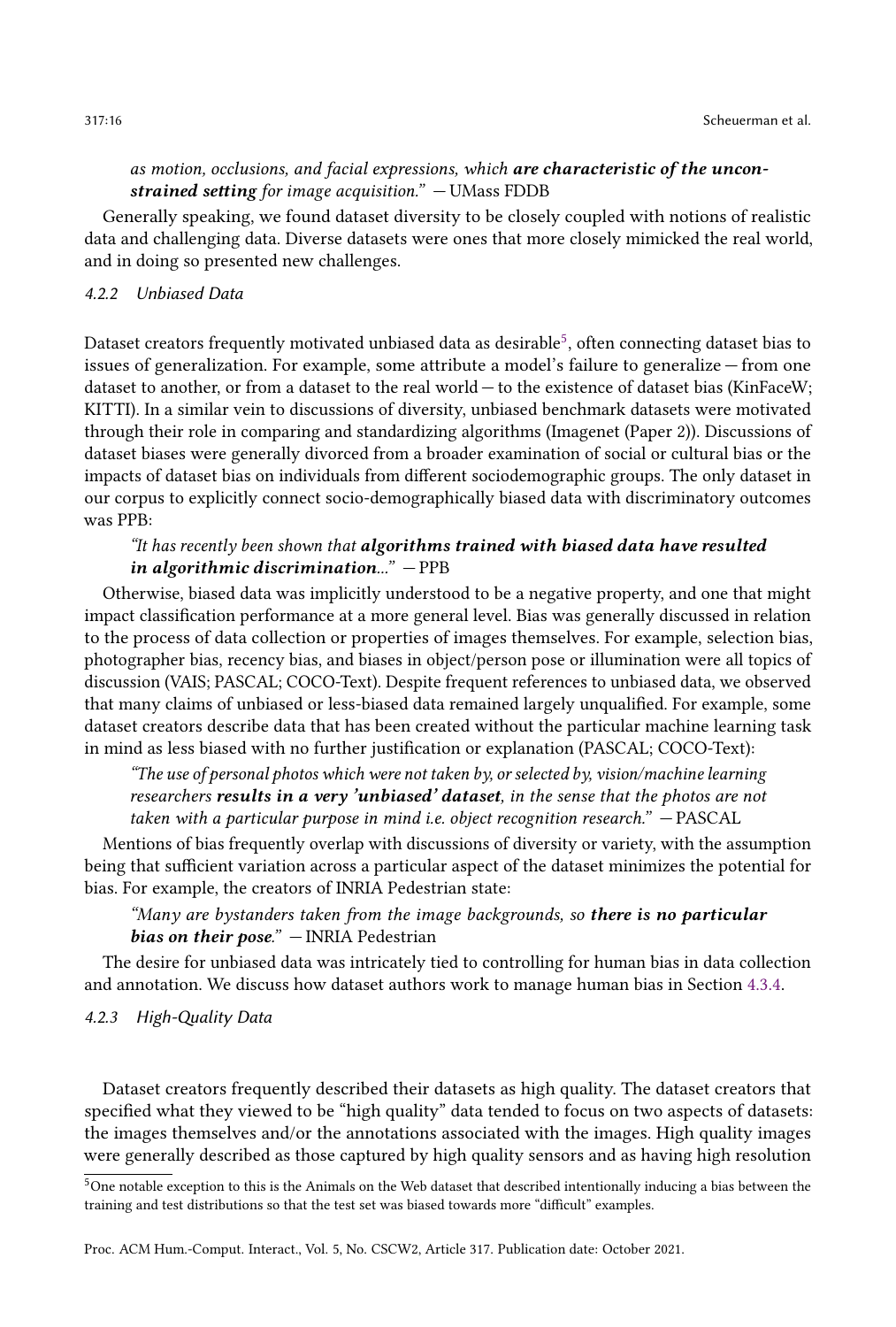(UGˆ2; NOAA Fisheries; Urban Stereo Scene). For example, the authors of the Urban Stereo Scene Labeling Benchmark Dataset declared the higher resolution of their images in comparison to previous datasets:

"To our knowledge, the only comparable urban segmentation dataset with stereo vision data has been proposed by [16], which **our dataset exceeds in terms of ... image resolution** (1024  $\times$  440 px vs. 360  $\times$  288 px), which is an essential factor for appearance-based segmentation." — Urban Stereo Scene Labeling Benchmark Dataset

Many of the datasets were also described as having high-quality labels (BigHand2.2M; Stanford Region Labeling; IterNet RGB-D; PASCAL; SUN RGB-D; MS-COCO; ImageNet (Paper 1); Animals on the Web; Middlebury Stereo; BSDS300). High quality labels were often defined in terms of label accuracy relative to pre-specified "gold standard" labels or label consistency across different annotators (Stanford Region Labeling; ModaNet; ImageNet (Paper 1)). Other dataset creators used the performance of models trained on the dataset to validate the accuracy of annotations (BigHand2.2M). The authors of the BSDS300 dataset describe how they obtained high quality labels through their annotation interface:

"In addition to simply splitting segments, the user can transfer pixels between any two existing segments. This provides a tremendous amount of flexibility in the way in which users create and define segments. The interface is simple, yet accommodates a wide range of segmentation styles. In less than 5 minutes, one can create a high-quality, pixelaccurate segmentation with  $10-20$  segments using a standard PC."  $-$  BSDS300

Datasets containing exclusively high quality images, in terms of clarity and pixel values, were often viewed as oppositional to realistic or challenging data, which we highlight in Sections [4.2.1](#page-14-0) and [4.2.5.](#page-17-0) For this reason, some dataset creators emphasized the importance of including images with varying levels of quality in order to better reflect the real world:

"There are large variations in the quality of the contributed photographs, lighting, indoor vs outdoor environments, body shapes and sizes of the people wearing the clothing, depicted pose, camera viewing angle, and a huge amount of occlusion due to layering of items in outfits ... These characteristics reflect the extreme challenges and variations that we expect to find for clothing retrieval in real-world applications."  $-$  Exact Street2Shop

However, high-quality annotations were nearly universally sought after. An overall high-quality dataset was one that was useful and accurately annotated, even if image quality was purposefully varied.

# <span id="page-16-0"></span>4.2.4 Realistic Data

Realistic data was described as data that was reflective of more "natural" conditions, in terms of not controlling for lighting, pose, expression, angle, occlusion, or other image factors. "Realistic" was often used to describe data captured in an uncontrolled or unposed settings (UGˆ2; ND-TWINS-2009-2010; KinFaceW; SFEW; SCFACE); collected from the internet (KinFaceW); collected in a public spaces (SCFACE); or data that is varied along several dimensions such as sensor quality (SCFACE). Some dataset creators described the realism of scene arrangements, for example, by describing a computer mouse on the floor as "unrealistic" (SUN RGB-D). Finally, datasets that consisted of synthetic imagery described photorealism as a desirable property that they strived to achieve (IterNet RGB-D; GTA5; SYNTHIA; Middlebury Stereo).

Dataset creators describe realistic data as being critical for measuring and comparing model performance (George Mason University Kitchen; CUAVE; SCFACE); for developing models that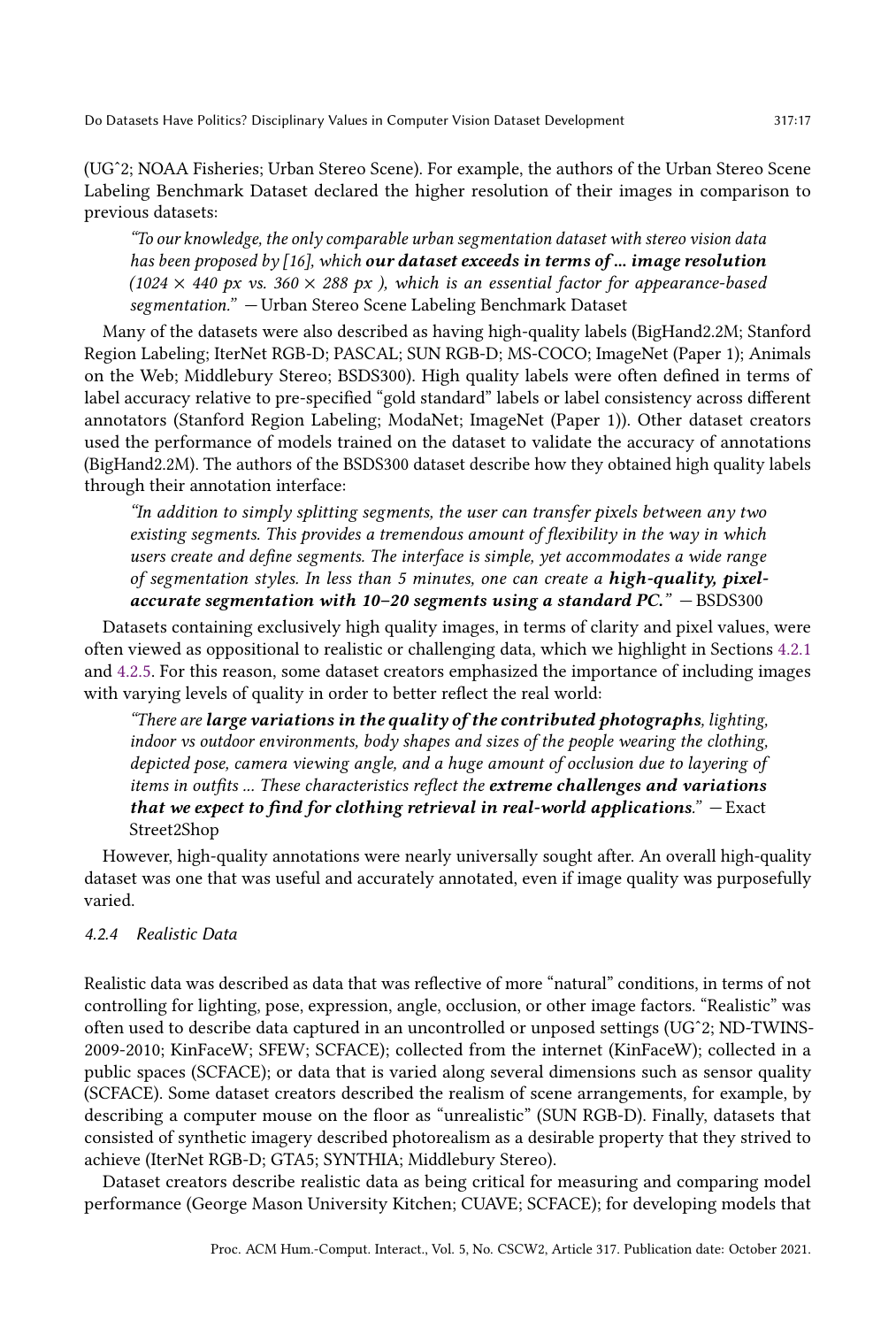generalize to real-world settings (BiosecurID; Street2Shop; Subway; Middlebury Stereo); and, more generally, advancing research (SFEW). For example, the authors of BiosecurID discussed how data generated through laboratory experiments is of limited utility when estimating model performance in the real world:

"In order to overcome the difference in performance between laboratory experiments and practical implementations, there is an urgent need for the collection of realistic multimodal biometric data which permits to infer valid results from controlled experimental conditions to the final application." — BiosecurID

We observed close ties between the notions of realism and variety, both of which are understood to give rise to more challenging datasets. We discuss these properties in more depth in the next section, including how realistic data is challenging.

# <span id="page-17-0"></span>4.2.5 Challenging Data

Dataset difficulty is another characteristic often touted by dataset creators. Dataset creators frequently motivate the creation of a new dataset with reference to saturated model performance on previous, easier datasets. For example, the creators of INRIA Pedestrian state that their new algorithm gives "essentially perfect results on the MIT pedestrian test set, so we have created a more challenging set" (INRIA Pedestrian). Dataset creators also describe the importance of new and more challenging datasets for advancing progress in the field (SCFACE; DUT-OMRON; ImageNet (Paper 1)) and mitigating the potential for methods to overfit (LFW). For example:

"As computer vision research advances, larger and more challenging datasets are needed for the next generation of algorithms." – ImageNet (Paper 1)

The characteristics that constitute challenging data tend to relate to variability along a variety of dimensions including, but not limited to, sensor quality, image scale, illumination, object or person pose, camera viewpoints, and locations of data collection (INRIA Pedestrian; Stanford Region Labeling; ND-QO-Flip; OSU Thermal; Exact Street2Shop; Leeds Sports Pose; H3D; VAIS). For example, the authors of the OSU Thermal Pedestrian Database wrote that their data was challenging because of varying backgrounds and thermal intensities, and they want to collect more challenging data for future work:

"The approach was demonstrated with a difficult dataset of thermal imagery with widely-varying background and person intensities. In future work, we plan on  $ex$ tending the dataset to include additional situations involving many more distractors moving through the scene."  $-$  OSU Thermal Pedestrian Database

As touched on in Section [4.2.4,](#page-16-0) challenging data was often characterized as data that mimics real-world (unconstrained) conditions and real-world variation:

"Similar to conventional face recognition, when the targets are unconstrained faces in the wild  $[12]$  (i.e., variation in pose, illumination, expression, and scene) the **difficulty** level further increases, and the same being true for kinship recognition. These are, unfortunately, challenges that need to be overcome. Thus, FIW poses realistic challenges needed to be addressed before deploying to real-world applications."  $-$  FIW

<span id="page-17-1"></span>In short, challenging data was compatible with realistic and diverse data, but often incompatible with high-quality data, in terms of resolution quality. Low resolution images proved more challenging than high resolution images.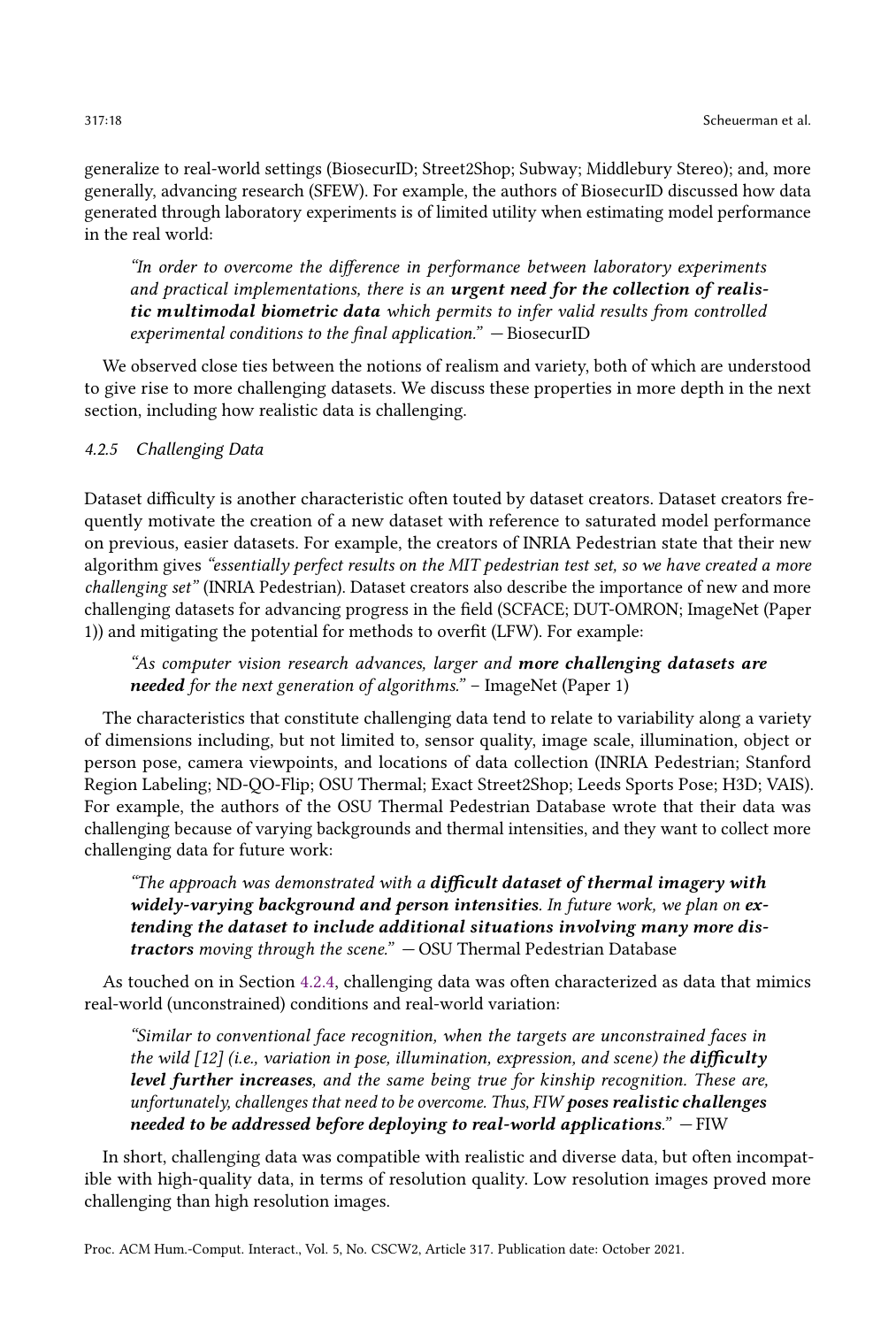# 4.2.6 Comprehensive and Large-Scale Data

Dataset creators often described their datasets as large-scale, indicating their datasets contain a large number of data instances and, in some cases, a large number of categories. The importance of large-scale datasets, or "big data," are varied. Some creators emphasized the importance of large datasets for improving generalization performance and reducing risks of overfitting (BigHand2.2M; LFW; SUN RGB-D). Relatedly, some creators identified large datasets as key to the development of reliable models and reliable evaluation methods (OU-ISIR Gait). But a number of dataset creators describe large scale datasets as being broadly essential to advancing computer vision research (KAIST; ImageNet (Paper 1 & 2); BigHand2.2M). Related to the above category of standardization and benchmarking, dataset creators specifically called out the importance of large-scale benchmark datasets:

"Because data-driven AI-based methods have enabled breakthroughs in both academia and industry, large-scale benchmarks have become one of the most important factors to advance this technology." — KAIST

Several authors specifically identified the importance of big data for advancing deep learning methods in particular (NWPU-RESISC45; SYNTHIA; BigHand2.2M; One-Million Hands; GTA5):

"However, the lack of publicly available 'big data' of remote sensing images severely limits the development of new approaches especially deep learning based methods." — NWPU-RESISC45

Many dataset creators included claims of dataset completeness or comprehensiveness, often referencing the dataset size or high variability of data instances (FIW; TUM GAID; CUAVE; BigHand2.2M). Others describe the categories or annotations that structure the dataset to be comprehensive or complete (GTA5; VOC; SUN; ImageNet (Paper 2)). The ImageNet creators claim their dataset provides the "most comprehensive and diverse coverage of the image world" (ImageNet (Paper 1)). Similarly, the authors of SUN wrote that their dataset of scenes contained all discursively important images:

"First, we seek to quasi-exhaustively determine the number of different scene categories with different functionalities. Rather than collect all scenes that humans experience - many of which are accidental views such as the corner of an office or edge of a door - we identify all the scenes and places that are important enough to have unique identities in discourse, and build the most complete dataset of scene image categories to  $date." - SUN$ 

Large-scale and comprehensive data was compatible with notions of challenging and realistic data. As described further in Section [4.3.1,](#page-19-0) high-quality annotations become increasingly challenging and costly as datasets grow in size and scope.

# 4.3 Human Actors as Annotators and Data Subjects

Authors often discussed the presence of human actors in the dataset construction and documentation process, ranging from the authors themselves to annotators and data subjects. By and large, human considerations were often distinctly aimed at making the data collection and annotation processes objective. By objective, we mean that there was an attempt to mitigate or remove human subjectivity from all data processes. This was particularly salient when discussing the role of data collection and annotation. Human subjectivity was seen as a detriment to consistent, "clean," comprehensive, and accurate data and annotations — the properties of desirable data. Less commonly, dataset authors also discussed the diversity of human data subjects, from the perspective of the technical benefit of diverse human subjects for developing models. In this section, we discuss the four different human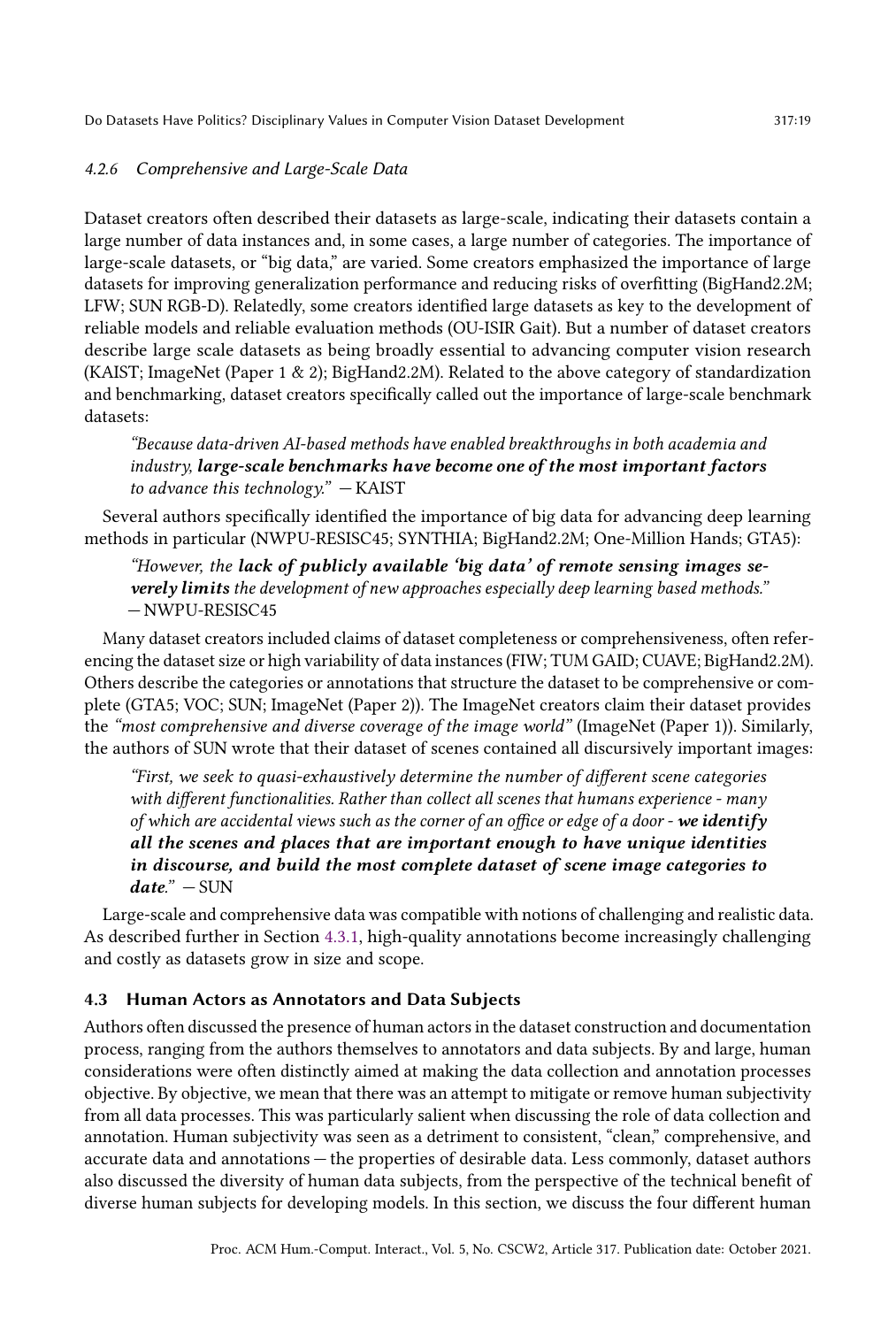considerations we found: annotation labor and time costs; human properties as a barrier; humans as diverse data; and human bias in data collection and annotation.

# <span id="page-19-0"></span>4.3.1 Annotation Labor and Time Costs

A number of datasets utilized human annotation (63 of 114; 55%). Within papers, there is a variable amount of information available on the identity of human annotators and the cost of their labor. In cases in which human annotation is used, human annotators are described in 40 of 63 (63.4%) cases. Of these, 23 of 63 (36.5%) were reported as third-party workers (mostly from Amazon Mechanical Turk); 9 of were the authors; 6 were students; and 5 were some mixture of these. Only 5 of 63 (7.8%) papers report annotator demographics, and only 4 of 63 (6.3%) papers report if annotators were compensated.

A major focus in discussing human annotation was the time and monetary cost of annotation, particularly as a barrier to annotating large-scale datasets (BigHand2.2M; Leeds Sports Pose; UNBC-McMaster; Stanford Region Labeling; ModaNet; SYNTHIA; MS-COCO; PASCAL; ImageNet (Paper 1); LFW; GTA5), which were otherwise highly valued by dataset authors, as highlighted in Section [4.2.6.](#page-17-1) High costs negatively result in "slowing down the development of new large-scale collections like ImageNet" (SYNTHIA). Yet, manual annotation was also seen as desirable for "high-quality" data. For example, the authors of SYNTHIA wrote of the necessity but difficulty of having large amounts of annotated data:

"Having a sufficient amount of diverse images with class annotations is needed. These annotations are obtained via cumbersome, human labour which is particularly challenging for semantic segmentation since pixel-level annotations are required."  $-$  SYNTHIA

Here, we can see the SYNTHIA authors express the need for human labor. This need stemmed from the view that manual labelling was more accurate than automated labelling, and ground truth accuracy of labels is a desirable data property (see Section [4.2.3\)](#page-15-1). However, while manual labelling was often prized for its accuracy, authors tried to minimize the amount of time and money spent on human annotation labor (BSDS300; FIW; ImageNet (Paper 1); MS-COCO; Stanford Region Labeling). Often, Amazon Mechanical Turk and other crowdworking platforms were viewed as an extremely valuable tool for the computer vision community, particularly due to the demand for a great deal of labor at a low cost (SUN RGB-D; SUN; MS-COCO; ImageNet (Paper 1); H3D; Stanford Region Labeling; CORE). The following examples showcase authors touting minimal labor and low costs:

"We now discuss the procedure followed to collect, organize, and label 11,193 family photos of 1,000 families with minimal manual labor." — Families in the Wild (FIW)

"We constructed using Amazon Mechanical Turk (AMT), at a total cost of less than \$250."

— Stanford Region Labeling Dataset

The use of human annotators and explication of human annotations as valuable to computer vision signals the importance of human beings in the modeling pipeline. Yet, there is also the goal of minimizing human labor costs, suggesting a devaluing of labor that is otherwise valuable to the process of dataset curation. Further, there is also an underlying expectation that human annotators are flawed, in that they make mistakes or introduce subjective beliefs that do not align with the expectations of the authors.

### 4.3.2 Human Properties as a Technical Barrier

Much like the subjectivity of human annotation can risk the desired objectivity of labeling, human behaviors may be seen as technically problematic to either building a dataset or the resulting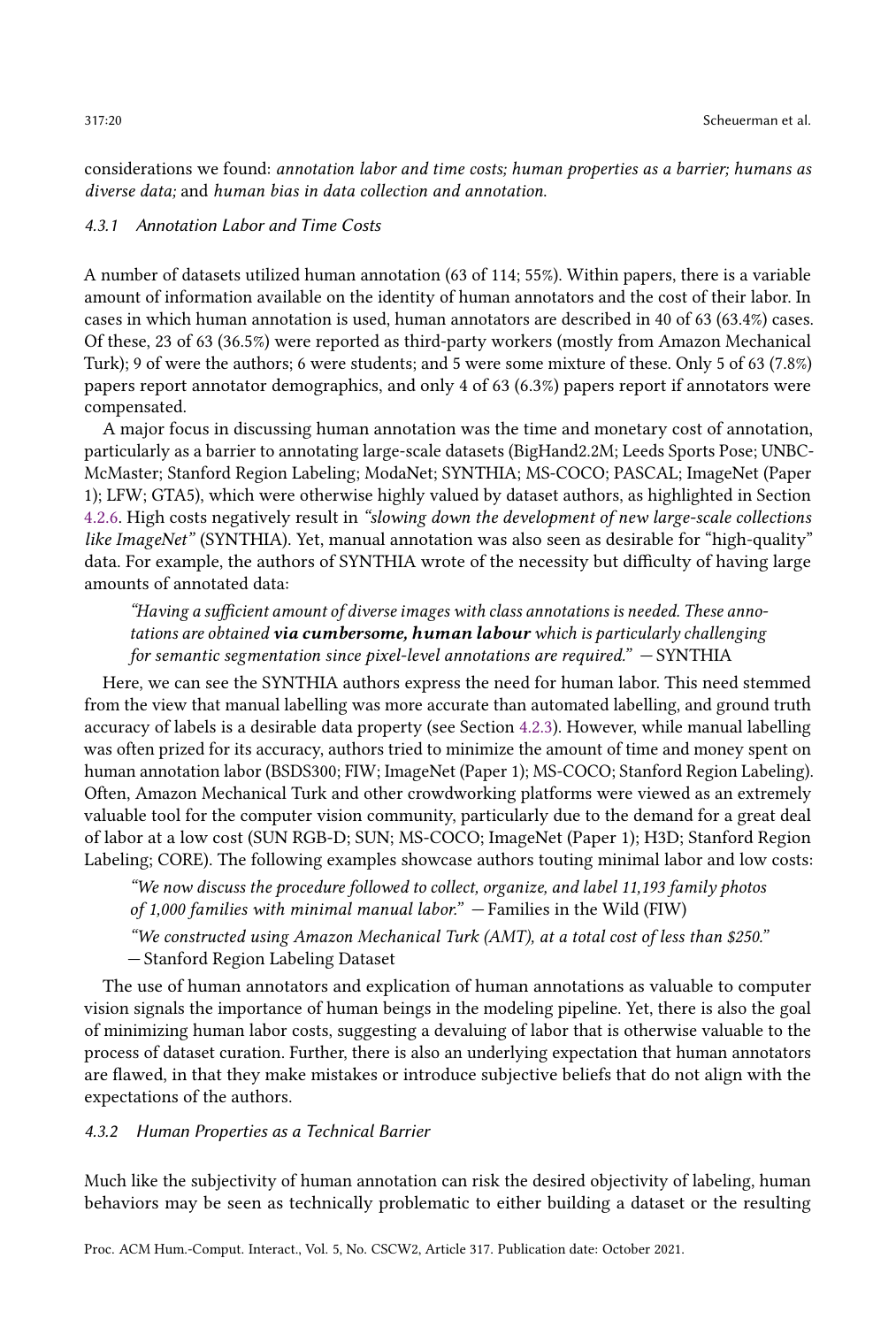accuracy of a model. The complexity of human properties was generally perceived as a barrier to human data collection and task specification. Human characteristics were portrayed as difficult to control ranged from the diversity of human appearance (UMass FDDB; SHEFFIELD; ND-QO-Flip; MORPH; BP4D-Spontaneous; CMU-MultiPIE; ModaNet; Paper Doll; INRIA Pedestrian; TUM GAID; Leeds Sports Pose; OU-ISIR Gait; Exact Street2Shop) to the autonomy of human decision making (M3; IIITD ). For example, the authors of Leeds Sports Pose described the difficulty of pose estimation given the way range of human appearance and natural imaging conditions:

"The task is particularly challenging **because of the wide variation in human appear**ance present in natural images due to pose, clothing and imaging conditions." — Leeds Sports Pose

Notably, no authors discuss ethical considerations in their use of the data. Human autonomy posed issues to accessing data deemed necessary for the desired task. For instance, the authors of M3 discussed how it was difficult to collect biometric data, like fingerprints, due to subjects revoking their consent due to privacy concerns. Human desires for privacy makes some data difficult to come by:

"We found that collecting fingerprint data is especially difficult because some recruited subjects later decided that they are reluctant to provide their fingerprint data due to privacy concerns." — M3

Similarly, the authors of IIITD Plastic Surgery Face Database described having difficulty building a dataset of before-and-after plastic surgery images. They discussed that people did not wish to share these images with them or online due to privacy concerns, which they instead scraped from the web as a result:

"Due to the sensitive nature of the process and the privacy issues involved, it is extremely difficult to prepare a face database that contains images before and after surgery." — IIITD Plastic Surgery Face Database

We noted that even datasets with especially sensitive human data, such as the nude detection dataset by Lopes et al., where nude images were collected from the web, had no discussion of ethics, privacy, or even an ethics review process. Only 5 of the 100 datasets (5%) containing human subjects mentioned having an IRB or international equivalent (Forensic Facial Examiner Study; HumanEva; MORPH; ND-TWINS-2009-2010; CAFE). Five mentioned privacy considerations in any capacity (Beauty 799; BiosecurID; FACEBOOK100; KITTI; SCFACE). For example, the authors of SCFACE outlined limiting access to specific subject images due to privacy concerns:

"For legal reasons and for the privacy of the database participants, images that can appear in reports, papers, and other documents published or released are those with subjectID: 001, 002, 045 or 102 in the SCface database."  $-$  SCFACE

When performance failures occurred, such failures were sometimes attributed to issues of human diversity or behaviors. Such failures might occur when training data is too controlled to reflect the real world. For example, the authors of OU-ISIR Gait Database wrote of their model's gait classification failures:

"These failures mainly originated from the unique walking style (e.g., some subjects raise their arms higher than generic subjects) or special clothing (e.g., a long dress or coat), which cause a large difference between this test sample and the generic training samples." — OU-ISIR Gait Database, Large Population Dataset with Age

Given the barriers presented by human-based data, whether face or body, some authors would describe how they mitigated or bypassed such barriers. For example, authors might trade-off realworld diversity of appearance by attempting to implement controlled conditions (inside or outside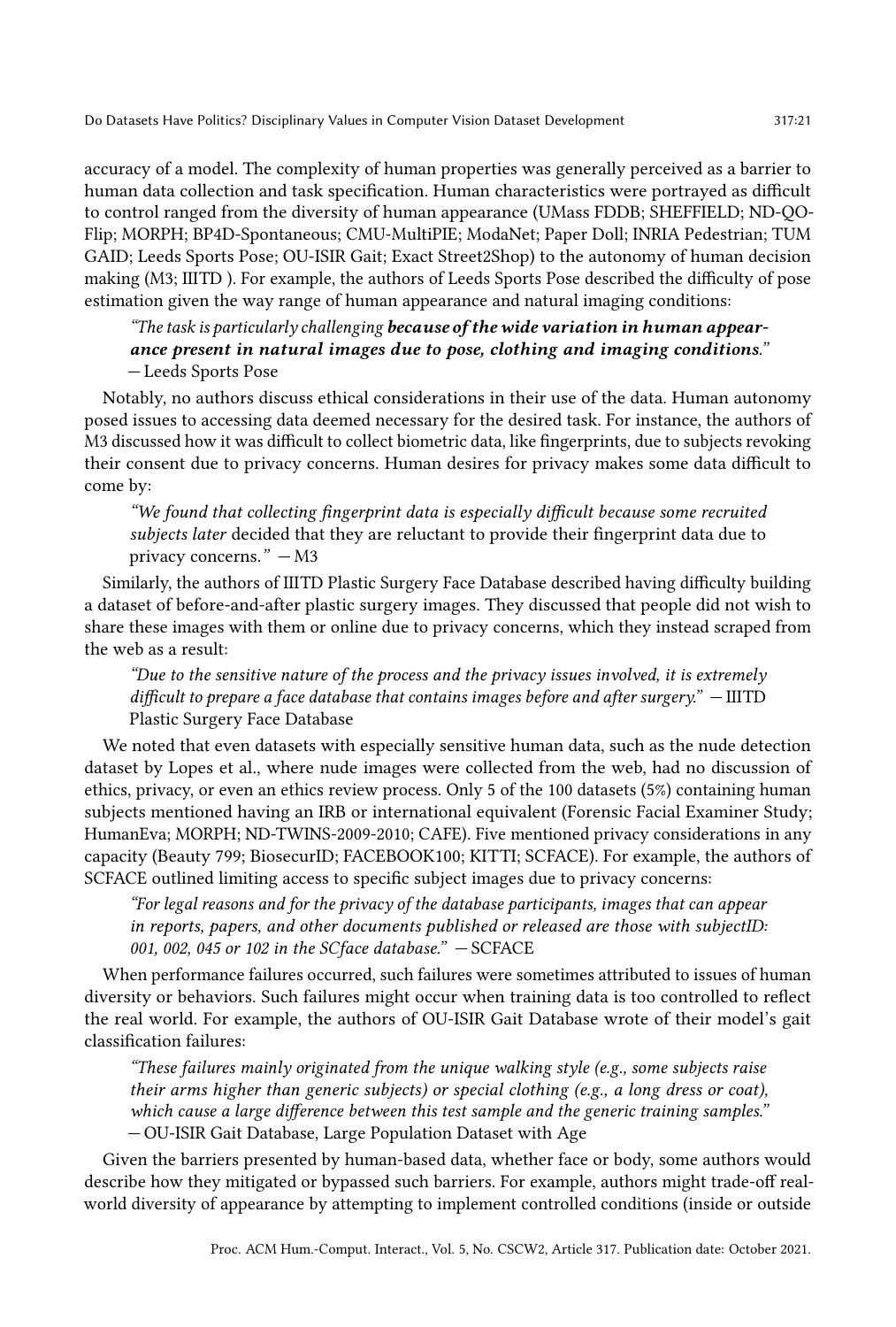of studio settings) during the data collection process (e.g., M3). In the case of privacy or consent concerns, authors have instead scraped images from the web to surpass participant autonomy (e.g., IIITD).

#### 4.3.3 Humans as Diverse Data

As previously highlighted in Section [4.2.1,](#page-14-0) diversity took on a very specific meaning: describing diverse instances of data. This most commonly included such instances as a diversity of object types, a diversity of lighting conditions, and a diversity of angles. The term "diversity" was not commonly used in terms of human conditions, such as race, gender, or ability. Even in cases where the task was tied to human conditions, like age, race, or gender, authors did not necessarily discuss diversity in terms of representation. Of the datasets containing images of humans, 41 of 100 (41%) provided information about the sociodemographic diversity of data subjects.

When used to describe humans, diversity was most often attributed to diversity of ages (CASIA NIR-VIS 2.0; FIW; Nis Web-Collected; OU-ISIR Gait; RAFD; UvA-NEMO Smile; MORPH; SFEW). Other occurrences included diversity of race or ethnicity (PPB; CAFE; MORPH; Ethnic DB; FIW). Diversity of gender was rarely discussed in our sample; gender was entirely binary, as previous research has found [\[98\]](#page-35-9), and few datasets discussed the distribution of men versus women (PPB). Diversity statements were often written like those in CAFE and The CASIA NIR-VIS Database, describing that diversity in the data as a feature:

"It is also racially and ethnically diverse, featuring Caucasian, African American, Asian, Latino (Hispanic), and South Asian (Indian/Bangladeshi/Pakistani) children." — The Child Affective Facial Expression (CAFE)

"In the new database, the age distribution of the subjects are broader, spanning from children to old people." — The CASIA NIR-VIS 2.0 Face Database

Much like claims about diverse data instances in Section [4.2.6,](#page-17-1) there were attempts to claim universality of the human diversity captured in the data. The authors of Nis Web-Collected Database claimed a universality in age estimation due to the diversity of their data:

# "The derived human age estimator is **universal owing to the diversity and richness** of Internet images and thus has good generalization capability." — Nis Web-Collected Database

Generally, diversity was posited as a technical benefit. That is, a diversity of human characteristics benefits the technical accuracy of the model proposed. A few dataset authors discussed benefits beyond the technical; that is, given the potential deployment of the system itself, how it could socially benefit people to use diverse human data. For example, the authors of PPB discuss how groups underrepresented in data would suffer from the resulting lower accuracy rates but nonetheless suffer social consequences:

# "In other contexts, a demographic group that is underrepresented in benchmark datasets can nonetheless be subjected to frequent targeting." — PPB

However, diversity of the humans involved in the overall creation of the dataset was attributed primarily to data subjects. Most authors did not discuss the diversity of annotators or those involved in the data collection process. There were a few exceptions. Five datasets included demographic information on annotators (Beauty 799; Forensic Facial Examiner Study; ModaNet; RAFD; CAFE). Of these 5 datasets, most focused on gender and age distribution, but 2 also provided ethnicity information (CAFE; Beauty 799). For example, the authors of CAFE described the demographic distribution of their annotators: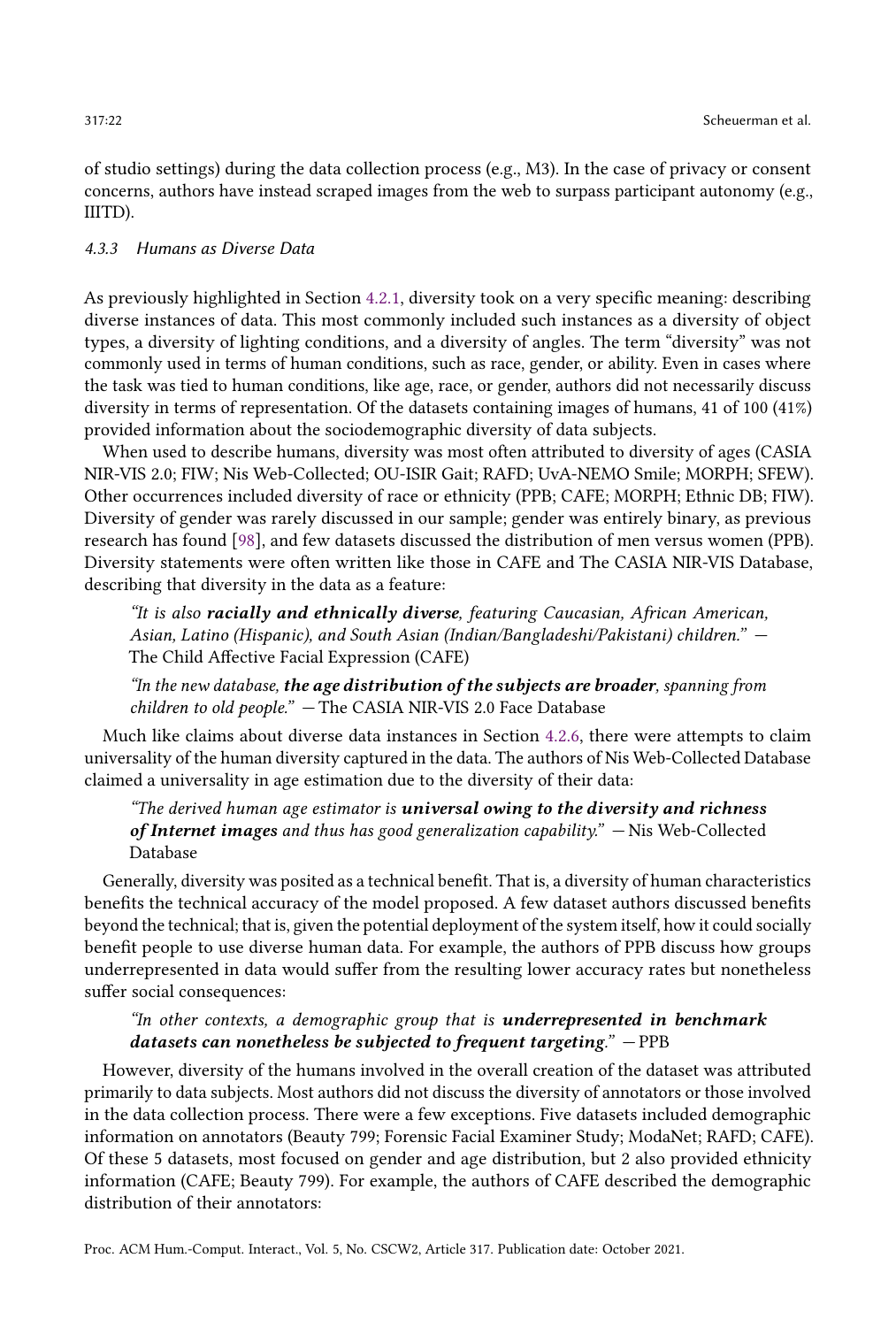"One hundred undergraduate students (half male, half female) from the Rutgers University-Newark campus participated ( $M = 21.2$  years) ... The sample was 17% African American, 27% Asian, 30% White, and 17% Latino (the remaining 9% chose 'Other' or did not indicate their race/ethnicity)." — The Child Affective Facial Expression (CAFE)

Diversity in human data stood to ensure data users of the utility of the data, in terms of being unbiased and ideally more accurate for all groups. Though not explicitly described, the few instances of described diversity in annotator demographics insinuated to data users that representation in annotation would result in less biased or skewed labels.

# <span id="page-22-0"></span>4.3.4 Human Bias in Data Collection and Annotation

As demonstrated throughout this section, much discussion about the role of human beings in constructing and annotating datasets is around controlling for human behaviors. Another aspect of controlling human behaviors is mitigating human bias. When discussing the roles of researchers and annotators, it was often to ensure readers that human bias was accounted for and mitigated in the collection (Multi-Spectral Pedestrian; Abstract Paintings / Artistic Photographs; COCO-Text; UGˆ2; VAIS; Animals on the Web; PASCAL) and/or annotation process (BigHand2.2M; PETS04; SYNTHIA; ImageNet (Paper 1)). For example, the authors of the PASCAL VOC dataset wrote that their data collection process resulted in unbiased images:

"The use of personal photos which were not taken by, or selected by, vision/machine learning researchers results in a very 'unbiased' dataset, in the sense that the photos are not taken with a particular purpose in mind i.e. object recognition research."  $-$ PASCAL VOC

Some authors would justify their choice of collecting certain types of data due to potential biases. For example, the authors of the VAIS dataset decided to collect images to avoid the "photographer bias" they associate with web images. The authors of COCO-Text discussed how the MS COCO dataset's collection method makes it a good source for unbiased text images:

"Images from the web often suffer from photographer bias, in that images with more aesthetic appeal tend to be uploaded." — Maritime Imagery in the Visible and Infrared Spectrums (VAIS)

There was also concern that, although manual annotation was viewed as valuable (One-Million Hands; Texas 3D; CUAVE; UAVDT; USF; PETS04), and sometimes are superior to automated annotation (ModaNet; SUN), that human subjectivity would result in inaccuracies (BigHand2.2M; PETS04; SYNTHIA; ImageNet (Paper 2)). For example, the authors of ImageNet (Paper 2) explained two sources of bias that they attempted to control for during the annotation process:

"While users are instructed to make accurate judgment, we need to set up a quality control system to ensure this accuracy. There are two issues to consider. First, human users make mistakes and not all users follow the instructions. Second, users do not always agree with each other, especially for more subtle or confusing synsets, typically at the deeper levels of the tree." — ImageNet (Paper 2)

Given the risk of human subjectivity and its associated errors, many authors employed checks to mitigate human subjectivity (PASCAL; 300-W; ImageNet (Paper 2)). Therefore, they could benefit from the robustness and accuracy of human visual assessments in their annotation, while ensuring those annotations met their expectations. For example, the authors of the PASCAL VOC challenge and its associated dataset discuss how the organizers of the challenge employed manual checks on annotations to ensure they were correct, in terms of what was expected: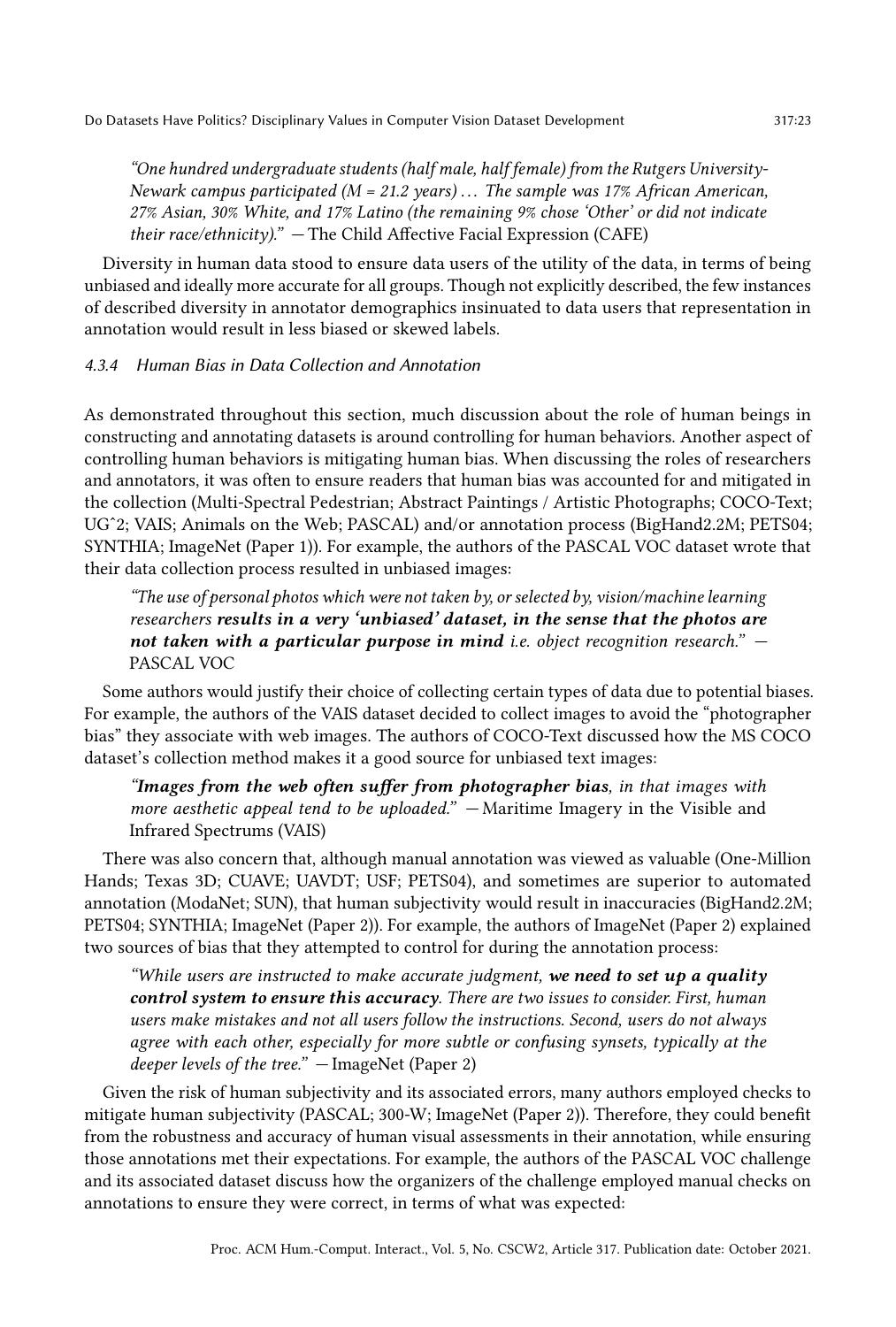"Following the annotation party, the accuracy of each annotation was checked by one of the organisers, including checking for omitted objects to ensure exhaustive labelling." — PASCAL VOC

Through these statements, dataset creators meant to ensure potential users of their creations that author and annotator contributions would be unbiased.

## 5 Discussion

The increasing application of computer vision technologies in public life presents profound stakes for how human beings interact with the world. The tasks that computer vision models are designed to do are ancillary to the data used to train, test, and validate those models. Data is crucial to the process of model design, and therefore to the advancement of the field of computer vision. Thus, it is a key point of the computer vision pipeline for examining how values become embedded into the technical artifacts designed by researchers and practitioners in the field.

In this paper, we conducted a large-scale analysis, focusing on a range of disciplinary practices in dataset collection, curation, annotation, and release, across both human and non-human related tasks. Our analysis centered around common themes previously identified in prior literature on machine learning datasets, including data annotation, data availability, data categories, and data collection processes. Through a structured and qualitative content analysis, we uncovered both explicit statements and silences about data, and what those statements and silences implied about the values of datasets in computer vision. Overall, we found that computer vision dataset authors valued efficiency, universality, impartiality, and model work.

We characterize the values of computer vision datasets by discussing them as trade-offs to otherwise silenced values: efficiency versus care, universality versus contextuality, impartiality versus positionality, and model work versus data work. The values explicit in computer vision datasets often ignored, or implicitly critiqued, values of human-centered computing approaches. For example, social computing has embraced value-centered and value-sensitive design [\[40\]](#page-33-6) that includes considering context [\[16,](#page-32-19) [18,](#page-32-20) [114\]](#page-36-10), reflexivity and positionality (e.g., [\[41,](#page-33-15) [63\]](#page-34-14)cite), and situated expertise (e.g., [\[34,](#page-32-21) [64,](#page-34-15) [72\]](#page-34-16)). For each silence, we offer recommendations for dataset authors to begin to address values in the design process, drawing on concepts from prior work in social computing and algorithmic fairness.

Many recommendations are aimed at actions that individual dataset authors can take, but we acknowledge the role of larger institutional incentive structures that may prevent individuals from effectively implementing change. Thus, we would similarly encourage larger institutions conference venues, journals, and academic departments — to engage with our recommendations at an institutional level. For instance, NeurIPS has recently developed a "Datasets and Benchmarks Track"<sup>[6](#page-23-0)</sup> to incentivize work on machine learning datasets and as "an incubator to bootstrap publication on data and benchmarks." Further, while we focus specifically on computer vision given the empirical focus of this paper, the highlighted values and silences, and subsequent recommendations, can be abstracted to other machine learning domains — though we would still advocate specific values analyses for each domain.

#### 5.1 Efficiency over Care

Dataset authors valued efficiency, both in terms of the time spent and the associated costs, monetarily and computationally, of gathering and annotating data. Authors sought desirable properties, in terms of objective, unbiased, neutral, and comprehensive data, that are easily available, quickly and cheaply classifiable, and able to be quickly but accurately annotated. The value of efficiency was

<span id="page-23-0"></span><sup>6</sup>https://neuripsconf.medium.com/announcing-the-neurips-2021-datasets-and-benchmarks-track-644e27c1e66c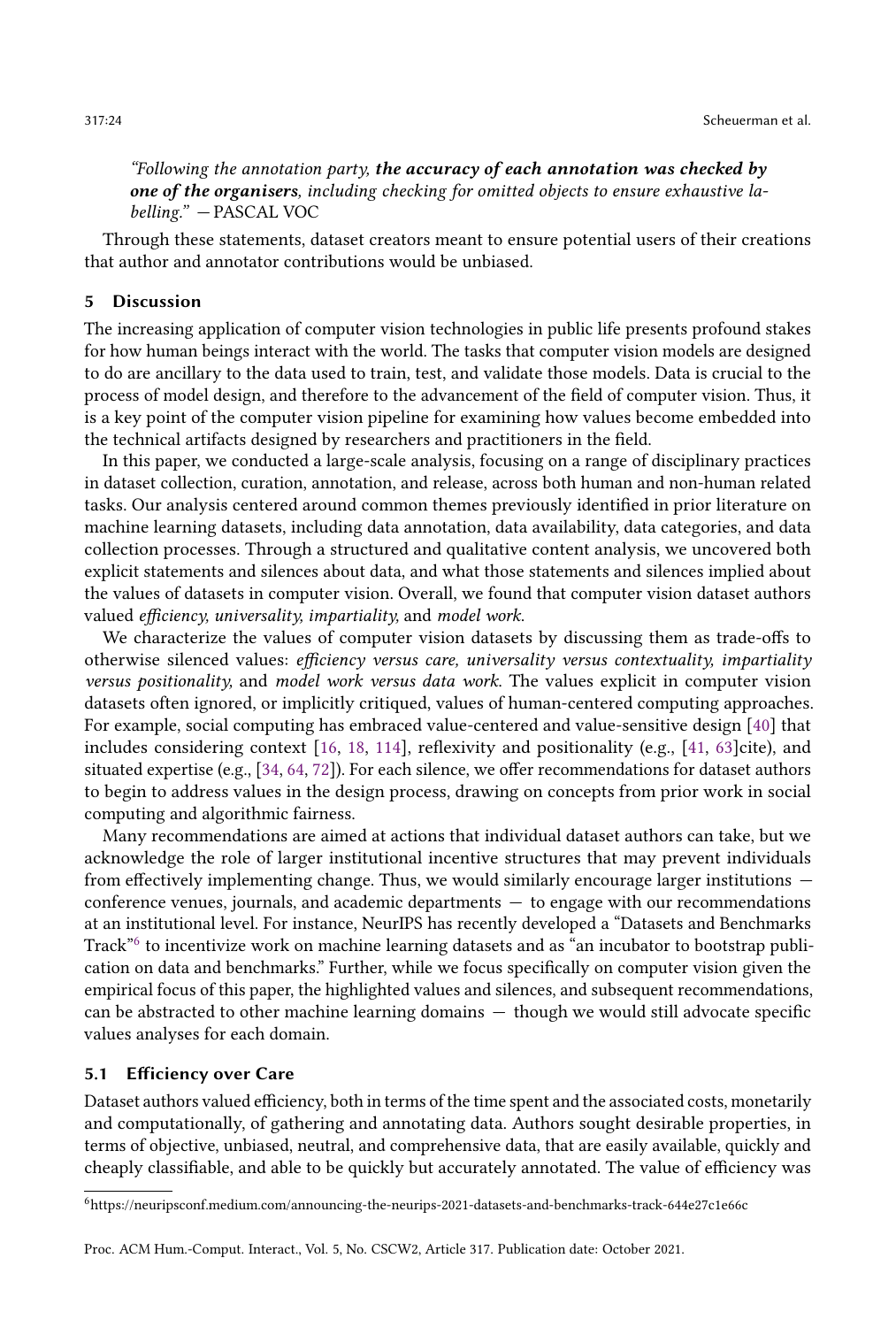clear in a number of practices in our findings. In terms of higher-level disciplinary practices, a focus on efficiency may have led many dataset authors to document only the barest technical details of the dataset creation process. Few authors wrote more than a few paragraphs documenting their dataset practices, insinuating not only a focus on model work over data work (see Section [5.4\)](#page-29-0), but an efficient and highly condensed means of conveying the technical details viewed as most important to the dataset. In seeking desirable data, many authors employed the practice of scraping publicly available data from websites, seen as both an easy and cheap method of amassing large amounts of data in a short period of time. Human concerns about privacy and data ownership were sometimes posited as barriers to collecting data, while the reasonings for those concerns were otherwise ignored.

Some dataset creators invested time, labor, and money into dataset debiasing and quality control measures in the service of high quality data and annotations. These investments were often justified with respect to the potential gains in algorithmic advances that stem from large-scale datasets with quality annotations. These investments were often framed as a necessary cost, but still a cost to be minimized as much as possible. Many authors employed crowdworkers for annotating that data, explicitly due to the low cost of paying crowdworkers for annotation work. Further, crowdsourcing platforms like Amazon Mechanical Turk allowed authors to hire many cheap laborers at once, leading to faster annotations. Untrained annotators were often framed as desirable, with some dataset developers investing significant efforts in developing their own annotation interfaces that would allow untrained annotators to be utilized en masse (e.g., ScanNet).

The lack of attention paid to the perspectives, labor, and rights of human actors in the dataset curation process points to the lack of value in the field in explicating or thinking through the human role in technical practices. As discussed by [Chancellor et al.,](#page-32-20) the discursive practices in defining the human subject in machine learning is both dehumanizing and a threat to scientific rigor [\[18\]](#page-32-20). This is particularly salient in datasets with highly sensitive data, like the referenced nudity detection dataset by Lopes et al., which proposed nudity detection as a form of object detection but did not engage with social issues of privacy or gender-based bias in their documentation.

Valuing efficiency was at the cost of care, valuing slow and thoughtful decision-making and data processes, considering more ethical ways to collect data and treat annotators, and seeking fairer compensation — or even reporting compensation — for data labor. Generally, compensation for either data or annotation labor was not reported. Further, authors did not discuss the costs of efficiency to ethical scientific practice or potential harmful social implications, such as publishing sensitive data (e.g., Lopes et al.'s nudity dataset) or contributing to the documented class divisions between technology experts in industry and academia and the gig economy associated with crowdworkers [\[36,](#page-33-16) [87,](#page-35-17) [120\]](#page-36-11). In general, there was little to no discussion about ethics when conducting work with annotators or with human subjects as data instances. Even commonly accepted forms of ethics accountability were not regularly reported by dataset authors, such as IRB or international equivalents of institutional ethics checks.

A counterexample within our corpus which prioritized care within the process was the Child Affective Facial Expression (CAFE). The authors of CAFE sought explicit consent from parents to collect face data from their children. The dataset collection went through IRB review, who deemed the children a vulnerable population and required the authors to outline potential harms and expected benefits to participants. While data collected in a studio setting and required participants to explicitly consent may result in a far slower and more laborious data collection process, it also shows mindfulness towards the privacy and autonomy of human data subjects. To further incorporate a value of care into their processes, the authors of CAFE might have included ethical considerations of data use and decided to compensate both data subjects and annotators.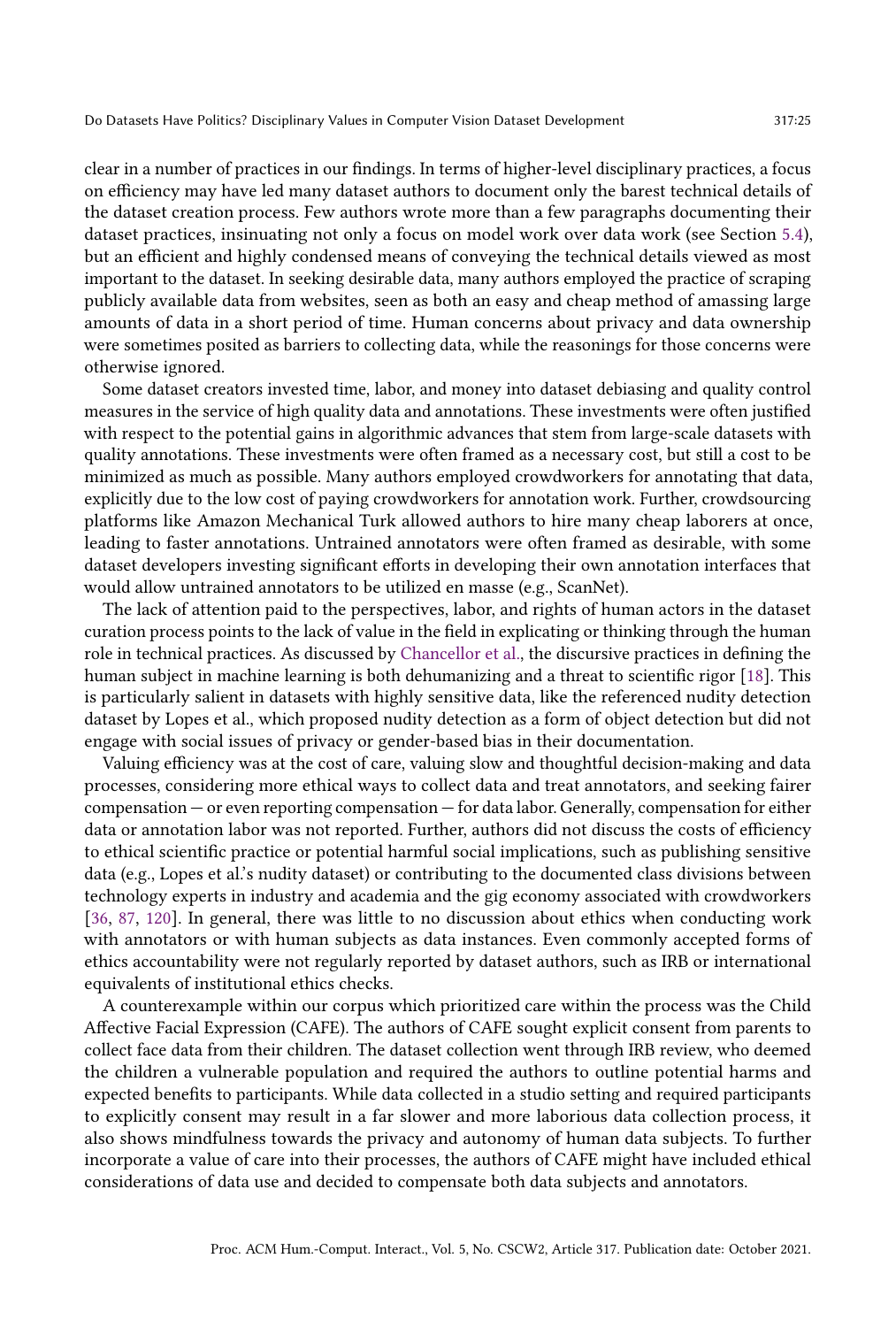### 5.1.1 Recommendations for Incorporating the Value of Care

Valuing care might lead to less efficient, but more reflexive data practices [\[76\]](#page-34-9). While not an exhaustive list of potential approaches, we highlight several areas for dataset authors to embrace care over efficiency:

- Collect data with special attention to the privacy and ownership rights of those data. This may mean going through the laborious step of obtaining permission from copyright holders (for example, when scraping Flickr for object recognition tasks) or data subjects themselves (for example, when collecting images of human faces). Given the significant overhead of studio data collection processes, and its associated deficiencies in terms of realism and diversity, authors should consider reaching out to copyright holders on social media sites for explicit permission of data use, instead of otherwise scraping those photos without permission. Asking for explicit use could allow a balance between efficiency and care, and still allow dataset authors to collect properties of desirable data. Initiatives around data licenses with differing data use permissions (e.g., [\[22\]](#page-32-22)) are useful resources for streamlining collecting data more ethically, and initiatives around labels offer appropriate labels for specific groups (e.g., for indigenous groups [\[5\]](#page-31-7).
- Compensate data subjects for their data and annotators for their labor. Many institutions, in both academia and industry, have fair contribution guidelines for human subjects research. [Litman et al.](#page-34-17) found that high-quality responses on Amazon Mechanical Turk necessitated payments above the minimum wage [\[71\]](#page-34-17). Dataset authors should consider the context of compensation, in terms of what is most valued by annotators; money or gift cards may not be the most appropriate compensation for all contexts. For example, [Hodge et al.](#page-33-17) found that money was not useful to their participants who live in care homes [\[56\]](#page-33-17). Further, if the authors expect to make a profit from their dataset, they should consider what fair compensation would be to their subjects and authors given that profit necessitates their data and labor.
- Institutional review board (IRB) or ethics reviews, while certainly imperfect, are not the norm in machine learning; often, because they are not required for scraping data, researchers do not submit an IRB at all [\[75\]](#page-34-18). Normalizing IRB and ethics review processes for machine learning is an ongoing conversation within machine learning communities  $^7.$  $^7.$  $^7.$  However, IRBs and other institutional ethics review processes could provide checks to minimize harm to data subjects or annotators during the dataset curation process. Given the nature of machine learning data to have downstream impacts on the model, researchers should also report predicted uses of the data and how it may implicate the privacy of human data subjects.
- Store and safeguard datasets with proper data stewardship protocols in place, such as gatekeeping access to data, terms of service and potential licensing agreements. Institutional repositories such as the ICPSR and university libraries can aid in this process and implement best practices for data curation and preservation [\[60\]](#page-33-18). Dataset authors can work with librarians and data stewards to provide open access to other researchers with proper agreements which set conditions and terms of use. Dataset authors might look to initiatives such as IBM's data privacy passports to protect sensitive data across multiple cloud infrastructures [\[59\]](#page-33-19). An added benefit is that data repositories can record histories of data use and access, which can open up the ability of external researchers to independently audit these histories.

<span id="page-25-0"></span><sup>7</sup>For example, a recent workshop on "Navigating the Broader Impacts of AI Research" was hosted as part of the top-tier machine learning conference NeurIPS (https://nbiair.com/)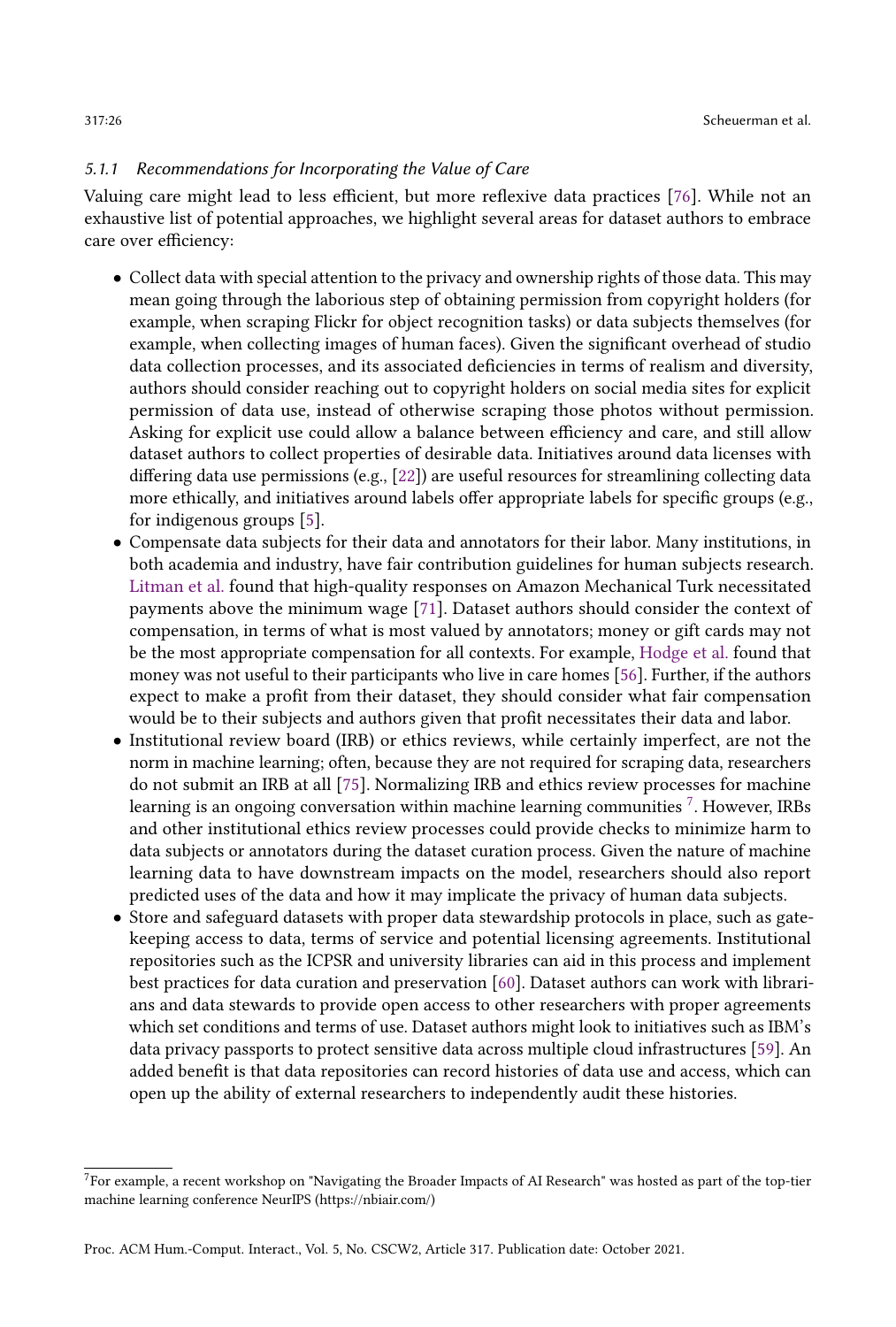#### 5.2 Universality over Contextuality

We found computer vision dataset creators valued large-scale, diverse, and realistic data that lent to a belief in inherently comprehensive or complete categorical classifications of real-world phenomena. We observed the widespread valuation of these properties was rooted, in large part, in an assumption that larger and more varied datasets provide better approximations of the real world and thus afford the development of high capacity models that are able to generalize well to varied real-world settings. Implicit in this belief is the value of universality, insinuating a world that is able to be neatly captured and classified, often for the purposes of state and economic management [\[67,](#page-34-19) [80,](#page-34-20) [100\]](#page-35-18). We also observed annotation practices were frequently portrayed as objective; annotation quality checks were aimed at ensuring annotators' worldviews matched the dataset author's. Universal data properties were viewed as valuable not only to real-world application, but also to standardization and reproducibility. It would be difficult if not impossible to standardize classifications about the world. Framing quality around a presumed objectivity of labels suggests a universal ordering.

Despite diversity posing more difficulty to fully capturing the world, dataset author's implicitly acknowledged that the world is full of diverse data. Capturing that diverse data in the dataset meant that the model's observation of the world would be more complete. This included not only a diversity of different types of objects for object recognition tasks, but a diverse array of human beings. For example, the importance of the inclusion of varying lighting conditions and poses was a frequent point of discussion. Authors of human-centered (face- and body-based) datasets also highlighted diverse ages, ethnic categories, and gender distributions, as these were seen as important categories of diversity for human subjects.

Universality was embraced at the expense of contextuality, how circumstances such as time, location, or use shape the world and thus the data in a dataset. For example, the geographic origins of images within object recognition datasets were rarely discussed. The language employed to classify objects or people in datasets was not attended to. Why specific identity markers were chosen for representing diversity was absent. Further, how important technical components of explaining the diversity of data, such as lighting, differently affected different groups — such as those of different ethnic origins — was never discussed. Beyond categorizing the data itself, authors also rarely discussed the potential impacts of the dataset, and resulting computer vision systems developed from it, on members of different social groups. Datasets were often posited as generalizably useful to broad tasks, such as general object recognition or human detection. A notable exception is the PPB dataset, which was motivated by differential classification scores in computer vision for women with darker skin tones.

As discussed by prior work, the natural world is actually difficult to capture and classify, and an attempt to reduce socially-shaped categories down into data is difficult [\[27,](#page-32-12) [73,](#page-34-21) [98\]](#page-35-9). To embrace the value of contextuality would be to embrace this difficulty and instead focus on the circumstances of use. For example, where data will be used, who should be included in the dataset based on its intended use, and how factors like culture, language, and location should shape the data collected. Further, contextual decisions would need to be motivated by which data subjects might be impacted by data curation decisions and how. LFW provides a good example of contextuality by stating explicitly that there is no naturally accepted distribution of faces for all possible domains. This move acknowledges different worldviews on human diversity. Similarly, NOAA Fisheries was constrained to a very specific context-of-use — classification to aid in live fish recognition within fisheries — which informed what kind of data would be collected and how it should be classified.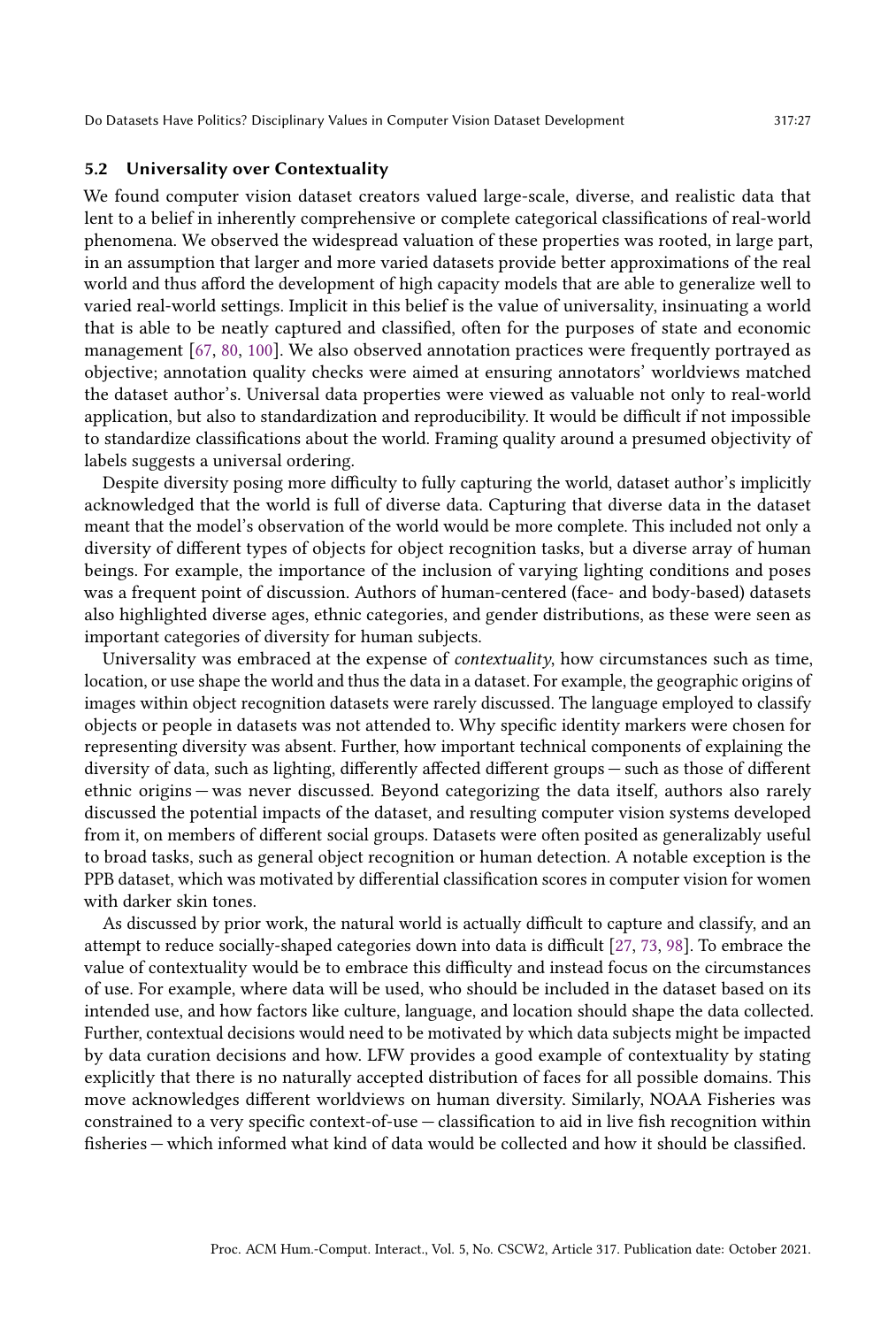#### 5.2.1 Recommendations for Incorporating the Value of Contextuality

Context can be scoped in multiple ways—from the context the dataset is meant to be used in (e.g. a specific discipline, work practice or area of application) to the context the dataset is meant to capture (e.g., the diversity of plants in North America). Designing for specific contexts, in terms of specific workplaces, communities, and cultures, has a rich history in HCI and user-centered design that dataset authors could use to guide their work [\[20,](#page-32-23) [50,](#page-33-20) [53\]](#page-33-21).

- Design datasets for specific temporal, cultural, geographic, or community contexts, rather than for generalized, universal use. Datasets scoped to specific contexts would be more rich and robust for those contexts (e.g., having a dataset of only fish increased the opportunity to robustly capture and classify fish in a useful way than a dataset trying to capture every animal on earth). Similarly, datasets scoped to certain cultures should reflect cultural language and expectations, a method for reducing cultural bias that stems from universalism.
- Conduct empirical studies to understand the context of intended use before designing the dataset (or associated methods or models). Employing empirical methods, such as surveys, interviews, or ethnography, can ground dataset curation decisions and make datasets more contextually useful for intended stakeholders.

#### 5.3 Impartiality over Positionality

Although universality was highly valued in our findings, we found that the universe of data was often highly constrained to a specific, impartial worldview. Dataset authors strive for impartiality on behalf of the data collectors (often the authors themselves) and the annotators. They seek a debiasing of human subjectivity, so that data is "unbiased" and, implicitly, more trustworthy. Bias in this case takes on a statistical and cognitive definition. In particular, selection biases or observer biases were of major concern to authors. They strived to ensure potential data users that there were no selection biases driving them to select specific types of data (e.g., only images which held aesthetic appeal may have been uploaded to the web for Maritime Imagery in the Visible and Infrared Spectrums (VAIS)). They also tried to mitigate potential observer biases in annotation by focusing on how the subjective perceptions that annotators have would detrimentally lead to inaccurate labelling.

While there are explicitly stated concerns about introducing human bias, in both the process of data collection and the process of annotation, there is little discussion about how bias, in terms of hermeneutic perspectives or as a matter of interpretation, is unavoidable in vision-based tasks. Dataset authors did not report on their own positionality, such as how one's social and professional position can give rise to differential resources and knowledge gaps. For example, industry might afford higher budgets for recruiting data subjects, but individuals may lack the domain-specific information of professionals working in, for example, marine biology (relevant to fishery datasets); nor did dataset authors report how identity characteristics might impact the perspectives of annotators, such as how local or regional culture might influence perspectives on beauty. Instead, they assumed that there are inherently neutral practices to strive for, disregarding the rich scholarly history discussing how all human decisions are inherently value-laden [\[115,](#page-36-12) [118,](#page-36-13) [122\]](#page-36-14).

Others have argued that this false objectivity lends to a decrease in utility of computer vision data (e.g., [\[98\]](#page-35-9)). While dataset authors discuss their work from the perspective of increasing trust and reliability in its objectiveness and utility, they unknowingly decrease that trust and reliability by refusing to describe its most relevant stakeholders. The tasks that datasets are meant to assist both computer vision researchers and domain experts with are inherently human-centered, but datasets lack a human-centered approach to their construction and documentation.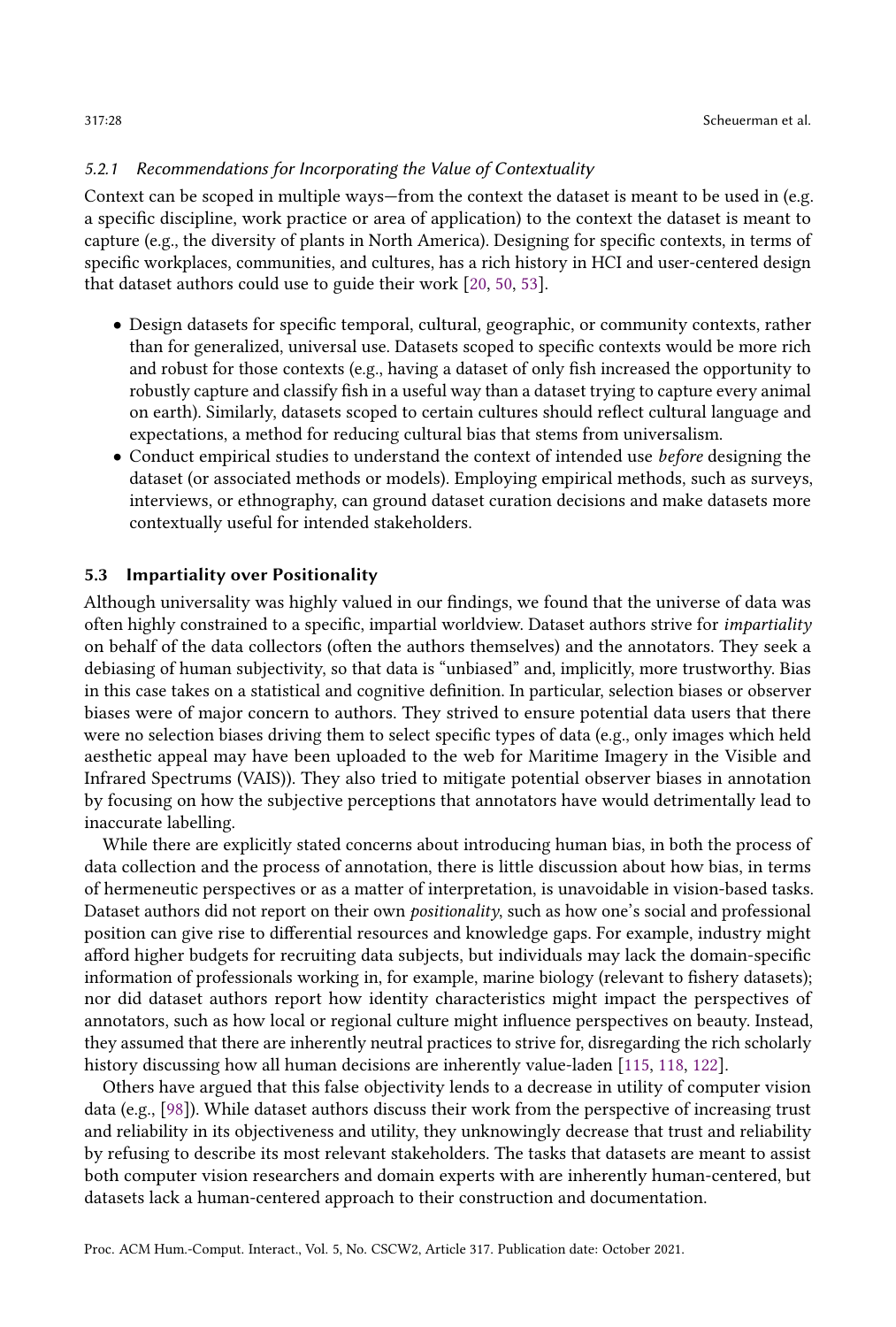Despite the critical role annotators play in determining the contents of a dataset, dataset creators tended to omit critical details regarding who was performing the annotation tasks. For example, only five publications provided any demographic information regarding who annotated the data instances. As Elizabeth Anderson argues, objections to value-laden inquiry misunderstand the goals and methods of science [\[4\]](#page-31-8). Values are inherent in all science, and adopting specific subject positions do not diminish scientific practices of reliability and empirics. To better incorporate values of positionality into datasets, authors would need to acknowledge professional and personal identity characteristics of both authors and annotators, and embrace a position that there is no "view from nowhere" [\[52\]](#page-33-13).

A positive example from our analysis includes the Pilot Parliaments Benchmark (PPB) dataset. The authors include rationales for data selection, as well as acknowledgments of the identitybased limitations of their work, specifically around binary gender categories. They also report that their ground truth labels come from a board-certified surgical dermatologist, showcasing how an annotator's experience and professional training can provide trust, rather than distrust, in the data process.

### 5.3.1 Recommendations for Value of Positionality

[Attia and Edge](#page-31-6) provide guidance towards becoming a reflexive researcher, building trustworthiness in a research approach through the expression of personal values and professional skills [\[7\]](#page-31-6). We suggest data authors' embrace movements towards reflexivity, rather than attempting to remain impartial and rejecting their own subjectivity or the subjectivity of those with whom they work, such as annotators, collaborators, and other stakeholders.

- Positionality statements are one method dataset authors might consider when incorporating reflexive thinking into their work [\[93\]](#page-35-19). These statements have become accepted practice, not only in feminist scholarship where the concept proliferated, but increasingly in social computing (e.g. [\[33,](#page-32-24) [92,](#page-35-20) [106\]](#page-35-21)). Positionality statements include researcher reflections on how their own perspectives and values shape the work. For example, these statements can include how one's disciplinary training lends expertise in certain ways of approaching a research problem, while acknowledging that training's own limitations in other approaches. They also can include how one's nationality, race, gender, class, or other socio-historical identity impact the context and outcome of a project. Dataset authors should be careful not to incorporate an inherent distrust of the humans helping to shape datasets solely because they have an identity and a perspective. At the same time, we acknowledge that authors should not feel the need to disclose sensitive attributes about their identities that might otherwise endanger them.
- Reporting author and annotator demographics may be one useful tool for making transparent how decisions may have been made during the data process. There are numerous guides for collecting and reporting on identity data in ethical and sensitive ways (e.g., [\[97\]](#page-35-22) for gender, [\[37\]](#page-33-22) for race). Authors might even consider targeted recruitment of annotators with specific expertises or identity experiences who would be best-suited to annotating the data. For instance, [Patton et al.](#page-34-22) find that annotators who are familiar with gang-related activity have significantly different annotations of Twitter activity than those who are not [\[84\]](#page-34-22).
- Writing ethical considerations is becoming increasingly required for machine learning venues. Authors are being tasked with actively engaging with the potential social and political implications of machine learning research. For example, NeurIPS began requiring "impact statements" in every submission to the conference in 2020; impact statements encourage authors to elucidate how their contribution might result in societal consequences, both positive and negative. Many of the publications we analyzed put forth some broad societal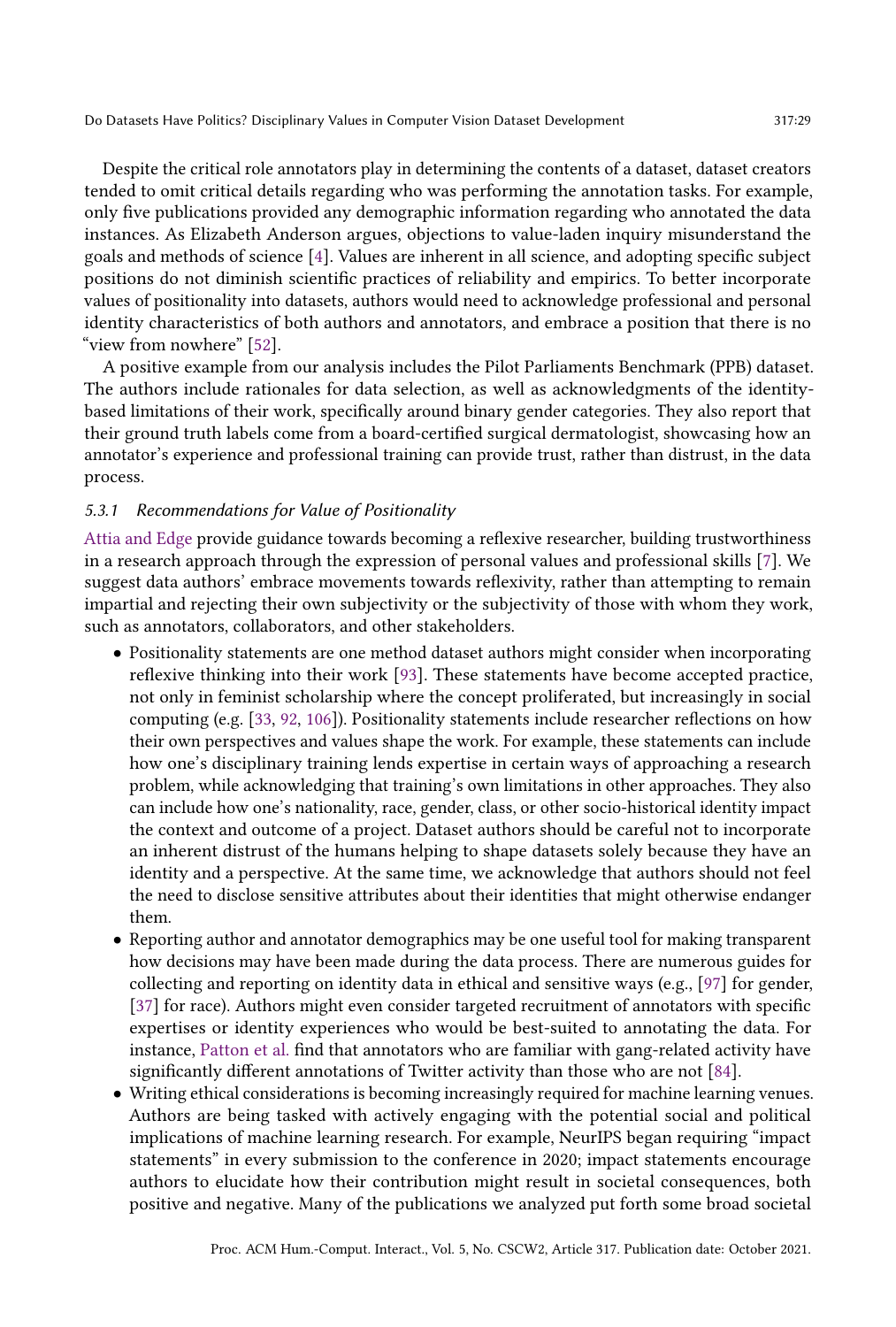justification for the computer vision task they were contributing to, but did little to engage with the real world implications for that work. While several authors have put forth guidelines for writing impact statements (e.g., [\[6\]](#page-31-9)), we also encourage authors to incorporate their values and ethical considerations early on in the dataset construction process, before data collection, and into every step of the pipeline thereafter. Similarly, authors might outline refusals — data which they refused to collect, uses they refuse to condone, or opportunities for allowing data subjects or annotators to opt out — in their ethical statements [\[42\]](#page-33-23).

# <span id="page-29-0"></span>5.4 Model Work over Data Work

Despite the fact that data is posited as crucial, many pieces of the data collection and curation process are missing from documentation, including, often, the data itself. Many datasets were not available at the time of writing, with URLs that go nowhere enshrined in archival papers. Reporting on the details of algorithms — or the model work — takes priority in the publications associated with these datasets. As discussed in Section [4.1.1,](#page-10-0) the vast majority of these datasets do not get published unless they report some kind of algorithmic improvement to a machine learning task. Publications that report solely on datasets are typically not published. If they are published without a corresponding model or technical development, they are typically relegated to a non-archival technical report, rather than published in a top-tier venue. For this matter, reporting and evaluation of the model work is what is typically incentivized, rather than the careful, slow data work. Our findings here are in line with recent characterizations of machine learning dataset work as undervalued and deprioritized [\[58,](#page-33-12) [95\]](#page-35-14).

Dataset documentation is itself undervalued in computer vision. The fact that the majority of papers in our corpus were focused on detailing the design of algorithms showcased that, while data is necessary to model development, it is auxiliary to the proposed model or method itself in the publishing process. Moreover, maintenance and stability of the data itself is devalued, with much of the data unavailable only a few years after being published.

Even though most of the dataset creators report that they are interested in sharing the dataset as part of a larger research community, most are silent around the infrastructure necessary to maintain the upkeep of datasets. As noted above, while most of the datasets report an URL or have a find-able URL, many of the datasets do not have any kind of manner or mechanisms for data persistence. Practices such as providing each dataset with DOI, storing them at an institutional repository, or putting the dataset under version control are not followed or even mentioned within the majority of paper texts or on the websites of the datasets. As such, some datasets were no longer available, with sources in publications leading to expired links, making the data unavailable for use or scrutiny even while it may be still in use by others who were lucky enough to download it when it was still available. The impermanency of datasets has several downstream effects, including increases in technical debt, lack of maintenance, and the inability to replicate and reproduce scientific results.

Information scholars note that data reuse itself is embedded in scientific practice and that "investments in data sharing. . . may have long-term consequences for the policies and practices of science" [\[83\]](#page-34-12). The amount of work that is put into data sharing has significant effects for the scientific work of communities of practice. Computer scientists have similarly written on the high cost of so-called "technical debt" in machine learning systems [\[101\]](#page-35-16), including "data dependencies", which cost more than dependencies in machine learning code. Moreover, it's more appealing to create a new dataset than to maintain its upkeep, especially as datasets are created as the demands for new and more novel models emerge with increasing frequency. However, this leaves old, publicly available datasets in the lurch, to be deprecated through neglect and disuse.

The crisis of reproducibility in psychology and other empirical fields has become more pitched as large-scale empirical work has been adopted throughout computational sciences [\[82\]](#page-34-23). [Stodden et al.](#page-36-15)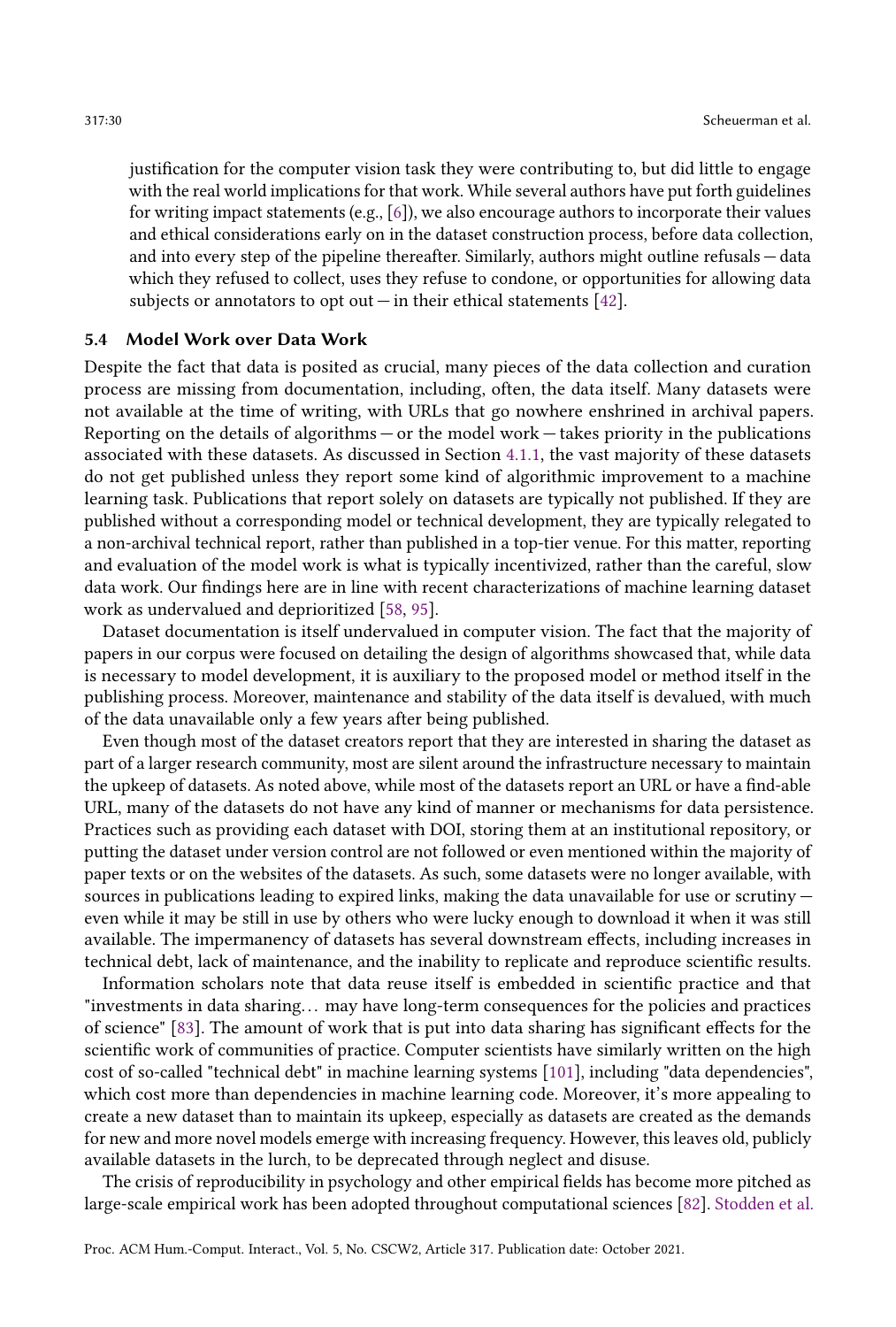found that for several issues of Computational Physics, "Some artifacts [were] made available" in only 5.6% of 306 cases. Moreover, "computer code, input and output data, with some reasonable level of documentation" was available for only 4% of the cases, and that only 18% of authors provided necessary artifacts for replication upon request [\[110\]](#page-36-15). Similarly, [Stodden et al.](#page-36-16) found that, of 204 articles in the journal Science, only 24 had the requisite information to obtain requisite code and data. After requesting code and data from authors, only 26% of results in all articles were able to be replicated [\[111\]](#page-36-16).

One of the datasets which meets the bar for doing the requisite data work – in terms of data reuse, maintenance, and reproducibility – is the CAFE dataset. CAFE was the only dataset hosted at an institutional repository (NYU Databrary) in our sample. In addition, being deposited in the Databrary also assigns a DOI to the dataset $^{\rm 8}$  $^{\rm 8}$  $^{\rm 8}$ , which allows persistent access to the dataset.

# 5.4.1 Recommendations for Incorporating the Value of Data Work

We have several recommendations, in accordance with work on data curation and stewardship practices.

- Assigning datasets a stable DOI and storage location would increase transparency, usability, and reproducibility. This may be in the form of a DOI, which will allow for a permanent reference to the dataset which is not bound to a particular URL, and will therefore be easier to find or link to from scientific papers and other persistent artifacts. It may also mean storing datasets in institutional repositories — such as Databrary, Harvard Dataverse, or Zenodo such that data can be maintained at a persistent third-party location, rather than on a lab or personal website. Many of these services allow for version control of data, which is an added benefit, because as data changes and updates are made to datasets, new versions can be named and accessed, without erasing previous versions of the dataset. Scientific results can name a particular version of the data, rather than leaving would-be replicators to make assumptions about versioning.
- Create a data maintenance plan in order for data to remain relevant and useful. Dataset authors can maintain their data by ensuring it is still accessible. As [Hutchinson et al.](#page-33-12) state: "If you can't afford to maintain a dataset, and you also can't afford the risks of not maintaining it, then you can't afford to create it." Any updates should be clearly and transparently documented so that users understand how changes may impact their use. This would also allow researchers to understand that older versions of data may still be in use, and what those older versions look like.
- Publishing rigorous and detailed dataset documentation alongside the dataset makes datasets more trustworthy, transparent, reproducible. Recognizing data work as a specialty area will increase incentives for documenting data more rigorously. Following [Jo and Gebru,](#page-34-0) dataset development should be understood as a speciality area of computer vision [\[62\]](#page-34-0). It should be given intentional space in textbooks and curriculum, and publications focused exclusively on dataset developments should be recognized as meaningful contributions. We also suggest research tracks at top-tier computer science conferences that allow for data work to be incentivized as a publication in and of itself. On the level of machine learning more broadly, the inclusion of dataset documentation could be incentivized through journal policies and publication requirements. While publication policies alone are not sufficient to increase documentation sufficient for replication [\[111\]](#page-36-16), multiple frameworks exist for the reporting of data (e.g., [\[43,](#page-33-0) [45,](#page-33-24) [57\]](#page-33-1)). Our own open source codebook for this study provides a framework for dataset curators to build and document datasets.

<span id="page-30-0"></span><sup>8</sup>http://doi.org/10.17910/B7301K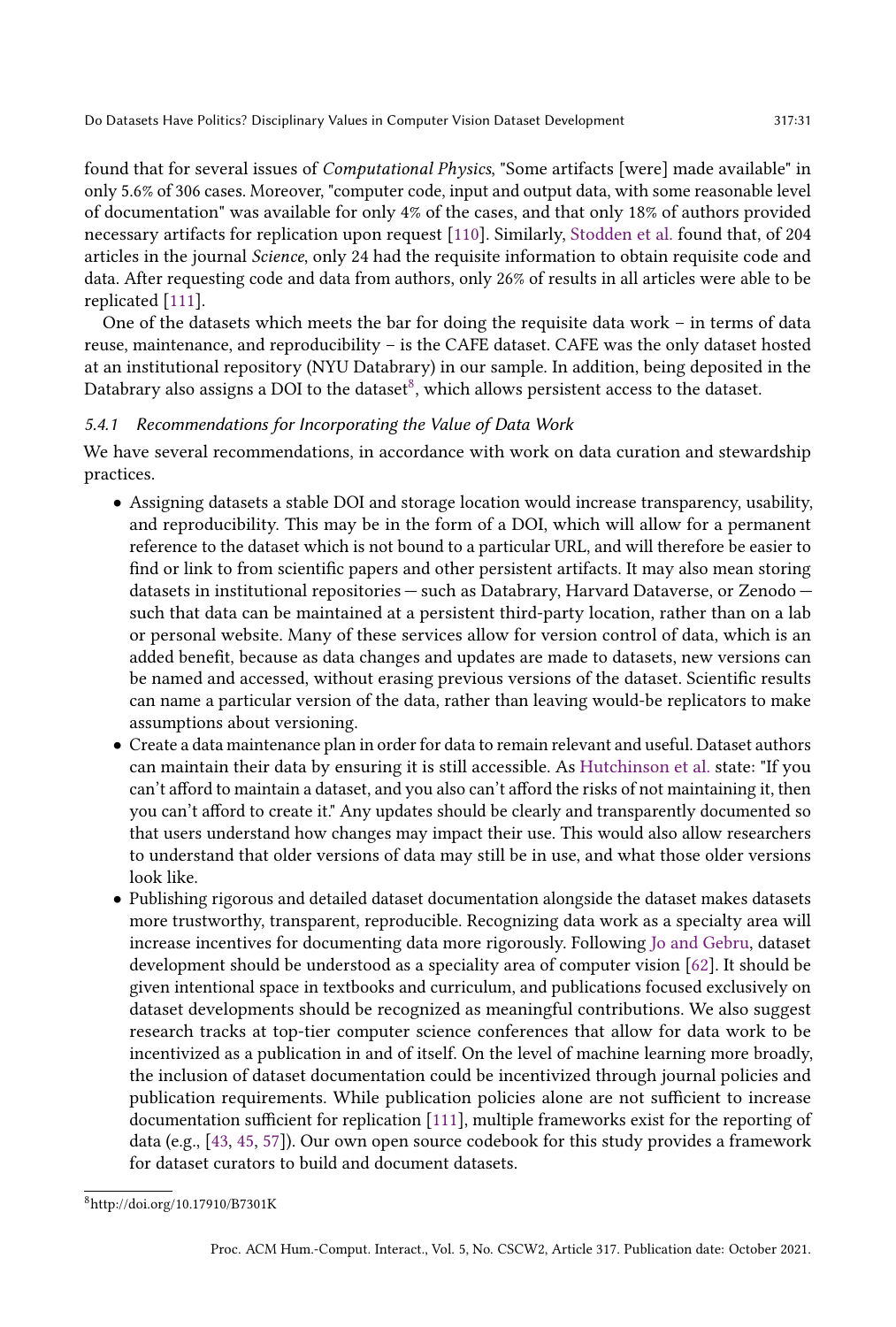Technical artifacts are imbued with politics. Previous scholars have examined the underlying politics and values of a variety of artifacts, many of which center data practices — from how values are shaped by the production of data [\[117\]](#page-36-7) to how it then shapes our scientific practices more broadly [\[13\]](#page-32-4). Researchers are increasingly interrogating the values of machine learning data, specifically, including how gender is represented in datasets for facial analysis tasks (e.g., [\[96\]](#page-35-1)), how racial bias in face data leads to biased outcomes (e.g., [\[17\]](#page-32-0)), and how images in object recognition datasets skew towards Western countries (e.g., [\[27,](#page-32-12) [105\]](#page-35-11)). We built on this work by broadly examining what the documentation and reporting practices of computer vision datasets say about the values of the discipline. We analyzed what aspects of dataset development authors gave space in the publications accompanying their datasets and how authors documented and described different components of the dataset. We also analyzed what went unsaid in these publications, in order to better understand what dataset developers valued. We found that, broadly, computer vision dataset practices value efficiency over care, universality over contextuality, impartiality over positionality, and model work over data work. For each of the silences we identified, we recommended potential steps dataset authors could take to attend to them. We hope that this move — acknowledging the values implicated in data creation and annotation, and taking steps to develop a careful, contextual, position-aware data practice — can lead to more replicable, accountable, and ethical research in computer vision, and machine learning more broadly.

### Acknowledgments

We'd like to thank Timnit Gebru, Ben Hutchinson, Vinodkumar Prabhakaran, and Madeleine Clare Elish for helping to craft elements of this project. We would also like to thank other members of the Genealogies of Data team – Razvan Amironesei, Andrew Smart, and Hilary Nicole. A final thank you to Mally Dietrich and Katy Weathington for help with final copyedits.

#### References

- <span id="page-31-3"></span>[1] Rediet Abebe, Solon Barocas, Jon Kleinberg, Karen Levy, Manish Raghavan, and David G. Robinson. 2020. Roles for Computing in Social Change. In Proceedings of the 2020 Conference on Fairness, Accountability, and Transparency. ACM, Barcelona Spain, 252–260. <https://doi.org/10.1145/3351095.3372871>
- <span id="page-31-5"></span>[2] Shazia Afzal, Rajmohan C, Manish Kesarwani, Sameep Mehta, and Hima Patel. 2020. Data Readiness Report. arXiv:2010.07213 [cs] (Oct. 2020). arXiv[:2010.07213](https://arxiv.org/abs/2010.07213) [cs]
- <span id="page-31-2"></span>[3] Philip E. Agre. 1998. Toward a Critical Technical Practice: Lessons Learned in Trying to Reform AI. Psychology Press.
- <span id="page-31-8"></span>[4] Elizabeth Anderson. 1995. Knowledge, human interests, and objectivity in feminist epistemology. Philosophical Topics 23, 2 (1995), 27–58.
- <span id="page-31-7"></span>[5] Jane Anderson and Kimberly Christen. 2013. 'Chuck a copyright on It': dilemmas of digital return and the possibilities for traditional knowledge licenses and labels. Museum Anthropology Review 7, 1-2 (2013), 105.
- <span id="page-31-9"></span>[6] Carolyn Ashurst, Markus Anderljung, Carina Prunkl, Jan Leike, Yarin Gal, Toby Shevlane, and Allan Dafoe. 2020. A Guide to Writing the NeurIPS Impact Statement. (2020).
- <span id="page-31-6"></span>[7] Mariam Attia and Julian Edge. 2017. Be(Com)Ing a Reflexive Researcher: A Developmental Approach to Research Methodology. Open Review of Educational Research 4, 1 (Jan. 2017), 33–45. [https://doi.org/10.1080/23265507.2017.](https://doi.org/10.1080/23265507.2017.1300068) [1300068](https://doi.org/10.1080/23265507.2017.1300068)
- <span id="page-31-4"></span>[8] Shaowen Bardzell. 2010. Feminist HCI: Taking Stock and Outlining an Agenda for Design. In Proceedings of the 28th International Conference on Human Factors in Computing Systems - CHI '10. ACM Press, Atlanta, Georgia, USA, 1301. <https://doi.org/10.1145/1753326.1753521>
- <span id="page-31-1"></span>[9] Tony Becher. 1987. Disciplinary Discourse. Studies in Higher Education 12, 3 (Jan. 1987), 261–274. [https://doi.org/10.](https://doi.org/10.1080/03075078712331378052) [1080/03075078712331378052](https://doi.org/10.1080/03075078712331378052)
- <span id="page-31-0"></span>[10] Emily M. Bender and Batya Friedman. 2018. Data Statements for Natural Language Processing: Toward Mitigating System Bias and Enabling Better Science. Transactions of the Association for Computational Linguistics 6 (Dec. 2018), 587–604. [https://doi.org/10.1162/tacl\\_a\\_00041](https://doi.org/10.1162/tacl_a_00041)

Proc. ACM Hum.-Comput. Interact., Vol. 5, No. CSCW2, Article 317. Publication date: October 2021.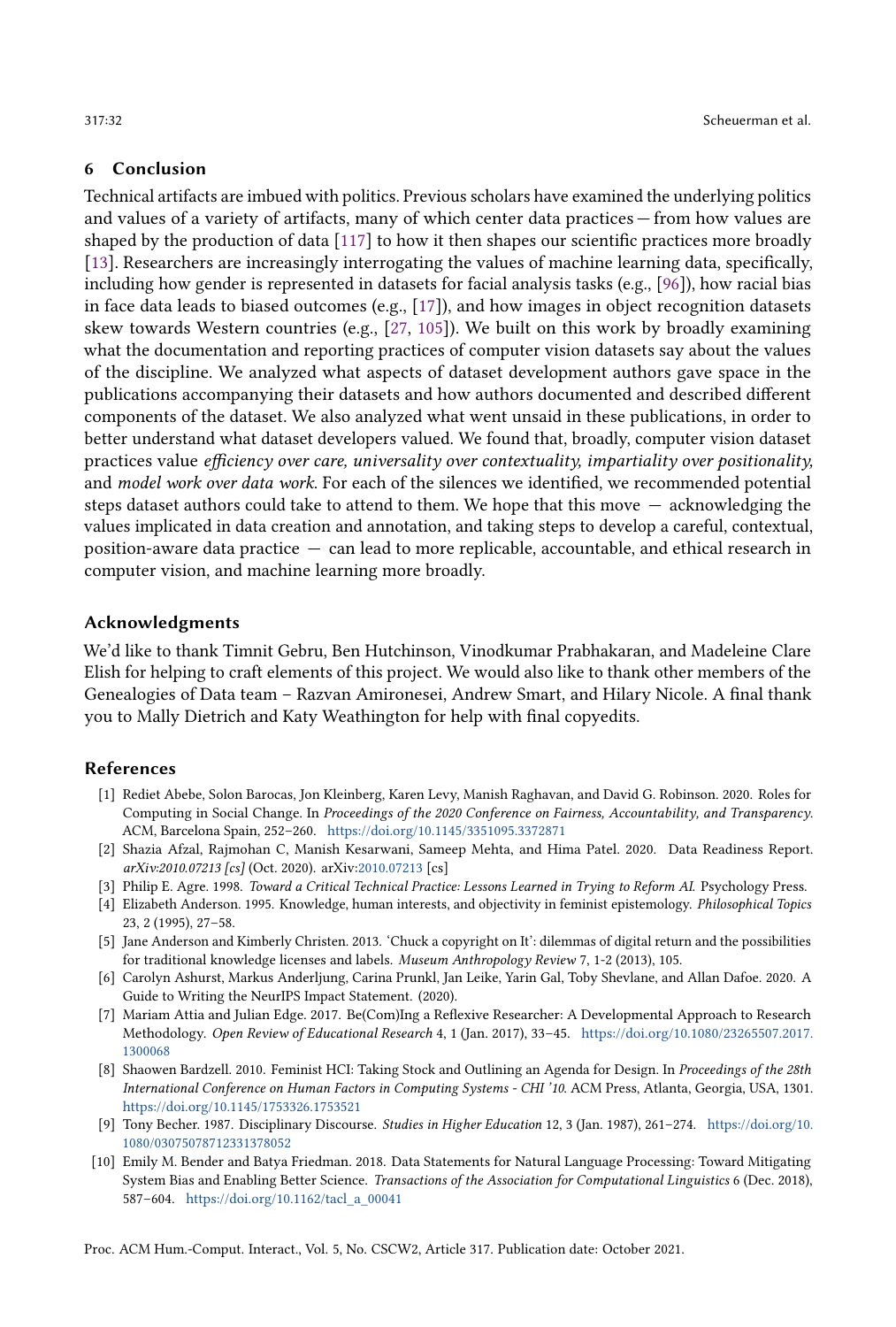- <span id="page-32-8"></span>[11] Eli Blevis. 2007. Sustainable Interaction Design: Invention & Disposal, Renewal & Reuse. In Proceedings of the SIGCHI Conference on Human Factors in Computing Systems - CHI '07. ACM Press, San Jose, California, USA, 503–512. <https://doi.org/10.1145/1240624.1240705>
- <span id="page-32-17"></span>[12] Christine L Borgman. 2016. Big Data, Little Data, No Data: Scholarship in the Networked World. MIT press.
- <span id="page-32-4"></span>[13] Geoffrey C Bowker. 2005. Memory Practices in the Sciences. Mit Press Cambridge, MA.
- <span id="page-32-5"></span>[14] Geoffrey C Bowker and Susan Leigh Star. 2000. Sorting Things Out: Classification and Its Consequences. MIT Press.
- <span id="page-32-1"></span>[15] Ruth Breeze. 2011. Disciplinary Values in Legal Discourse: A Corpus Study. Ibérica, Revista de la Asociación Europea de Lenguas para Fines Específicos 21 (2011), 93–115.
- <span id="page-32-19"></span>[16] Tom Broens, Dick Quartel, and Marten van Sinderen. 2007. Capturing Context Requirements. In Smart Sensing and Context, Gerd Kortuem, Joe Finney, Rodger Lea, and Vasughi Sundramoorthy (Eds.). Springer Berlin Heidelberg, Berlin, Heidelberg, 223–238.
- <span id="page-32-0"></span>[17] Joy Buolamwini and Timnit Gebru. 2018. Gender Shades: Intersectional Accuracy Disparities in Commercial Gender Classification. In FAT\*. 77–91.
- <span id="page-32-20"></span>[18] Stevie Chancellor, Eric P. S. Baumer, and Munmun De Choudhury. 2019. Who Is the "Human" in Human-Centered Machine Learning: The Case of Predicting Mental Health from Social Media. Proceedings of the ACM on Human-Computer Interaction 3, CSCW (Nov. 2019), 1–32. <https://doi.org/10.1145/3359249>
- <span id="page-32-18"></span>[19] Kathy Charmaz. 2006. Constructing Grounded Theory: A Practical Guide through Qualitative Analysis. sage.
- <span id="page-32-23"></span>[20] Torkil Clemmensen and Kerstin Roese. 2010. An Overview of a Decade of Journal Publications about Culture and Human-Computer Interaction (HCI). In Human Work Interaction Design: Usability in Social, Cultural and Organizational Contexts, Dinesh Katre, Rikke Orngreen, Pradeep Yammiyavar, and Torkil Clemmensen (Eds.). Springer Berlin Heidelberg, Berlin, Heidelberg, 98–112.
- <span id="page-32-3"></span>[21] Harry Collins. 1992. Changing Order: Replication and Induction in Scientific Practice. University of Chicago Press.
- <span id="page-32-22"></span>[22] Danish Contractor, Daniel McDuff, Julia Haines, Brent Hecht, and Christopher Hines. [n.d.]. Responsible AI Licenses. https://www.licenses.ai/.
- <span id="page-32-2"></span>[23] Geoff Cooper and John Bowers. 1995. Representing the user: Notes on the disciplinary rhetoric of human-computer interaction. Cambridge Series on Human Computer Interaction (1995), 48–66.
- <span id="page-32-11"></span>[24] Sasha Costanza-Chock. 2020. Design Justice: Community-Led Practices to Build the Worlds We Need. The MIT Press, Cambridge, MA.
- <span id="page-32-14"></span>[25] Kate Crawford and Trevor Paglen. 2019. Excavating AI: The Politics of Images in Machine Learning Training Sets. Excavating AI (2019).
- <span id="page-32-6"></span>[26] Fred D. Davis. 1989. Perceived Usefulness, Perceived Ease of Use, and User Acceptance of Information Technology. MIS Quarterly 13, 3 (1989), 319–340. <http://www.jstor.org/stable/249008>
- <span id="page-32-12"></span>[27] Terrance de Vries, Ishan Misra, Changhan Wang, and Laurens van der Maaten. 2019. Does Object Recognition Work for Everyone?. In Proceedings of the IEEE/CVF Conference on Computer Vision and Pattern Recognition (CVPR) Workshops.
- <span id="page-32-16"></span>[28] Emily L. Denton, A. Hanna, Razvan Amironesei, Andrew Smart, Hilary Nicole, and M. Scheuerman. 2020. Bringing the People Back In: Contesting Benchmark Machine Learning Datasets. ICML Workshop on Participatory Approaches to Machine Learning (2020).
- <span id="page-32-7"></span>[29] Michael A. DeVito, Darren Gergle, and Jeremy Birnholtz. 2017. "Algorithms Ruin Everything": #RIPTwitter, Folk Theories, and Resistance to Algorithmic Change in Social Media. Association for Computing Machinery, New York, NY, USA, 3163–3174. <https://doi.org/10.1145/3025453.3025659>
- <span id="page-32-9"></span>[30] Jacob Dexe, Ulrik Franke, Anneli Avatare Nöu, and Alexander Rad. 2020. Towards Increased Transparency with Value Sensitive Design. In Artificial Intelligence in HCI, Helmut Degen and Lauren Reinerman-Jones (Eds.). Springer International Publishing, Cham, 3–15.
- <span id="page-32-10"></span>[31] Brian Dobreski. 2018. Toward a Value-Analytic Approach to Information Standards. Proceedings of the Association for Information Science and Technology 55, 1 (2018), 114–122. <https://doi.org/10.1002/pra2.2018.14505501013> arXiv[:https://asistdl.onlinelibrary.wiley.com/doi/pdf/10.1002/pra2.2018.14505501013](https://arxiv.org/abs/https://asistdl.onlinelibrary.wiley.com/doi/pdf/10.1002/pra2.2018.14505501013)
- <span id="page-32-15"></span>[32] Dulhanty, Chris. 2020. Issues in Computer Vision Data Collection: Bias, Consent, and Label Taxonomy.
- <span id="page-32-24"></span>[33] Brianna Dym, Jed R. Brubaker, Casey Fiesler, and Bryan Semaan. 2019. "Coming Out Okay": Community Narratives for LGBTQ Identity Recovery Work. Proceedings of the ACM on Human-Computer Interaction 3, CSCW (Nov. 2019), 1–28. <https://doi.org/10.1145/3359256>
- <span id="page-32-21"></span>[34] William Easley, Foad Hamidi, Wayne G. Lutters, and Amy Hurst. 2018. Shifting Expectations: Understanding Youth Employees' Handoffs in a 3D Print Shop. Proc. ACM Hum.-Comput. Interact. 2, CSCW, Article 47 (Nov. 2018), 23 pages. <https://doi.org/10.1145/3274316>
- <span id="page-32-13"></span>[35] Christiane Fellbaum. 2012. WordNet. In The Encyclopedia of Applied Linguistics, Carol Chapelle (Ed.). John Wiley & Sons, Inc., Hoboken, NJ, USA, wbeal1285. <https://doi.org/10.1002/9781405198431.wbeal1285>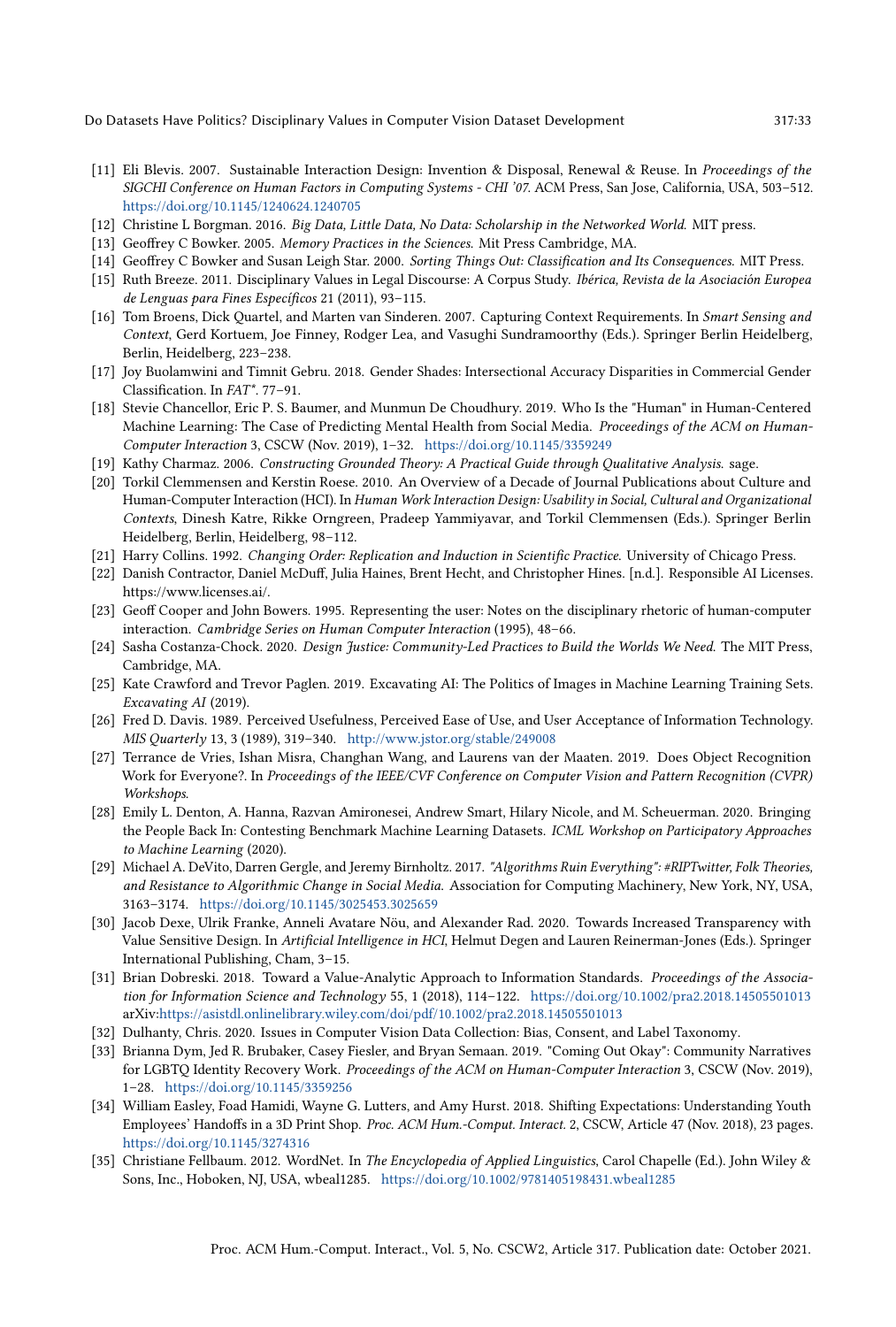- <span id="page-33-16"></span>[36] Karën Fort, Gilles Adda, and K Bretonnel Cohen. 2011. Amazon mechanical turk: Gold mine or coal mine? Computational Linguistics 37, 2 (2011), 413–420.
- <span id="page-33-22"></span>[37] Race Forward. 2015. Race Reporting Guide. Technical Report.
- <span id="page-33-3"></span>[38] Michel Foucault. 1990. The History of Sexuality: An Introduction. Vintage.
- <span id="page-33-4"></span>[39] Christopher Fox, Anany Levitin, and Thomas Redman. 1994. The Notion of Data and Its Quality Dimensions. Information Processing & Management 30, 1 (Jan. 1994), 9–19. [https://doi.org/10.1016/0306-4573\(94\)90020-5](https://doi.org/10.1016/0306-4573(94)90020-5)
- <span id="page-33-6"></span>[40] Batya Friedman. 1996. Value-Sensitive Design. Interactions 3, 6 (Dec. 1996), 16–23. [https://doi.org/10.1145/242485.](https://doi.org/10.1145/242485.242493) [242493](https://doi.org/10.1145/242485.242493)
- <span id="page-33-15"></span>[41] Patricia Garcia and Marika Cifor. 2019. Expanding Our Reflexive Toolbox: Collaborative Possibilities for Examining Socio-Technical Systems Using Duoethnography. Proc. ACM Hum.-Comput. Interact. 3, CSCW, Article 190 (Nov. 2019), 23 pages. <https://doi.org/10.1145/3359292>
- <span id="page-33-23"></span>[42] Patricia Garcia, Tonia Sutherland, Marika Cifor, Anita Say Chan, Lauren Klein, Catherine D'Ignazio, and Niloufar Salehi. 2020. No: Critical Refusal as Feminist Data Practice. In Conference Companion Publication of the 2020 on Computer Supported Cooperative Work and Social Computing. ACM, Virtual Event USA, 199–202. [https://doi.org/10.](https://doi.org/10.1145/3406865.3419014) [1145/3406865.3419014](https://doi.org/10.1145/3406865.3419014)
- <span id="page-33-0"></span>[43] Timnit Gebru, Jamie Morgenstern, Briana Vecchione, Jennifer Wortman Vaughan, Hanna Wallach, Hal Daumé III, and Kate Crawford. 2020. Datasheets for Datasets. arXiv[:1803.09010](https://arxiv.org/abs/1803.09010) [cs] (March 2020). arXiv:1803.09010 [cs]
- <span id="page-33-11"></span>[44] R. Stuart Geiger, Kevin Yu, Yanlai Yang, Mindy Dai, Jie Qiu, Rebekah Tang, and Jenny Huang. 2020. Garbage in, Garbage out? Do Machine Learning Application Papers in Social Computing Report Where Human-Labeled Training Data Comes From?. In Proceedings of the 2020 Conference on Fairness, Accountability, and Transparency.
- <span id="page-33-24"></span>[45] Yolanda Gil, Cédric H. David, Ibrahim Demir, Bakinam T. Essawy, Robinson W. Fulweiler, Jonathan L. Goodall, Leif Karlstrom, Huikyo Lee, Heath J. Mills, Ji-Hyun Oh, Suzanne A. Pierce, Allen Pope, Mimi W. Tzeng, Sandra R. Villamizar, and Xuan Yu. 2016. Toward the Geoscience Paper of the Future: Best practices for documenting and sharing research from data to software to provenance. *Earth and Space Science* 3, 10 (2016), 388–415. [https:](https://doi.org/10.1002/2015EA000136) [//doi.org/10.1002/2015EA000136](https://doi.org/10.1002/2015EA000136) arXiv[:https://agupubs.onlinelibrary.wiley.com/doi/pdf/10.1002/2015EA000136](https://arxiv.org/abs/https://agupubs.onlinelibrary.wiley.com/doi/pdf/10.1002/2015EA000136)
- <span id="page-33-5"></span>[46] Lisa Gitelman (Ed.). 2013. "Raw Data" Is an Oxymoron. The MIT Press, Cambridge, Massachusetts ; London, England.
- <span id="page-33-2"></span>[47] Laurence Goldman. 2020. Social Impact Analysis: An Applied Anthropology Manual.
- <span id="page-33-10"></span>[48] Ian Goodfellow, Yoshua Bengio, and Aaron Courville. 2016. Deep Learning. MIT Press. [http://www.deeplearningbook.](http://www.deeplearningbook.org) [org.](http://www.deeplearningbook.org)
- <span id="page-33-14"></span>[49] Mary L Gray and Siddharth Suri. 2019. Ghost Work: How to Stop Silicon Valley from Building a New Global Underclass. Houghton Mifflin Harcourt.
- <span id="page-33-20"></span>[50] J. Grudin. 1994. Computer-Supported Cooperative Work: History and Focus. Computer 27, 5 (1994), 19–26. [https:](https://doi.org/10.1109/2.291294) [//doi.org/10.1109/2.291294](https://doi.org/10.1109/2.291294)
- <span id="page-33-7"></span>[51] Alex Hanna, Emily Denton, Andrew Smart, and Jamila Smith-Loud. 2020. Towards a Critical Race Methodology in Algorithmic Fairness. Proceedings of the 2020 Conference on Fairness, Accountability, and Transparency (Dec. 2020). <https://doi.org/10.1145/3351095.3372826>
- <span id="page-33-13"></span>[52] Donna Haraway. 1988. Situated Knowledges: The Science Question in Feminism and the Privilege of Partial Perspective. Feminist studies 14, 3 (1988), 575–599.
- <span id="page-33-21"></span>[53] Gillian R. Hayes. 2011. The Relationship of Action Research to Human-Computer Interaction. ACM Transactions on Computer-Human Interaction 18, 3 (July 2011), 1–20. <https://doi.org/10.1145/1993060.1993065>
- <span id="page-33-9"></span>[54] Benjamin Heinzerling. 2019. NLP's Clever Hans Moment has Arrived. [https://thegradient.pub/nlps-clever-hans](https://thegradient.pub/nlps-clever-hans-moment-has-arrived/ )[moment-has-arrived/.](https://thegradient.pub/nlps-clever-hans-moment-has-arrived/ ) The Gradient (2019).
- <span id="page-33-8"></span>[55] Lisa Anne Hendricks, Kaylee Burns, Kate Saenko, Trevor Darrell, and Anna Rohrbach. 2018. Women Also Snowboard: Overcoming Bias in Captioning Models. In Computer Vision - ECCV 2018, Vittorio Ferrari, Martial Hebert, Cristian Sminchisescu, and Yair Weiss (Eds.). Springer International Publishing, Cham, 793–811.
- <span id="page-33-17"></span>[56] James Hodge, Sarah Foley, Rens Brankaert, Gail Kenning, Amanda Lazar, Jennifer Boger, and Kellie Morrissey. 2020. Relational, Flexible, Everyday: Learning from Ethics in Dementia Research. In Proceedings of the 2020 CHI Conference on Human Factors in Computing Systems. ACM, Honolulu HI USA, 1–16. <https://doi.org/10.1145/3313831.3376627>
- <span id="page-33-1"></span>[57] Sarah Holland, Ahmed Hosny, Sarah Newman, Joshua Joseph, and Kasia Chmielinski. 2018. The Dataset Nutrition Label: A Framework To Drive Higher Data Quality Standards. arXiv[:1805.03677](https://arxiv.org/abs/1805.03677) [cs] (May 2018). arXiv:1805.03677 [cs]
- <span id="page-33-12"></span>[58] Ben Hutchinson, Andrew Smart, Alex Hanna, Emily Denton, Christina Greer, Oddur Kjartansson, Parker Barnes, and Margaret Mitchell. 2021. Towards Accountability for Machine Learning Datasets: Practices from Software Engineering and Infrastructure. Proceedings of the 2021 Conference on Fairness, Accountability, and Transparency (Oct. 2021).
- <span id="page-33-19"></span>[59] IBM. [n.d.]. IBM Data Privacy Passports. https://www.ibm.com/products/data-privacy-passports.
- <span id="page-33-18"></span>[60] Inter-University Consortium For Political And Social Research. 2012. Guide to Social Science Data Preparation and Archiving: Best Practice Throughout the Data Life Cycle. (2012). [https://doi.org/10.3886/](https://doi.org/10.3886/GUIDETOSOCIALSCIENCEDATAPREPARATIONANDARCHIVING) [GUIDETOSOCIALSCIENCEDATAPREPARATIONANDARCHIVING](https://doi.org/10.3886/GUIDETOSOCIALSCIENCEDATAPREPARATIONANDARCHIVING)

Proc. ACM Hum.-Comput. Interact., Vol. 5, No. CSCW2, Article 317. Publication date: October 2021.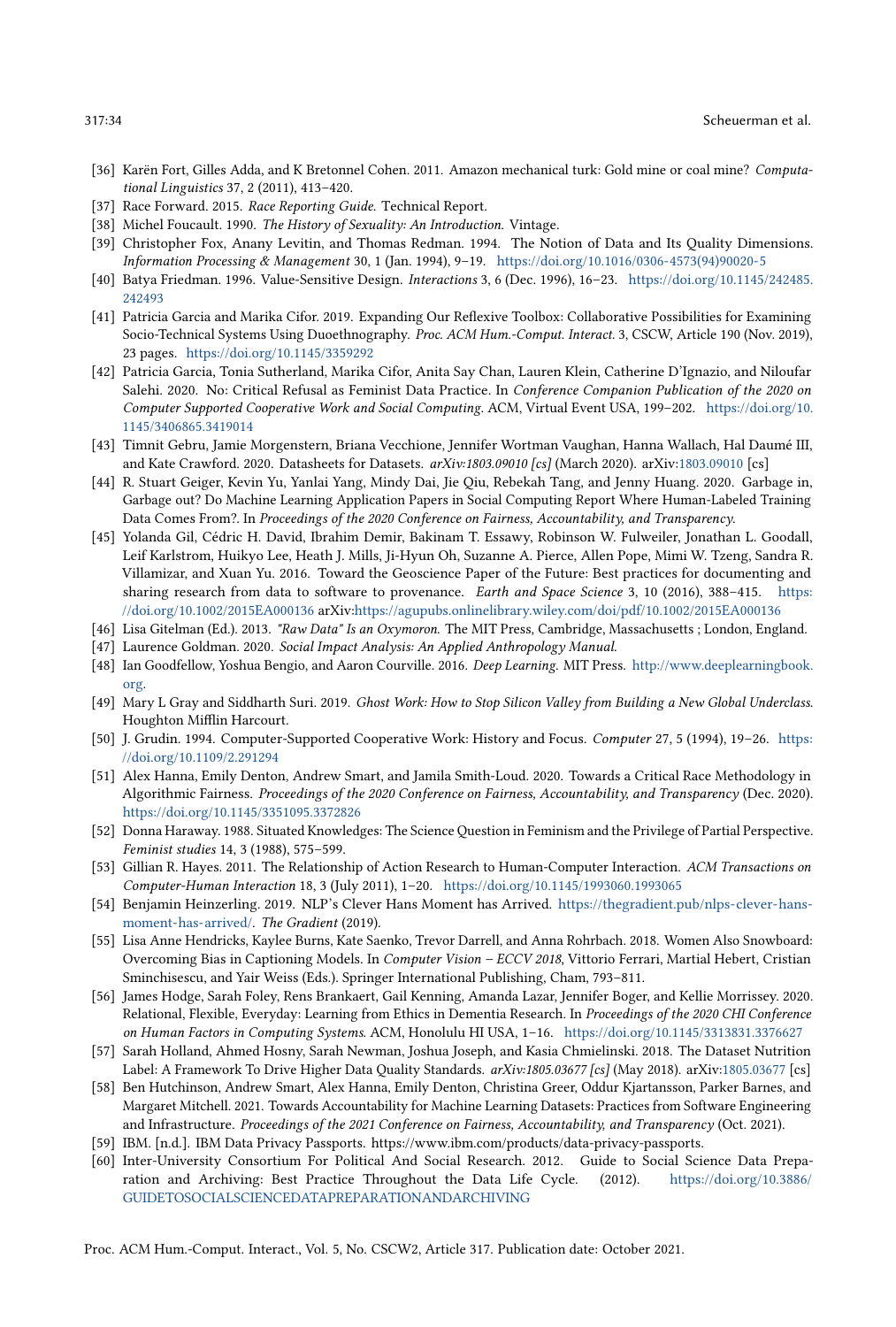- <span id="page-34-11"></span>[61] Lilly C Irani and M Six Silberman. 2013. Turkopticon: Interrupting Worker Invisibility in Amazon Mechanical Turk. In Proceedings of the SIGCHI Conference on Human Factors in Computing Systems. 611–620.
- <span id="page-34-0"></span>[62] Eun Seo Jo and Timnit Gebru. 2020. Lessons from Archives: Strategies for Collecting Sociocultural Data in Machine Learning. In Proceedings of the 2020 Conference on Fairness, Accountability, and Transparency (FAT\* '20). Association for Computing Machinery, New York, NY, USA, 306–316. <https://doi.org/10.1145/3351095.3372829>
- <span id="page-34-14"></span>[63] Christine Kaeser-Chen, Elizabeth Dubois, Friederike Schüür, and Emanuel Moss. 2020. Positionality-Aware Machine Learning: Translation Tutorial. In Proceedings of the 2020 Conference on Fairness, Accountability, and Transparency (Barcelona, Spain) (FAT\* '20). Association for Computing Machinery, New York, NY, USA, 704. [https://doi.org/10.](https://doi.org/10.1145/3351095.3375666) [1145/3351095.3375666](https://doi.org/10.1145/3351095.3375666)
- <span id="page-34-15"></span>[64] Lucas Kempe-Cook, Stephen Tsung-Han Sher, and Norman Makoto Su. 2019. Behind the Voices: The Practice and Challenges of Esports Casters. In Proceedings of the 2019 CHI Conference on Human Factors in Computing Systems (Glasgow, Scotland Uk) (CHI '19). Association for Computing Machinery, New York, NY, USA, 1–12. [https:](https://doi.org/10.1145/3290605.3300795) [//doi.org/10.1145/3290605.3300795](https://doi.org/10.1145/3290605.3300795)
- <span id="page-34-5"></span>[65] Os Keyes, Josephine Hoy, and Margaret Drouhard. 2019. Human-Computer Insurrection: Notes on an Anarchist HCI. arXiv:1908.06167 [cs] (Aug. 2019). arXiv[:1908.06167](https://arxiv.org/abs/1908.06167) [cs]
- <span id="page-34-6"></span>[66] Mehtab Khan and Alex Hanna. 2020. The Legality of Computer Vision Datasets. Under review (2020).
- <span id="page-34-19"></span>[67] Colin Koopman. 2019. How We Became Our Data: A Genealogy of the Informational Person. The University of Chicago Press, Chicago.
- <span id="page-34-8"></span>[68] Klaus Krippendorff. 2018. Content Analysis: An Introduction to Its Methodology. Sage publications.
- <span id="page-34-1"></span>[69] Bruno Latour. 1987. Science in action: How to follow scientists and engineers through society. Harvard university press.
- <span id="page-34-2"></span>[70] Bruno Latour and Steve Woolgar. 1986. Laboratory life: The construction of scientific facts. Princeton University Press.
- <span id="page-34-17"></span>[71] Leib Litman, Jonathan Robinson, and Cheskie Rosenzweig. 2015. The Relationship between Motivation, Monetary Compensation, and Data Quality among US- and India-Based Workers on Mechanical Turk. Behavior Research Methods 47, 2 (June 2015), 519–528. <https://doi.org/10.3758/s13428-014-0483-x>
- <span id="page-34-16"></span>[72] Wendy E. MacKay. 1999. Is Paper Safer? The Role of Paper Flight Strips in Air Traffic Control. ACM Trans. Comput.- Hum. Interact. 6, 4 (Dec. 1999), 311–340. <https://doi.org/10.1145/331490.331491>
- <span id="page-34-21"></span>[73] Manuel Mager, Ximena Gutierrez-Vasques, Gerardo Sierra, and Ivan Meza-Ruiz. 2018. Challenges of language technologies for the indigenous languages of the Americas. In Proceedings of the 27th International Conference on Computational Linguistics. Association for Computational Linguistics, Santa Fe, New Mexico, USA, 55–69. [https:](https://www.aclweb.org/anthology/C18-1006) [//www.aclweb.org/anthology/C18-1006](https://www.aclweb.org/anthology/C18-1006)
- <span id="page-34-13"></span>[74] Nora McDonald, Sarita Schoenebeck, and Andrea Forte. 2019. Reliability and Inter-Rater Reliability in Qualitative Research: Norms and Guidelines for CSCW and HCI Practice. Proceedings of the ACM on Human-Computer Interaction 3, CSCW (Nov. 2019), 1–23. <https://doi.org/10.1145/3359174>
- <span id="page-34-18"></span>[75] Jacob Metcalf and Kate Crawford. 2016. Where Are Human Subjects in Big Data Research? The Emerging Ethics Divide. Big Data & Society 3, 1 (Jan. 2016), 205395171665021. <https://doi.org/10.1177/2053951716650211>
- <span id="page-34-9"></span>[76] Mila Miceli, Tianling Yang, Laurens Naudts, Martin Schuessler, Diana-Alina Serbanescu, and Alex Hanna. 2021. Documenting Computer Vision Datasets: An Invitation to Reflexive Data Practices. In FAccT.
- <span id="page-34-3"></span>[77] Erwan Moreau, Carl Vogel, and Marguerite Barry. 2019. A Paradigm for Democratizing Artificial Intelligence Research. In Innovations in Big Data Mining and Embedded Knowledge, Anna Esposito, Antonietta M. Esposito, and Lakhmi C. Jain (Eds.). Springer International Publishing, Cham, 137–166. <https://doi.org/10.1007/978-3-030-15939-9>
- <span id="page-34-10"></span>[78] Michael Muller, Cecilia Aragon, Shion Guha, Marina Kogan, Gina Neff, Cathrine Seidelin, Katie Shilton, and Anissa Tanweer. 2020. Interrogating Data Science. In Conference Companion Publication of the 2020 on Computer Supported Cooperative Work and Social Computing. ACM, Virtual Event USA, 467–473. <https://doi.org/10.1145/3406865.3418584>
- <span id="page-34-7"></span>[79] Madhumita Murgia. 2019. Who's Using Your Face? The Ugly Truth about Facial Recognition. Financial Times (Sept. 2019).
- <span id="page-34-20"></span>[80] Michelle Murphy. 2017. The Economization of Life. Duke University Press, Durham ; London.
- <span id="page-34-4"></span>[81] Ihudiya Finda Ogbonnaya-Ogburu, Angela D.R. Smith, Alexandra To, and Kentaro Toyama. 2020. Critical Race Theory for HCI. In Proceedings of the 2020 CHI Conference on Human Factors in Computing Systems. ACM, Honolulu HI USA, 1–16. <https://doi.org/10.1145/3313831.3376392>
- <span id="page-34-23"></span>[82] Open Science Collaboration. 2015. Estimating the Reproducibility of Psychological Science. Science 349, 6251 (Aug. 2015), aac4716–aac4716. <https://doi.org/10.1126/science.aac4716>
- <span id="page-34-12"></span>[83] Irene V. Pasquetto, Bernadette M. Randles, and Christine L. Borgman. 2017. On the Reuse of Scientific Data. Data Science Journal 16 (March 2017), 8. <https://doi.org/10.5334/dsj-2017-008>
- <span id="page-34-22"></span>[84] Desmond Upton Patton, Philipp Blandfort, William R Frey, Michael B Gaskell, and Svebor Karaman. 2019. Annotating twitter data from vulnerable populations: Evaluating disagreement between domain experts and graduate student annotators. (2019).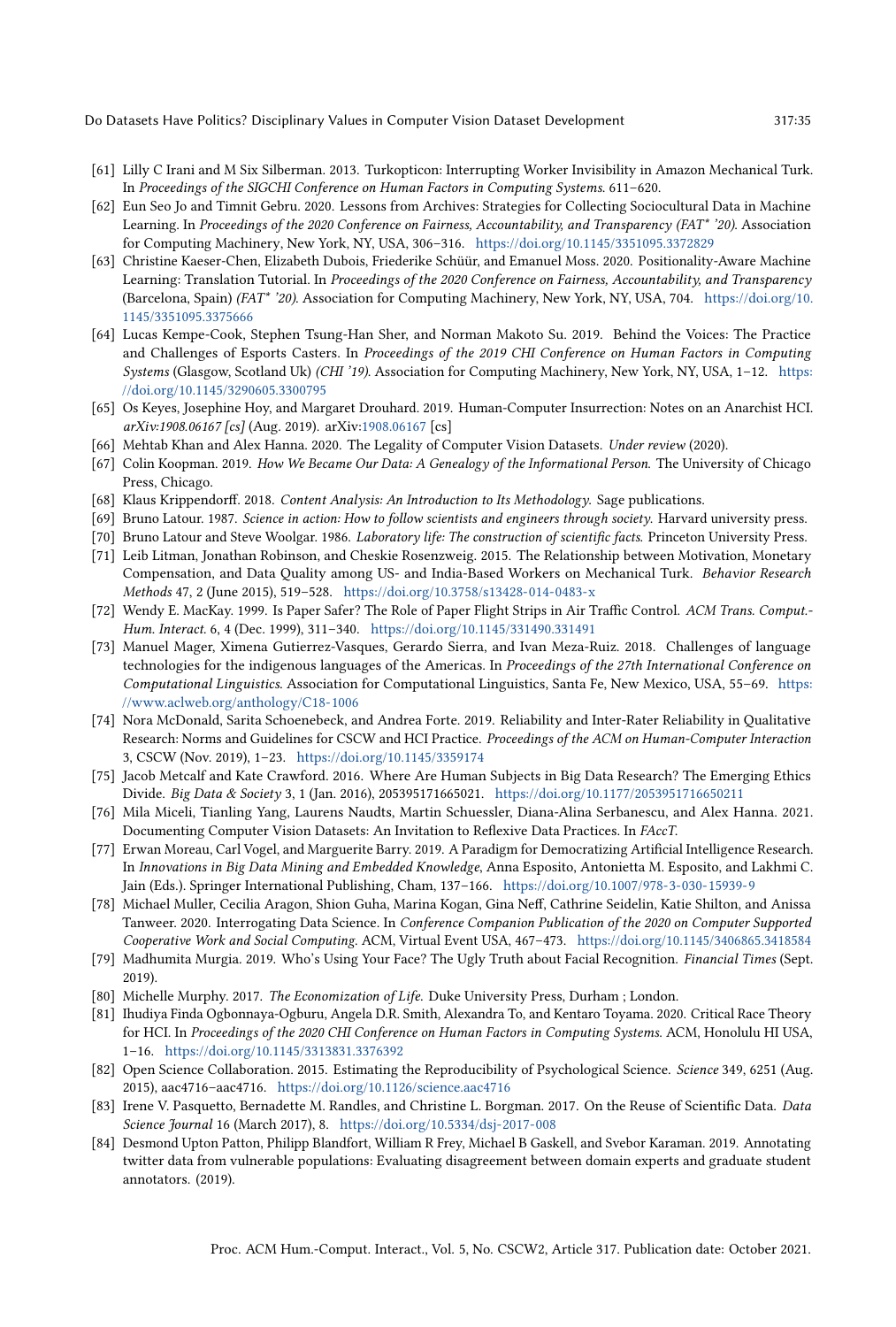- <span id="page-35-15"></span>[85] Amandalynne Paullada, Inioluwa Deborah Raji, Emily M. Bender, Emily Denton, and Alex Hanna. 2020. Data and Its (Dis)Contents: A Survey of Dataset Development and Use in Machine Learning Research. arXiv:2012.05345 [cs] (Dec. 2020). arXiv[:2012.05345](https://arxiv.org/abs/2012.05345) [cs]
- <span id="page-35-6"></span>[86] Andrew Pickering. 2010. The Mangle of Practice: Time, Agency, and Science. University of Chicago Press.
- <span id="page-35-17"></span>[87] Matthew Pittman and Kim Sheehan. 2016. Amazon's Mechanical Turk a Digital Sweatshop? Transparency and Accountability in Crowdsourced Online Research. Journal of Media Ethics 31, 4 (Oct. 2016), 260-262. [https:](https://doi.org/10.1080/23736992.2016.1228811) [//doi.org/10.1080/23736992.2016.1228811](https://doi.org/10.1080/23736992.2016.1228811)
- <span id="page-35-4"></span>[88] Jason L Powell. 2015. 'Disciplining' Truth and Science: Michel Foucault and the Power of Social Science. World Scientific News 13 (2015), 15–29.
- <span id="page-35-12"></span>[89] Vinay Uday Prabhu and Abeba Birhane. 2020. Large Image Datasets: A Pyrrhic Win for Computer Vision? arXiv:2006.16923 [cs, stat] (July 2020). arXiv[:2006.16923](https://arxiv.org/abs/2006.16923) [cs, stat]
- <span id="page-35-2"></span>[90] Inioluwa Deborah Raji, Morgan Klaus Scheuerman, and Razvan Amironesei. 2021. "You Can't Sit With Us": Exclusionary Pedagogy in AI Ethics Education. In FAccT.
- <span id="page-35-5"></span>[91] Jemima Repo. 2015. The Biopolitics of Gender. Oxford University Press.
- <span id="page-35-20"></span>[92] Wendy Roldan, Xin Gao, Allison Marie Hishikawa, Tiffany Ku, Ziyue Li, Echo Zhang, Jon E. Froehlich, and Jason Yip. 2020. Opportunities and Challenges in Involving Users in Project-Based HCI Education. In Proceedings of the 2020 CHI Conference on Human Factors in Computing Systems. ACM, Honolulu HI USA, 1–15. [https://doi.org/10.1145/](https://doi.org/10.1145/3313831.3376530) [3313831.3376530](https://doi.org/10.1145/3313831.3376530)
- <span id="page-35-19"></span>[93] Gillian Rose. 1997. Situating Knowledges: Positionality, Reflexivities and Other Tactics. Progress in Human Geography 21, 3 (June 1997), 305–320. <https://doi.org/10.1191/030913297673302122>
- <span id="page-35-3"></span>[94] Ammon J. Salter and Ben R. Martin. 2001. The Economic Benefits of Publicly Funded Basic Research: A Critical Review. Research Policy 30, 3 (March 2001), 509–532. [https://doi.org/10.1016/S0048-7333\(00\)00091-3](https://doi.org/10.1016/S0048-7333(00)00091-3)
- <span id="page-35-14"></span>[95] Nithya Sambasivan, Shivani Kapania, Hannah Highfill, Diana Akrong, Parveen Paritosh, and Lora Aroyo. 2021. "Everyone Wants to Do the Model Work, Not the Data Work": Data Cascades in High-Stakes AI. In CHI.
- <span id="page-35-1"></span>[96] Morgan Klaus Scheuerman, Jacob M. Paul, and Jed R. Brubaker. 2019. How Computers See Gender: An Evaluation of Gender Classification in Commercial Facial Analysis Services. Proc. ACM Hum.-Comput. Interact. 3, CSCW, Article 144 (Nov. 2019). <https://doi.org/10.1145/3359246>
- <span id="page-35-22"></span>[97] Morgan Klaus Scheuerman, Katta Spiel, Oliver L Haimson, Foad Hamidi, and Stacy M Branham. 2020. HCI Guidelines for Gender Equity and Inclusivity. https://www.morgan-klaus.com/gender-guidelines.html.
- <span id="page-35-9"></span>[98] Morgan Klaus Scheuerman, Kandrea Wade, Caitlin Lustig, and Jed R. Brubaker. 2020. How We've Taught Algorithms to See Identity: Constructing Race and Gender in Image Databases for Facial Analysis. Proc. ACM Hum.-Comput. Interact. 4, CSCW1 (2020). <https://doi.org/10.1145/3392866>
- <span id="page-35-7"></span>[99] Christof Schöch. 2013. Big? Smart? Clean? Messy? Data in the Humanities. Journal of Digital Humanities 2, 3 (Dec. 2013), 2–13.
- <span id="page-35-18"></span>[100] James C. Scott. 2008. Seeing like a State: How Certain Schemes to Improve the Human Condition Have Failed (nachdr. ed.). Yale Univ. Press, New Haven, Conn.
- <span id="page-35-16"></span>[101] D. Sculley, Gary Holt, Daniel Golovin, Eugene Davydov, Todd Phillips, Dietmar Ebner, Vinay Chaudhary, Michael Young, Jean-François Crespo, and Dan Dennison. 2015. Hidden Technical Debt in Machine Learning Systems. In Advances in Neural Information Processing Systems, C. Cortes, N. Lawrence, D. Lee, M. Sugiyama, and R. Garnett (Eds.), Vol. 28. Curran Associates, Inc., 2503–2511.
- <span id="page-35-0"></span>[102] Evan Selinger and Woodrow Hartzog. 2019. What Happens When Employers Can Read Your Facial Expressions? The New York Times (Oct. 2019).
- <span id="page-35-13"></span>[103] Shilad Sen, Margaret E. Giesel, Rebecca Gold, Benjamin Hillmann, Matt Lesicko, Samuel Naden, Jesse Russell, Zixiao (Ken) Wang, and Brent Hecht. 2015. Turkers, Scholars, "Arafat" and "Peace": Cultural Communities and Algorithmic Gold Standards. In Proceedings of the 18th ACM Conference on Computer Supported Cooperative Work & Social Computing. ACM, Vancouver BC Canada, 826–838. <https://doi.org/10.1145/2675133.2675285>
- <span id="page-35-8"></span>[104] Phoebe Sengers, Kirsten Boehner, Shay David, and Joseph 'Jofish' Kaye. 2005. Reflective Design. In Proceedings of the 4th Decennial Conference on Critical Computing between Sense and Sensibility - CC '05. ACM Press, Aarhus, Denmark, 49. <https://doi.org/10.1145/1094562.1094569>
- <span id="page-35-11"></span>[105] Shreya Shankar, Yoni Halpern, Eric Breck, James Atwood, Jimbo Wilson, and D. Sculley. 2017. No Classification without Representation: Assessing Geodiversity Issues in Open Data Sets for the Developing World. arXiv:1711.08536 [stat] (Nov. 2017). arXiv[:1711.08536](https://arxiv.org/abs/1711.08536) [stat]
- <span id="page-35-21"></span>[106] Ellen Simpson and Bryan Semaan. 2021. For You, or For"You"?: Everyday LGBTQ+ Encounters with TikTok. Proceedings of the ACM on Human-Computer Interaction 4, CSCW3 (Jan. 2021), 1–34. <https://doi.org/10.1145/3432951>
- <span id="page-35-10"></span>[107] Stephen C. Slota, Kenneth R. Fleischmann, Sherri Greenberg, Nitin Verma, Brenna Cummings, Lan Li, and Chris Shenefiel. 2020. Good Systems, Bad Data?: Interpretations of AI Hype and Failures. Proceedings of